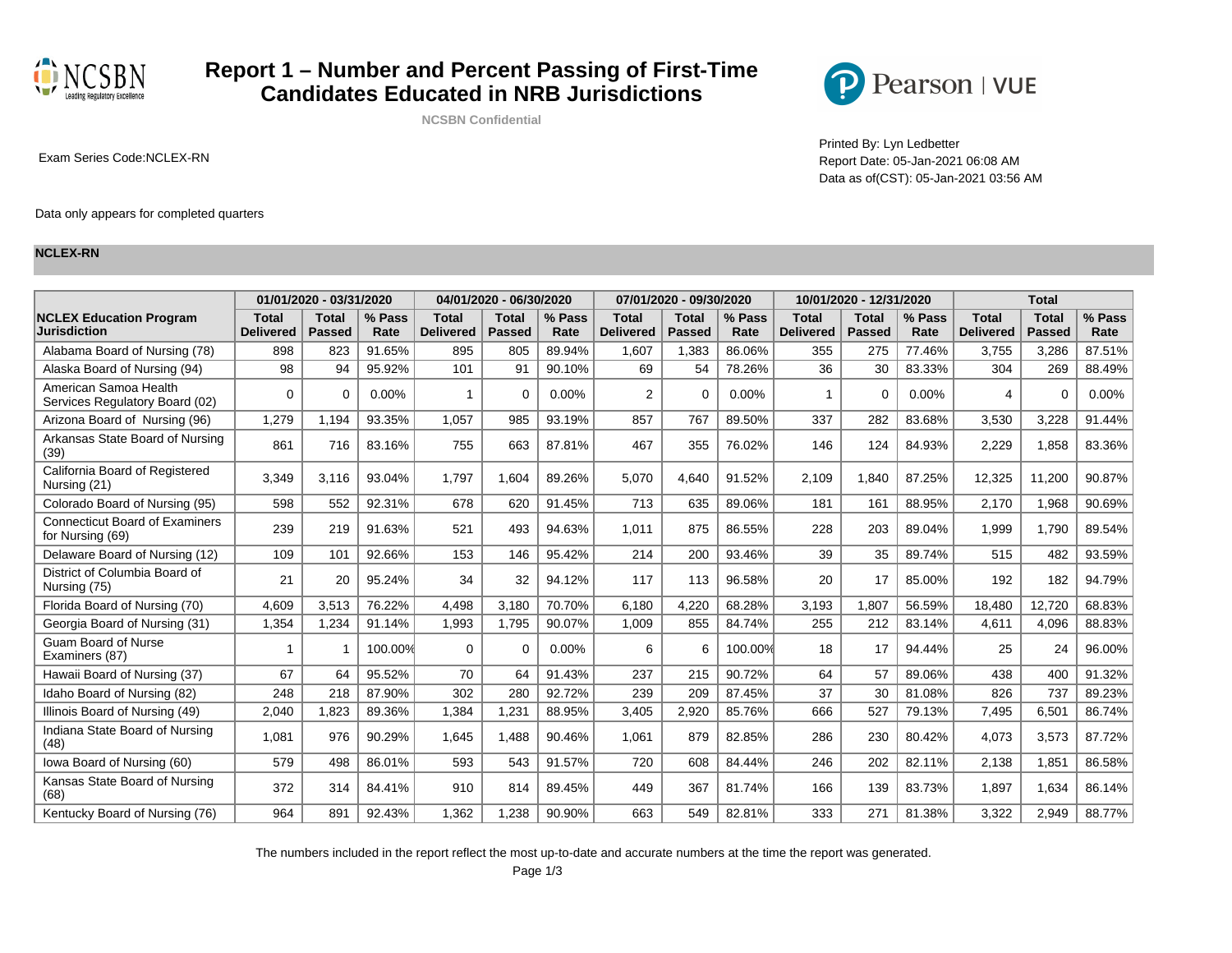

## **Report 1 – Number and Percent Passing of First-Time Candidates Educated in NRB Jurisdictions**

**NCSBN Confidential**



|                                                        |                                  | 01/01/2020 - 03/31/2020 |                |                                  | 04/01/2020 - 06/30/2020       |                |                                  | 07/01/2020 - 09/30/2020 |                |                                  | 10/01/2020 - 12/31/2020       |                |                                  | <b>Total</b>                  |                |
|--------------------------------------------------------|----------------------------------|-------------------------|----------------|----------------------------------|-------------------------------|----------------|----------------------------------|-------------------------|----------------|----------------------------------|-------------------------------|----------------|----------------------------------|-------------------------------|----------------|
| <b>NCLEX Education Program</b><br><b>Jurisdiction</b>  | <b>Total</b><br><b>Delivered</b> | Total<br><b>Passed</b>  | % Pass<br>Rate | <b>Total</b><br><b>Delivered</b> | <b>Total</b><br><b>Passed</b> | % Pass<br>Rate | <b>Total</b><br><b>Delivered</b> | Total<br><b>Passed</b>  | % Pass<br>Rate | <b>Total</b><br><b>Delivered</b> | <b>Total</b><br><b>Passed</b> | % Pass<br>Rate | <b>Total</b><br><b>Delivered</b> | <b>Total</b><br><b>Passed</b> | % Pass<br>Rate |
| Louisiana State Board of Nursing<br>(33)               | 885                              | 832                     | 94.01%         | 555                              | 521                           | 93.87%         | 613                              | 558                     | 91.03%         | 105                              | 91                            | 86.67%         | 2,158                            | 2,002                         | 92.77%         |
| Maine State Board of Nursing<br>(40)                   | 139                              | 122                     | 87.77%         | 467                              | 435                           | 93.15%         | 239                              | 197                     | 82.43%         | 127                              | 112                           | 88.19%         | 972                              | 866                           | 89.09%         |
| Maryland Board of Nursing (07)                         | 801                              | 715                     | 89.26%         | 707                              | 629                           | 88.97%         | 1,110                            | 953                     | 85.86%         | 196                              | 163                           | 83.16%         | 2,814                            | 2,460                         | 87.42%         |
| Massachusetts Board of<br>Registration in Nursing (08) | 930                              | 868                     | 93.33%         | 701                              | 631                           | 90.01%         | 2,063                            | 1,842                   | 89.29%         | 522                              | 444                           | 85.06%         | 4,216                            | 3,785                         | 89.78%         |
| Michigan Board of Nursing (09)                         | 1,511                            | 1.360                   | 90.01%         | 1.698                            | 1,562                         | 91.99%         | 1.241                            | 1.058                   | 85.25%         | 441                              | 374                           | 84.81%         | 4.891                            | 4.354                         | 89.02%         |
| Minnesota Board of Nursing (10)                        | 1,006                            | 903                     | 89.76%         | 1,436                            | 1,235                         | 86.00%         | 1,035                            | 794                     | 76.71%         | 305                              | 238                           | 78.03%         | 3,782                            | 3,170                         | 83.82%         |
| Mississippi Board of Nursing (79)                      | 508                              | 452                     | 88.98%         | 897                              | 812                           | 90.52%         | 414                              | 349                     | 84.30%         | 67                               | 57                            | 85.07%         | 1,886                            | 1,670                         | 88.55%         |
| Missouri Board of Nursing (17)                         | 1,272                            | 1,163                   | 91.43%         | 1,138                            | 1,039                         | 91.30%         | 1,283                            | 1,132                   | 88.23%         | 233                              | 199                           | 85.41%         | 3,926                            | 3,533                         | 89.99%         |
| Montana State Board of Nursing<br>(98)                 | 184                              | 166                     | 90.22%         | 165                              | 147                           | 89.09%         | 183                              | 162                     | 88.52%         | 28                               | 24                            | 85.71%         | 560                              | 499                           | 89.11%         |
| Nebraska Health and Human<br>Services System (67)      | 275                              | 258                     | 93.82%         | 410                              | 384                           | 93.66%         | 594                              | 518                     | 87.21%         | 70                               | 55                            | 78.57%         | 1,349                            | 1,215                         | 90.07%         |
| Nevada State Board of Nursing<br>(89)                  | 430                              | 410                     | 95.35%         | 396                              | 369                           | 93.18%         | 290                              | 261                     | 90.00%         | 189                              | 176                           | 93.12%         | 1,305                            | 1,216                         | 93.18%         |
| New Hampshire Board of<br>Nursing (51)                 | 55                               | 54                      | 98.18%         | 415                              | 404                           | 97.35%         | 249                              | 237                     | 95.18%         | 20                               | 16                            | 80.00%         | 739                              | 711                           | 96.21%         |
| New Jersey Board of Nursing<br>(18)                    | 849                              | 774                     | 91.17%         | 765                              | 683                           | 89.28%         | 1,857                            | 1,620                   | 87.24%         | 478                              | 384                           | 80.33%         | 3,949                            | 3,461                         | 87.64%         |
| New Mexico Board of Nursing<br>(36)                    | 242                              | 206                     | 85.12%         | 281                              | 255                           | 90.75%         | 299                              | 244                     | 81.61%         | 144                              | 123                           | 85.42%         | 966                              | 828                           | 85.71%         |
| New York State Board of<br>Nursing (03)                | 2,280                            | 2,050                   | 89.91%         | 2,760                            | 2,334                         | 84.57%         | 4,766                            | 3,908                   | 82.00%         | 1,116                            | 793                           | 71.06%         | 10,922                           | 9,085                         | 83.18%         |
| North Carolina Board of Nursing<br>(19)                | 953                              | 896                     | 94.02%         | 2,577                            | 2,397                         | 93.02%         | 768                              | 665                     | 86.59%         | 169                              | 151                           | 89.35%         | 4,467                            | 4.109                         | 91.99%         |
| North Dakota Board of Nursing<br>(65)                  | 189                              | 181                     | 95.77%         | 181                              | 164                           | 90.61%         | 215                              | 192                     | 89.30%         | 8                                | 6                             | 75.00%         | 593                              | 543                           | 91.57%         |
| Northern Mariana Islands Board<br>of Nursing (01)      | 1                                | $\mathbf 0$             | 0.00%          | $\mathbf{1}$                     | 1                             | 100.00%        | 14                               | 10                      | 71.43%         | 1                                | $\Omega$                      | 0.00%          | 17                               | 11                            | 64.71%         |
| Ohio Board of Nursing (20)                             | 2,126                            | 1,839                   | 86.50%         | 2,014                            | 1,772                         | 87.98%         | 3,163                            | 2,627                   | 83.05%         | 880                              | 669                           | 76.02%         | 8,183                            | 6,907                         | 84.41%         |
| Oklahoma Board of Nursing (24)                         | 494                              | 417                     | 84.41%         | 748                              | 670                           | 89.57%         | 884                              | 731                     | 82.69%         | 66                               | 52                            | 78.79%         | 2,192                            | 1,870                         | 85.31%         |
| Oregon State Board of Nursing<br>(80)                  | 138                              | 124                     | 89.86%         | 342                              | 304                           | 88.89%         | 837                              | 766                     | 91.52%         | 194                              | 167                           | 86.08%         | 1,511                            | 1,361                         | 90.07%         |
| Pennsylvania State Board of<br>Nursing (25)            | 1,373                            | 1,290                   | 93.95%         | 1,918                            | 1,807                         | 94.21%         | 3,564                            | 3,237                   | 90.82%         | 1,038                            | 902                           | 86.90%         | 7,893                            | 7,236                         | 91.68%         |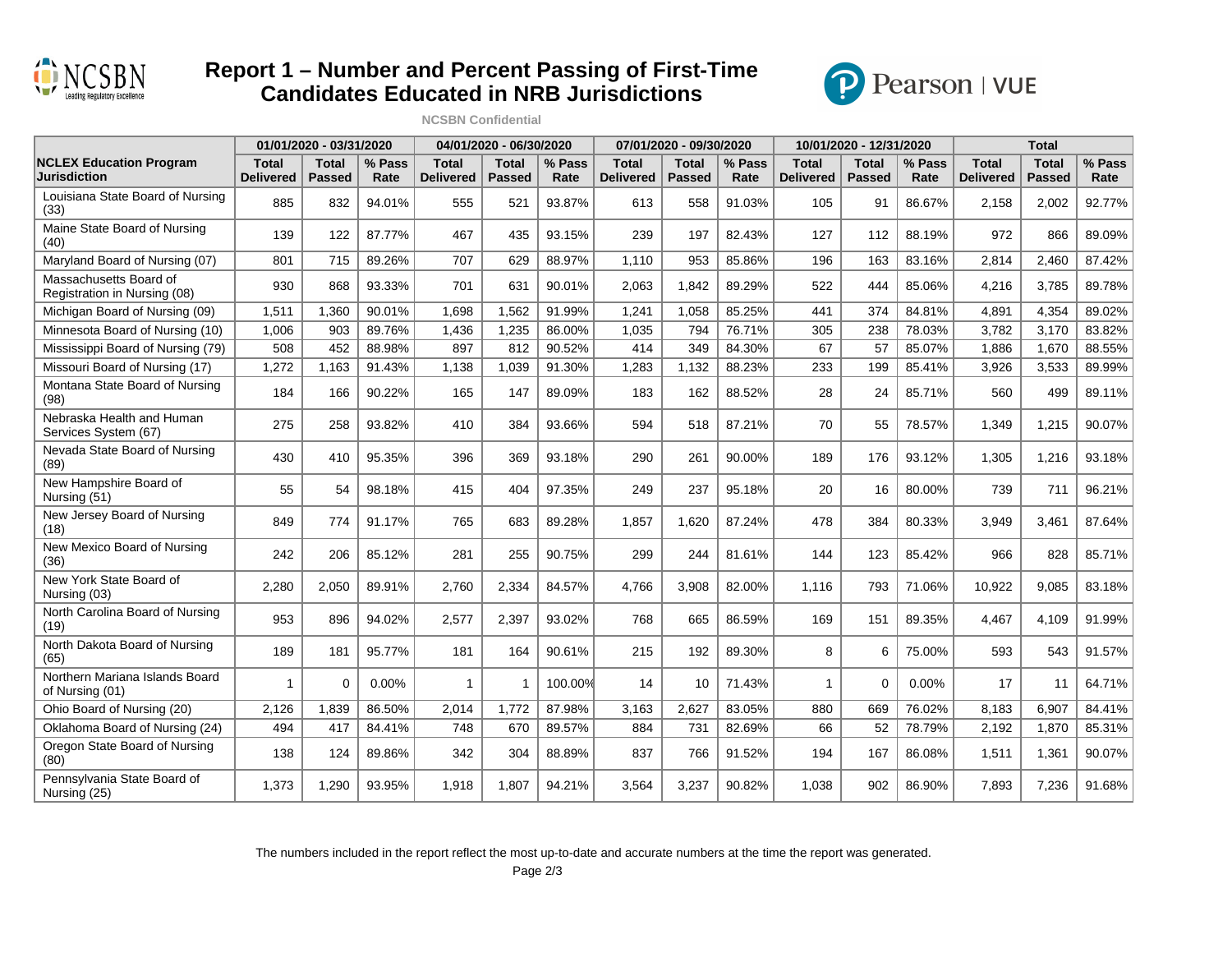

## **Report 1 – Number and Percent Passing of First-Time Candidates Educated in NRB Jurisdictions**





|                                                                                     |                                  | 01/01/2020 - 03/31/2020       |                |                                  | 04/01/2020 - 06/30/2020       |                |                                  | 07/01/2020 - 09/30/2020 |                |                                  | 10/01/2020 - 12/31/2020       |                |                                  | <b>Total</b>                  |                |
|-------------------------------------------------------------------------------------|----------------------------------|-------------------------------|----------------|----------------------------------|-------------------------------|----------------|----------------------------------|-------------------------|----------------|----------------------------------|-------------------------------|----------------|----------------------------------|-------------------------------|----------------|
| <b>NCLEX Education Program</b><br>Jurisdiction                                      | <b>Total</b><br><b>Delivered</b> | <b>Total</b><br><b>Passed</b> | % Pass<br>Rate | <b>Total</b><br><b>Delivered</b> | <b>Total</b><br><b>Passed</b> | % Pass<br>Rate | <b>Total</b><br><b>Delivered</b> | Total<br>Passed         | % Pass<br>Rate | <b>Total</b><br><b>Delivered</b> | <b>Total</b><br><b>Passed</b> | % Pass<br>Rate | <b>Total</b><br><b>Delivered</b> | <b>Total</b><br><b>Passed</b> | % Pass<br>Rate |
| Rhode Island Board of Nurse<br><b>Registration and Nursing</b><br>Education (13)    | 253                              | 235                           | 92.89%         | 149                              | 132                           | 88.59%         | 321                              | 283                     | 88.16%         | 54                               | 32                            | 59.26%         | 777                              | 682                           | 87.77%         |
| South Carolina State Board of<br>Nursing (26)                                       | 871                              | 814                           | 93.46%         | 983                              | 898                           | 91.35%         | 558                              | 472                     | 84.59%         | 236                              | 211                           | 89.41%         | 2,648                            | 2,395                         | 90.45%         |
| South Dakota Board of Nursing<br>(66)                                               | 274                              | 268                           | 97.81%         | 312                              | 292                           | 93.59%         | 223                              | 189                     | 84.75%         | 54                               | 48                            | 88.89%         | 863                              | 797                           | 92.35%         |
| Tennessee Board of Nursing<br>(77)                                                  | 1.186                            | 1.100                         | 92.75%         | 795                              | 746                           | 93.84%         | 1,801                            | 1.653                   | 91.78%         | 299                              | 242                           | 80.94%         | 4,081                            | 3.741                         | 91.67%         |
| Texas Board of Nursing (41)                                                         | 4,641                            | 4,263                         | 91.86%         | 4.630                            | 4,285                         | 92.55%         | 3,196                            | 2,822                   | 88.30%         | 1,519                            | 1,320                         | 86.90%         | 13,986                           | 12,690                        | 90.73%         |
| Utah Board of Nursing (38)                                                          | 648                              | 586                           | 90.43%         | 873                              | 793                           | 90.84%         | 400                              | 338                     | 84.50%         | 183                              | 149                           | 81.42%         | 2.104                            | 1.866                         | 88.69%         |
| Vermont State Board of Nursing<br>(15)                                              | 6                                | 6                             | 100.00%        | 185                              | 166                           | 89.73%         | 155                              | 136                     | 87.74%         | 12                               | 6                             | 50.00%         | 358                              | 314                           | 87.71%         |
| Virgin Islands Board of Nurse<br>Licensure (81)                                     | $\Omega$                         | $\Omega$                      | 0.00%          | $\Omega$                         | $\Omega$                      | $0.00\%$       | 27                               | 25                      | 92.59%         | $\overline{7}$                   | 6                             | 85.71%         | 34                               | 31                            | 91.18%         |
| Virginia Board of Nursing (28)                                                      | 1,105                            | 1,019                         | 92.22%         | 941                              | 846                           | 89.90%         | 2,285                            | 1,945                   | 85.12%         | 374                              | 284                           | 75.94%         | 4,705                            | 4,094                         | 87.01%         |
| <b>Washington State Nursing Care</b><br><b>Quality Assurance Commission</b><br>(55) | 451                              | 405                           | 89.80%         | 507                              | 475                           | 93.69%         | 1,294                            | 1,163                   | 89.88%         | 342                              | 308                           | 90.06%         | 2,594                            | 2,351                         | 90.63%         |
| Wisconsin Department of Safety<br>& Professional Services (50)                      | 1,223                            | 1,095                         | 89.53%         | 1,526                            | 1,394                         | 91.35%         | 1,074                            | 928                     | 86.41%         | 283                              | 224                           | 79.15%         | 4,106                            | 3,641                         | 88.68%         |
| WV Board of Examiners for RNs<br>(53)                                               | 290                              | 269                           | 92.76%         | 402                              | 373                           | 92.79%         | 377                              | 327                     | 86.74%         | 100                              | 86                            | 86.00%         | 1,169                            | 1,055                         | 90.25%         |
| Wyoming State Board of Nursing<br>(88)                                              | 55                               | 39                            | 70.91%         | 144                              | 122                           | 84.72%         | 121                              | 98                      | 80.99%         | 29                               | 23                            | 79.31%         | 349                              | 282                           | 80.80%         |
| <b>Total</b>                                                                        | 46,411                           | 41,546                        | 89.52%         | 50,768                           | 45,149                        | 88.93%         | 61,609                           | 52,290                  | 84.87%         | 18,605                           | 14,594                        | 78.44%         | 177,393                          | 153,579                       | 86.58%         |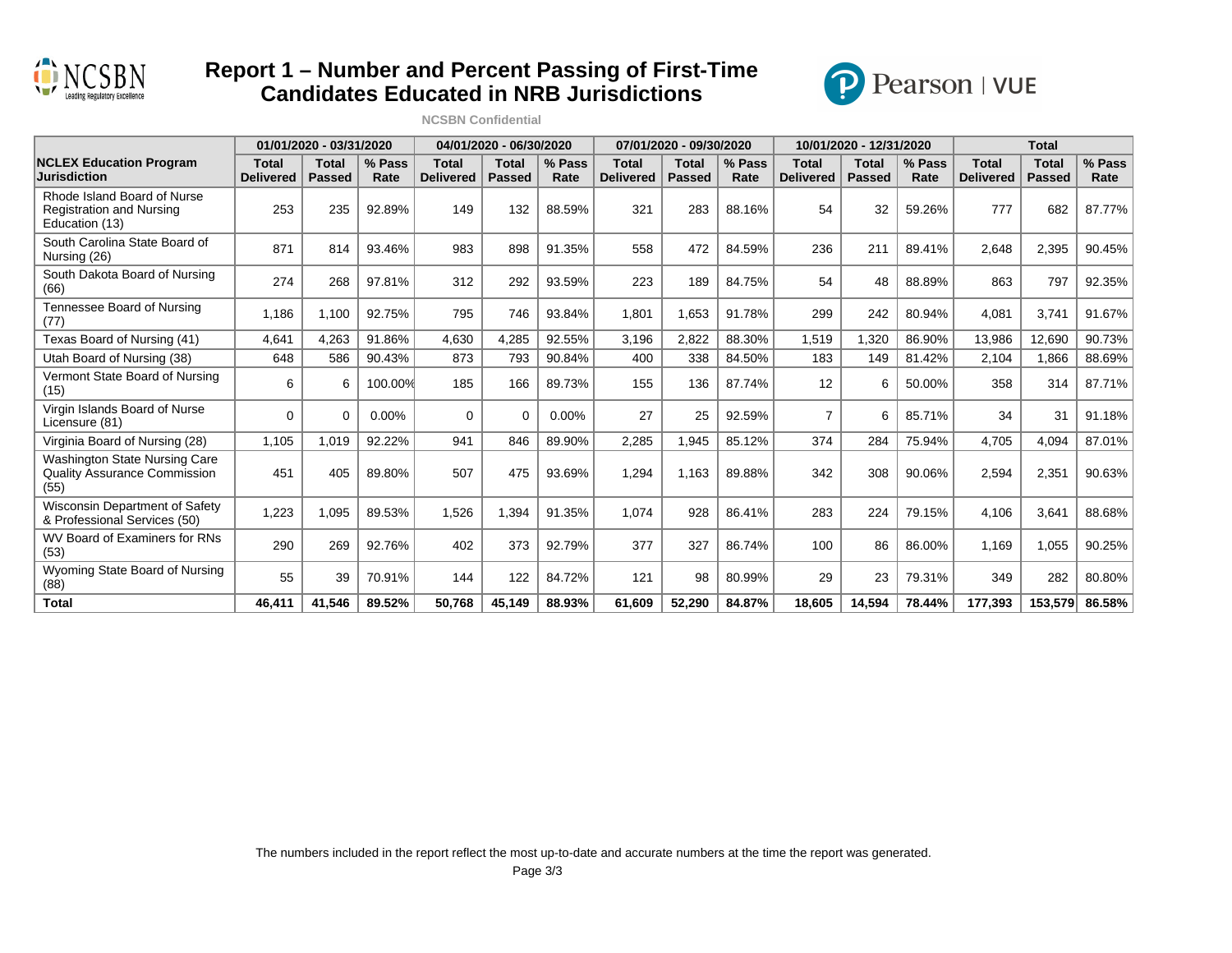

### **Report 2 – First-Time Candidates Educated Outside US NRB Jurisdictions**

**NCSBN Confidential**



Report Date: 05-Jan-2021 06:02 AM Data as of(CST): 05-Jan-2021 03:56 AM

Printed By: Lyn Ledbetter Exam Series Code = NCLEX-RN<br>Printed By: Lyn Ledbetter Prior Quarter (PQ)

### **Exam: NCLEX-RN**

| <b>NCLEX Education Program Country</b> | <b>Total Delivered</b>  | <b>Total Passed</b> | % Total Passed |
|----------------------------------------|-------------------------|---------------------|----------------|
| Albania                                | 3                       | 1                   | 33.33%         |
| Argentina                              | 1                       | 1                   | 100.00%        |
| Armenia                                | $\overline{\mathbf{A}}$ | $\overline{2}$      | 50.00%         |
| Australia                              | 18                      | $\overline{7}$      | 38.89%         |
| Austria                                | 1                       | 1                   | 100.00%        |
| Azerbaijan                             | 1                       | $\Omega$            | 0.00%          |
| Bangladesh                             | 1                       | $\Omega$            | 0.00%          |
| <b>Barbados</b>                        | $\mathbf{1}$            | 0                   | 0.00%          |
| <b>Belarus</b>                         | $\overline{2}$          | 0                   | 0.00%          |
| Belgium                                | 1                       | 0                   | 0.00%          |
| <b>Belize</b>                          | $\overline{2}$          | 0                   | 0.00%          |
| Bosnia and Herzegovina                 | $\mathbf{1}$            | 0                   | 0.00%          |
| <b>Botswana</b>                        | 1                       | $\mathbf{0}$        | 0.00%          |
| <b>Brazil</b>                          | 30                      | 11                  | 36.67%         |
| Cameroon                               | 27                      | 3                   | 11.11%         |
| Canada                                 | 50                      | 44                  | 88.00%         |
| Chile                                  | 3                       | $\overline{2}$      | 66.67%         |
| China                                  | 16                      | 5                   | 31.25%         |
| Colombia                               | 15                      | 8                   | 53.33%         |
| Costa Rica                             | 1                       | 1                   | 100.00%        |
| Cuba                                   | 29                      | 8                   | 27.59%         |
| Czech Republic                         | 1                       | 1                   | 100.00%        |
| Dominican Republic                     | 3                       | $\mathbf{0}$        | 0.00%          |
| Egypt                                  | $\overline{\mathbf{4}}$ | 3                   | 75.00%         |
| Eritrea                                | 1                       | 1                   | 100.00%        |
| Ethiopia                               | 17                      | 6                   | 35.29%         |
| Fiji                                   | $\overline{2}$          | $\Omega$            | 0.00%          |
| Finland                                | $\overline{4}$          | 3                   | 75.00%         |
| France                                 | 3                       | $\overline{2}$      | 66.67%         |
| Gambia                                 | 1                       | $\Omega$            | 0.00%          |
| Georgia                                | 1                       | 0                   | 0.00%          |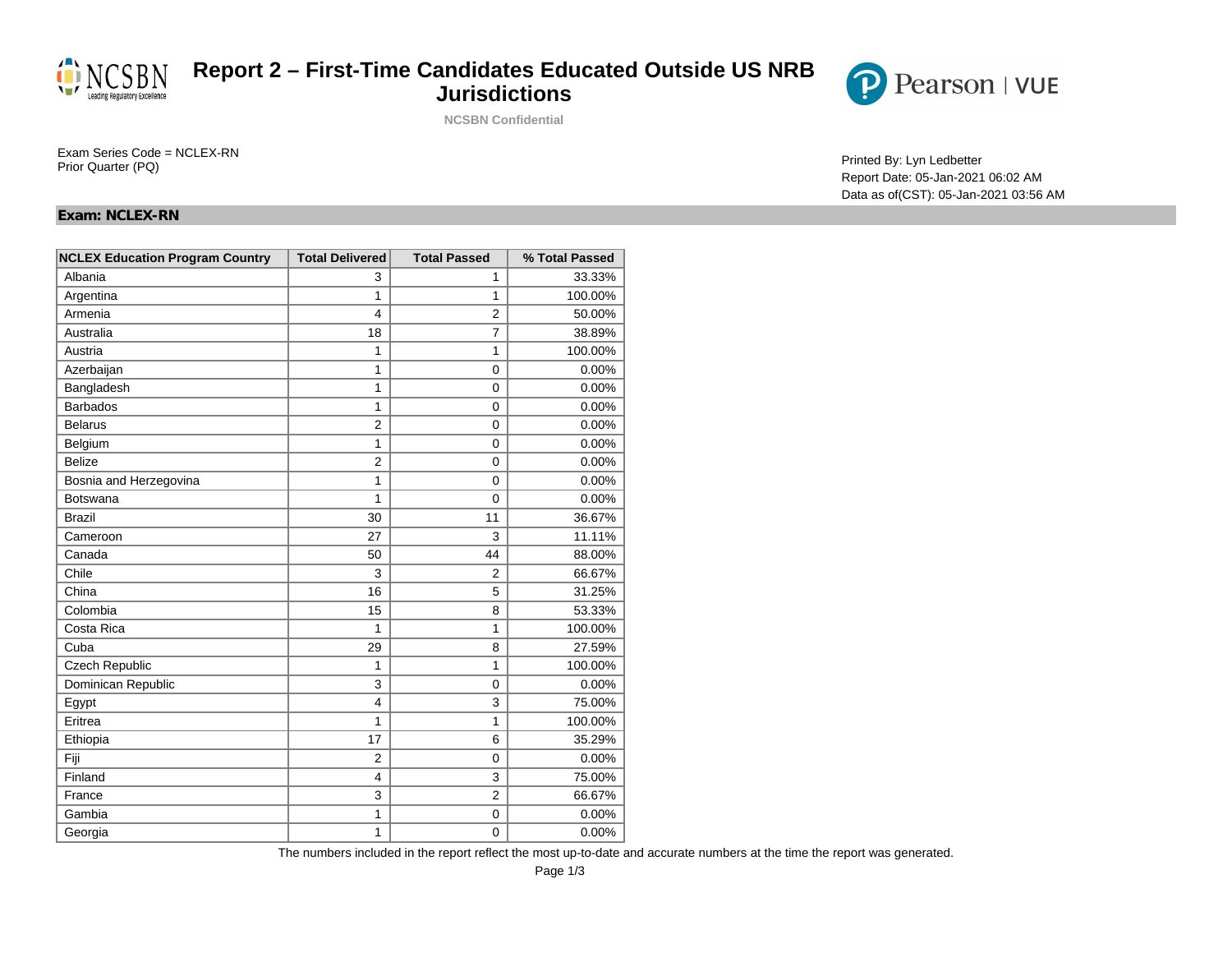

# **Report 2 – First-Time Candidates Educated Outside US NRB Jurisdictions**

**NCSBN Confidential**



| <b>NCLEX Education Program Country</b>            | <b>Total Delivered</b> | <b>Total Passed</b> | % Total Passed |
|---------------------------------------------------|------------------------|---------------------|----------------|
| Germany                                           | 5                      | 3                   | 60.00%         |
| Ghana                                             | 64                     | 28                  | 43.75%         |
| Greece                                            | $\overline{2}$         | 0                   | 0.00%          |
| Grenada                                           | 3                      | 0                   | 0.00%          |
| Guyana                                            | 3                      | $\mathbf{1}$        | 33.33%         |
| Haiti                                             | 46                     | 9                   | 19.57%         |
| Honduras                                          | 1                      | 0                   | 0.00%          |
| Hong Kong Special Administrative<br>Region, China | 3                      | 3                   | 100.00%        |
| India                                             | 503                    | 154                 | 30.62%         |
| Indonesia                                         | 5                      | 1                   | 20.00%         |
| Iran                                              | $\overline{7}$         | $\overline{2}$      | 28.57%         |
| Ireland                                           | 3                      | 3                   | 100.00%        |
| Israel                                            | 5                      | 5                   | 100.00%        |
| Italy                                             | 3                      | $\overline{2}$      | 66.67%         |
| Jamaica                                           | 44                     | 18                  | 40.91%         |
| Japan                                             | 12                     | 5                   | 41.67%         |
| Jordan                                            | $\overline{7}$         | 4                   | 57.14%         |
| Kenya                                             | 115                    | 73                  | 63.48%         |
| Korea, South                                      | 38                     | 25                  | 65.79%         |
| Lebanon                                           | 10                     | 5                   | 50.00%         |
| Liberia                                           | 6                      | $\overline{2}$      | 33.33%         |
| Malaysia                                          | $\overline{2}$         | $\mathbf{1}$        | 50.00%         |
| Mexico                                            | 14                     | 4                   | 28.57%         |
| Moldova                                           | 1                      | 0                   | 0.00%          |
| Morocco                                           | $\overline{2}$         | 0                   | 0.00%          |
| Nepal                                             | 131                    | 52                  | 39.69%         |
| <b>Netherlands</b>                                | 1                      | 1                   | 100.00%        |
| New Zealand                                       | 1                      | $\mathbf{1}$        | 100.00%        |
| Nigeria                                           | 81                     | 26                  | 32.10%         |
| North Macedonia                                   | 1                      | 0                   | 0.00%          |
| Pakistan                                          | 3                      | 0                   | 0.00%          |
| Panama                                            | 1                      | 1                   | 100.00%        |
| Peru                                              | 1                      | 0                   | 0.00%          |
| Philippines                                       | 1,298                  | 546                 | 42.06%         |
| Poland                                            | 2                      | 0                   | 0.00%          |
| Portugal                                          | $\overline{c}$         | 1                   | 50.00%         |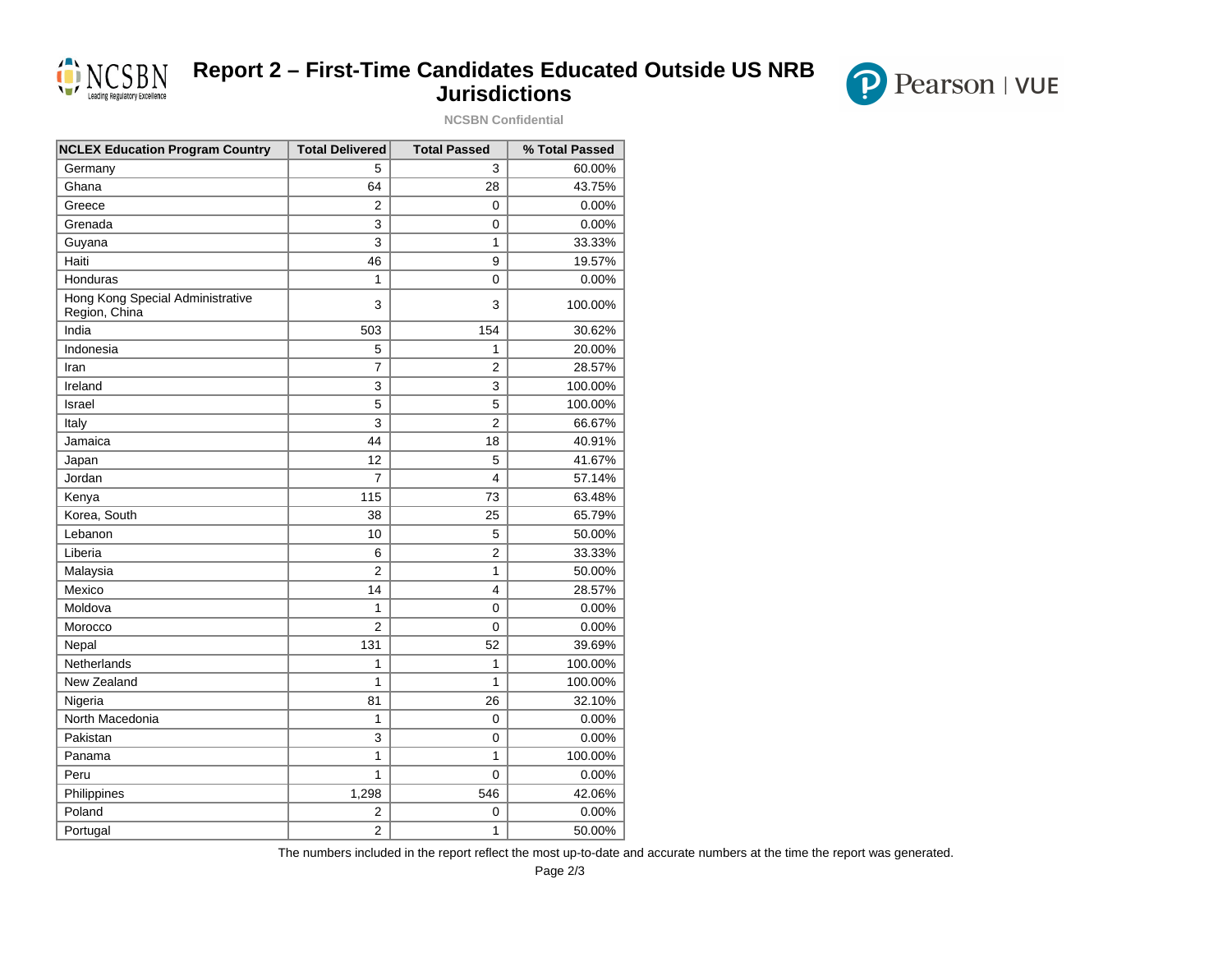

# **Report 2 – First-Time Candidates Educated Outside US NRB Jurisdictions**

**NCSBN Confidential**



| <b>NCLEX Education Program Country</b> | <b>Total Delivered</b>  | <b>Total Passed</b> | % Total Passed |
|----------------------------------------|-------------------------|---------------------|----------------|
| Puerto Rico                            | 288                     | 85                  | 29.51%         |
| Qatar                                  | 1                       | 1                   | 100.00%        |
| Romania                                | $\overline{2}$          | 1                   | 50.00%         |
| Russian Federation                     | 34                      | 9                   | 26.47%         |
| Rwanda                                 | 1                       | $\Omega$            | 0.00%          |
| Saint Lucia                            | 1                       | 1                   | 100.00%        |
| Saudi Arabia                           | 1                       | 1                   | 100.00%        |
| Serbia                                 | 1                       | 1                   | 100.00%        |
| Sierra Leone                           | 1                       | $\Omega$            | 0.00%          |
| South Africa                           | 5                       | 1                   | 20.00%         |
| Spain                                  | $\overline{2}$          | $\overline{2}$      | 100.00%        |
| Sri Lanka                              | 1                       | $\Omega$            | 0.00%          |
| Sudan                                  | $\overline{2}$          | $\overline{2}$      | 100.00%        |
| Sweden                                 | 1                       | 1                   | 100.00%        |
| Taiwan, China                          | 17                      | $\overline{7}$      | 41.18%         |
| Thailand                               | $\overline{7}$          | $\overline{2}$      | 28.57%         |
| Trinidad and Tobago                    | $\overline{2}$          | 1                   | 50.00%         |
| Tunisia                                | 1                       | $\mathbf 0$         | 0.00%          |
| Turkey                                 | $\overline{2}$          | 1                   | 50.00%         |
| Uganda                                 | 5                       | $\overline{2}$      | 40.00%         |
| Ukraine                                | 3                       | $\Omega$            | 0.00%          |
| United Kingdom                         | 10                      | 4                   | 40.00%         |
| Uzbekistan                             | 10                      | $\overline{2}$      | 20.00%         |
| Venezuela                              | 4                       | 1                   | 25.00%         |
| Zambia                                 | $\overline{\mathbf{4}}$ | $\overline{2}$      | 50.00%         |
| Zimbabwe                               | 34                      | 19                  | 55.88%         |
| <b>Total</b>                           | 3,111                   | 1,232               | 39.60%         |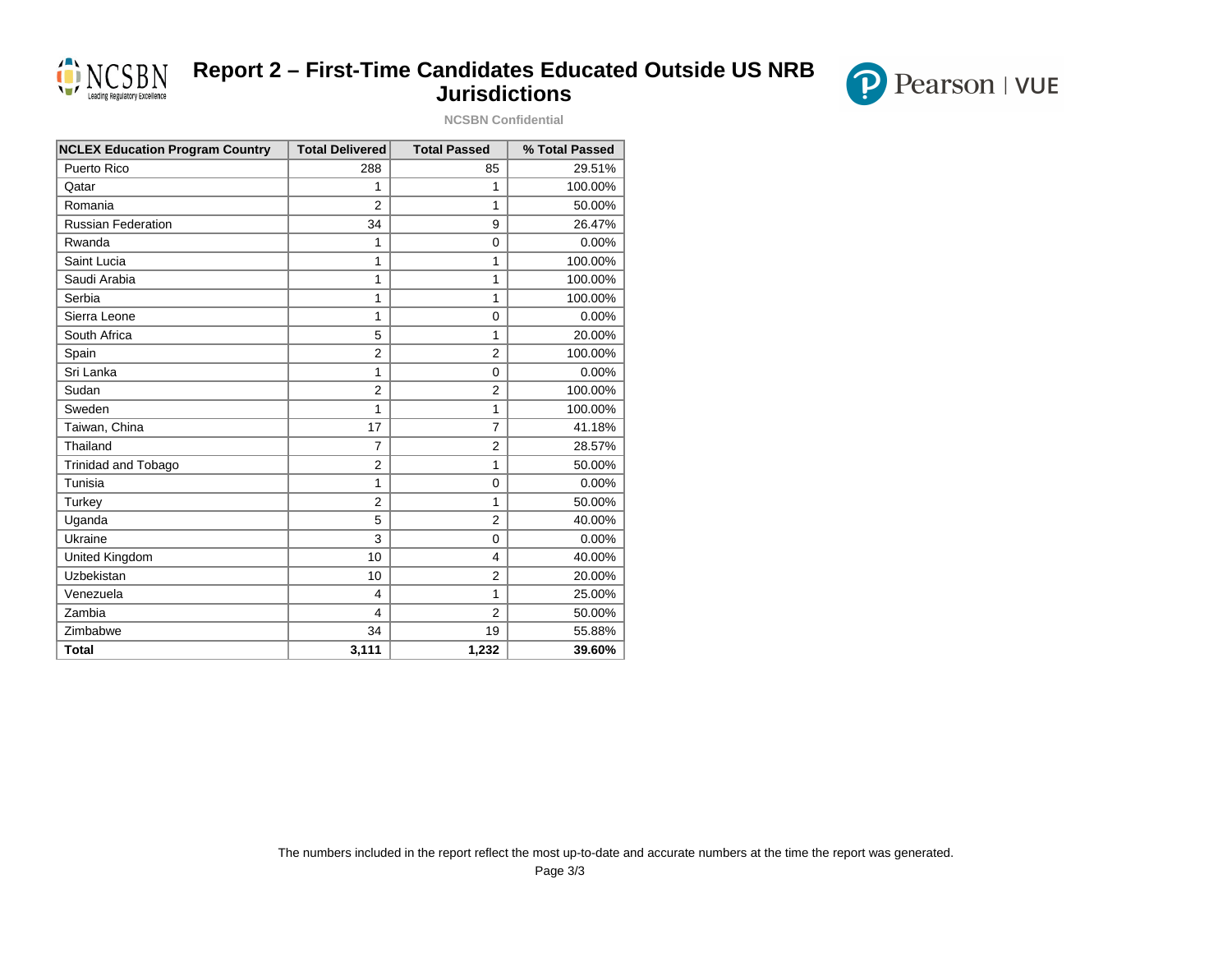



Printed By: Lyn Ledbetter Exam Series Code = NCLEX-RN<br>Printed By: Lyn Ledbetter Prior Quarter (PQ)

Report Date: 05-Jan-2021 06:10 AM Data as of(CST): 05-Jan-2021 03:56 AM

### **Exam: NCLEX-RN**

| <b>NCLEX Candidate Type</b>                                                                        | <b>Total Delivered</b> | <b>Total Passed</b> | % Total Passed |
|----------------------------------------------------------------------------------------------------|------------------------|---------------------|----------------|
| A. First time candidates educated in member board jurisdictions with valid education program codes | 18.606                 | 14.594              | 78.44%         |
| B. Repeat candidates educated in member board jurisdictions with valid education program codes     | 12.187                 | 5.476               | 44.93%         |
| C. First time candidates educated outside member board jurisdictions with valid country codes      | 3.111                  | .232                | 39.60%         |
| D. Repeat candidates educated outside member board jurisdictions with valid country codes          | 4.285                  | 966                 | 22.54%         |
| U. Candidates with invalid education program codes/country codes                                   |                        |                     | $0.00\%$       |
| <b>Total</b>                                                                                       | 38.189                 | 22.268              | 58.31%         |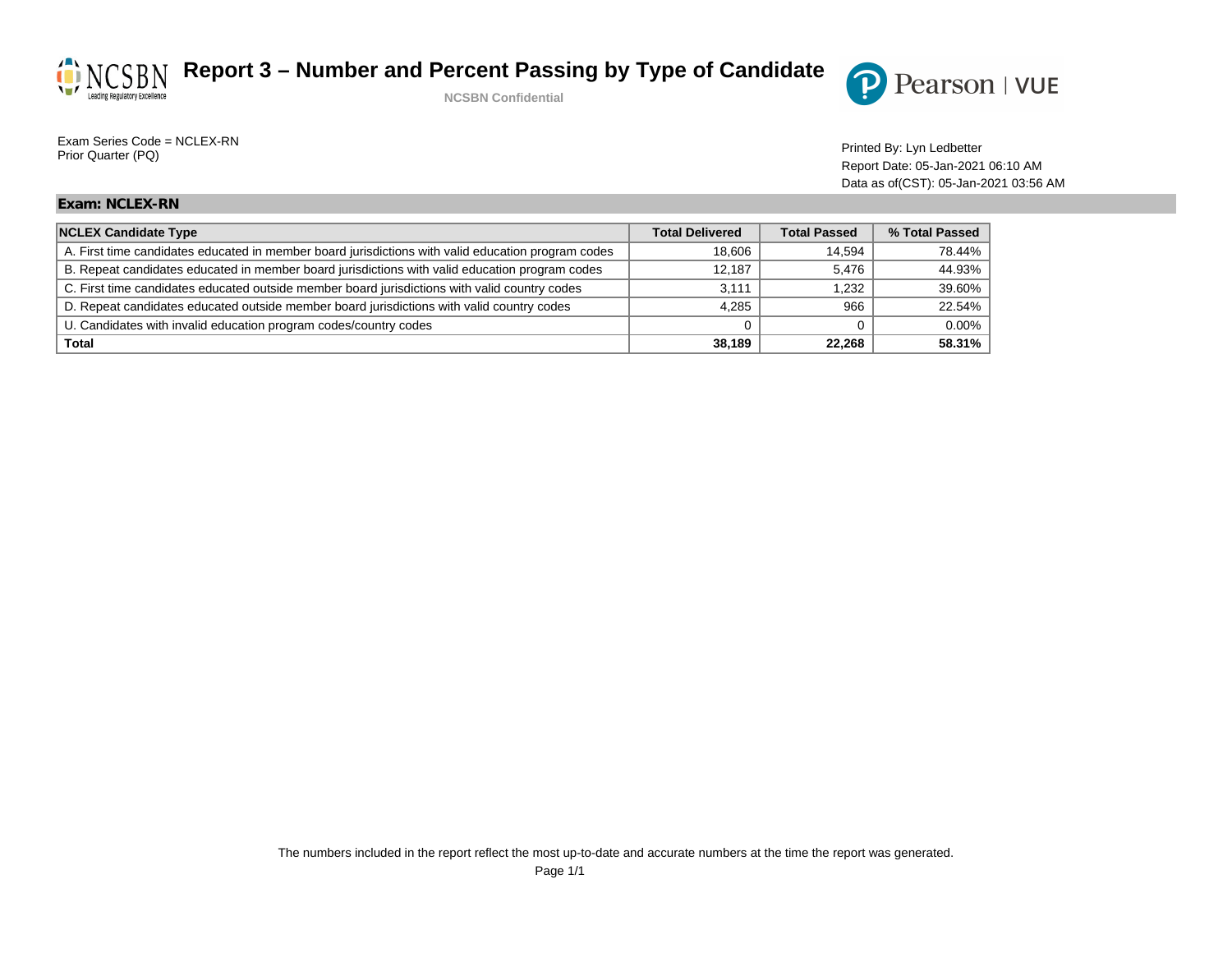

**NCSBN Confidential**

NCLEX Education Program Jurisdiction:Arizona Board of Nursing (96)<br>Exam Series Code:NCLEX-RN<br>Web The Nursing (96) Nursing (96) Nursing (97) Nursing (97) Nursing (97) Nursing Series Code:NCLEX-RN

Report Date: 05-Jan-2021 06:01 AM Data as of(CST): 05-Jan-2021 03:56 AM

 $\mathbf P$ 

Pearson | VUE

#### **Arizona Board of Nursing (96)**

### **AZ - ARIZONA COLLEGE - BS (US96500100)**

| <b>NCLEX</b>         | <b>NCLEX</b>                               |                    |                           | 01/01/2020 - 03/31/2020 |                        |                  |                             | 04/01/2020 - 06/30/2020 |                       |                |                    | 07/01/2020 - 09/30/2020       |                |                |                           | 10/01/2020 - 12/31/2020 |                 |                |                    | <b>Total</b>           |                        |                |
|----------------------|--------------------------------------------|--------------------|---------------------------|-------------------------|------------------------|------------------|-----------------------------|-------------------------|-----------------------|----------------|--------------------|-------------------------------|----------------|----------------|---------------------------|-------------------------|-----------------|----------------|--------------------|------------------------|------------------------|----------------|
| Education<br>Program | Education NCLEX<br><b>Program</b><br>∣City | Graduation<br>Date | <b>Total</b><br>Delivered | Total<br>Passed         | <b>Total</b><br>Failed | $%$ Pass<br>Rate | Total<br>Delivered   Passed | <b>Total</b>            | Tota<br><b>Failed</b> | % Pass<br>Rate | Total<br>Delivered | <b>Total</b><br><b>Passed</b> | Tota<br>Failed | % Pass<br>Rate | <b>Total</b><br>Delivered | Total<br>Passed         | Total<br>Failed | % Pass<br>Rate | Total<br>Delivered | <b>Total</b><br>Passed | Total<br><b>Failed</b> | % Pass<br>Rate |
|                      |                                            | 04/2020            |                           |                         |                        | 0.00%            |                             |                         |                       | 100.00%        |                    |                               |                | 0.00%          |                           |                         |                 | 0.00%          |                    |                        |                        | 100.00%        |
| $AZ -$               |                                            | 05/2020            |                           |                         |                        | $0.00\%$         |                             |                         |                       | 100.00%        |                    |                               |                | 100.00%        |                           |                         |                 | 0.00%          | 18                 | 18                     |                        | 100.00%        |
| <b>ARIZONA</b>       | TEMPE                                      | 08/2019            |                           |                         |                        | 100.00%          |                             |                         |                       | $0.00\%$       |                    |                               |                | 0.00%          |                           |                         |                 | 0.00%          |                    |                        |                        | 100.00%        |
| COLLEGE -<br>BS      |                                            | 08/2020            |                           |                         |                        | $0.00\%$         |                             |                         |                       | 0.00%          |                    |                               |                | 100.00%        | 18                        | 16                      |                 | 88.89%         | 27                 | 25                     |                        | 92.59%         |
| (US9650010)          |                                            | 12/2019            | 26                        | 26                      |                        | 100.00%          |                             |                         |                       | 100.00%        |                    |                               |                | $0.00\%$       |                           |                         |                 | 0.00%          | 27                 | 27                     |                        | 100.00%        |
|                      |                                            |                    |                           |                         |                        | $0.00\%$         |                             |                         |                       | 100.00%        |                    |                               |                | 0.00%          |                           |                         |                 | 0.00%          |                    |                        |                        | 100.00%        |
|                      | Total                                      |                    | 27                        | 27                      |                        | 100.00%          | 14                          | 14                      |                       | 100.00%        | 16                 | 16                            | n              | 100.00%        | 18                        | 16                      |                 | 88.89%         | 75                 | 73                     |                        | 97.33%         |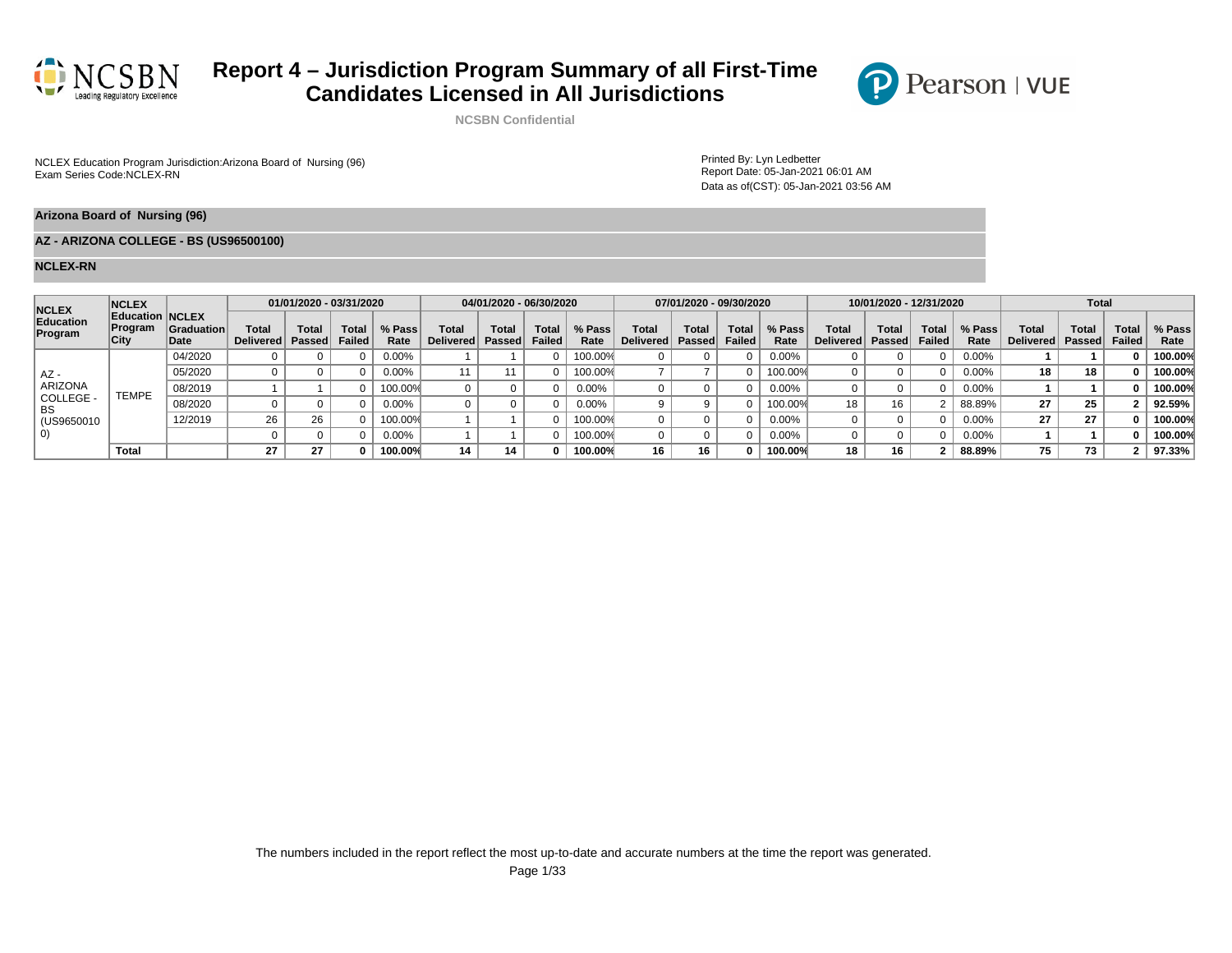



**NCSBN Confidential**

### **AZ - ARIZONA STATE UNIVERSITY - BS (US96505400)**

| <b>NCLEX</b>               | <b>NCLEX</b>                              |                    |                           | 01/01/2020 - 03/31/2020 |                        |                |                    | 04/01/2020 - 06/30/2020 |                |                |                           | 07/01/2020 - 09/30/2020 |                        |                |                    | 10/01/2020 - 12/31/2020 |                        |                |                    | <b>Total</b>    |                        |                |
|----------------------------|-------------------------------------------|--------------------|---------------------------|-------------------------|------------------------|----------------|--------------------|-------------------------|----------------|----------------|---------------------------|-------------------------|------------------------|----------------|--------------------|-------------------------|------------------------|----------------|--------------------|-----------------|------------------------|----------------|
| Education<br>Program       | <b>Education NCLEX</b><br>Program<br>City | Graduation<br>Date | Total<br><b>Delivered</b> | Total<br><b>Passed</b>  | Total<br><b>Failed</b> | % Pass<br>Rate | Total<br>Delivered | Total<br>Passed         | Tota<br>Failed | % Pass<br>Rate | Total<br><b>Delivered</b> | Tota.<br>Passed         | Total<br><b>Failed</b> | % Pass<br>Rate | Total<br>Delivered | Total<br>Passed         | <b>Total</b><br>Failed | % Pass<br>Rate | Total<br>Delivered | Total<br>Passed | <b>Total</b><br>Failed | % Pass<br>Rate |
|                            |                                           | 04/2020            |                           |                         |                        | $0.00\%$       |                    |                         |                | 100.00%        |                           |                         |                        | $0.00\%$       |                    |                         |                        | $0.00\%$       |                    |                 |                        | 100.00%        |
| $AZ -$                     |                                           | 05/2020            |                           |                         |                        | 0.00%          | 48                 | 45                      |                | 93.75%         | 50                        | 48                      |                        | 96.00%         |                    |                         |                        | 0.00%          | 98                 | 93              |                        | 94.90%         |
| ARIZONA                    |                                           | 05/2022            |                           |                         |                        | 0.00%          |                    |                         |                | 0.00%          |                           |                         |                        | $0.00\%$       |                    |                         |                        | 0.00%          |                    |                 |                        | 0.00%          |
| <b>STATE</b>               | <b>PHOENI</b>                             | 08/2020            |                           |                         |                        | 0.00%          |                    |                         |                | $0.00\%$       | 46                        | 46                      |                        | 00.00%         | 22                 | 21                      |                        | 95.45%         | 68                 | 67              |                        | 98.53%         |
| <b>UNIVERSIT</b><br>Y - BS |                                           | 12/2019            | 107                       | 102                     |                        | 95.33%         |                    |                         |                | 100.00%        |                           |                         |                        | 0.00%          |                    |                         |                        | $0.00\%$       | 116                | 111             |                        | 95.69%         |
| (US9650540                 |                                           | 12/2020            |                           |                         |                        | $0.00\%$       |                    |                         |                | 0.00%          |                           |                         |                        | 0.00%          |                    |                         |                        | 100.00%        |                    |                 |                        | 100.00%        |
| $\vert$ O)                 |                                           |                    |                           |                         |                        | 0.00%          |                    |                         |                | $0.00\%$       |                           |                         |                        | $00.00\%$      |                    |                         |                        | 0.00%          |                    |                 |                        | 100.00%        |
|                            | Total                                     |                    | 107                       | 102                     |                        | 95.33%         | 58                 | 55                      |                | 94.83%         | 98                        | 95                      |                        | 96.94%         | 23                 | 22                      |                        | 95.65%         | 286                | 274             | 12                     | 95.80%         |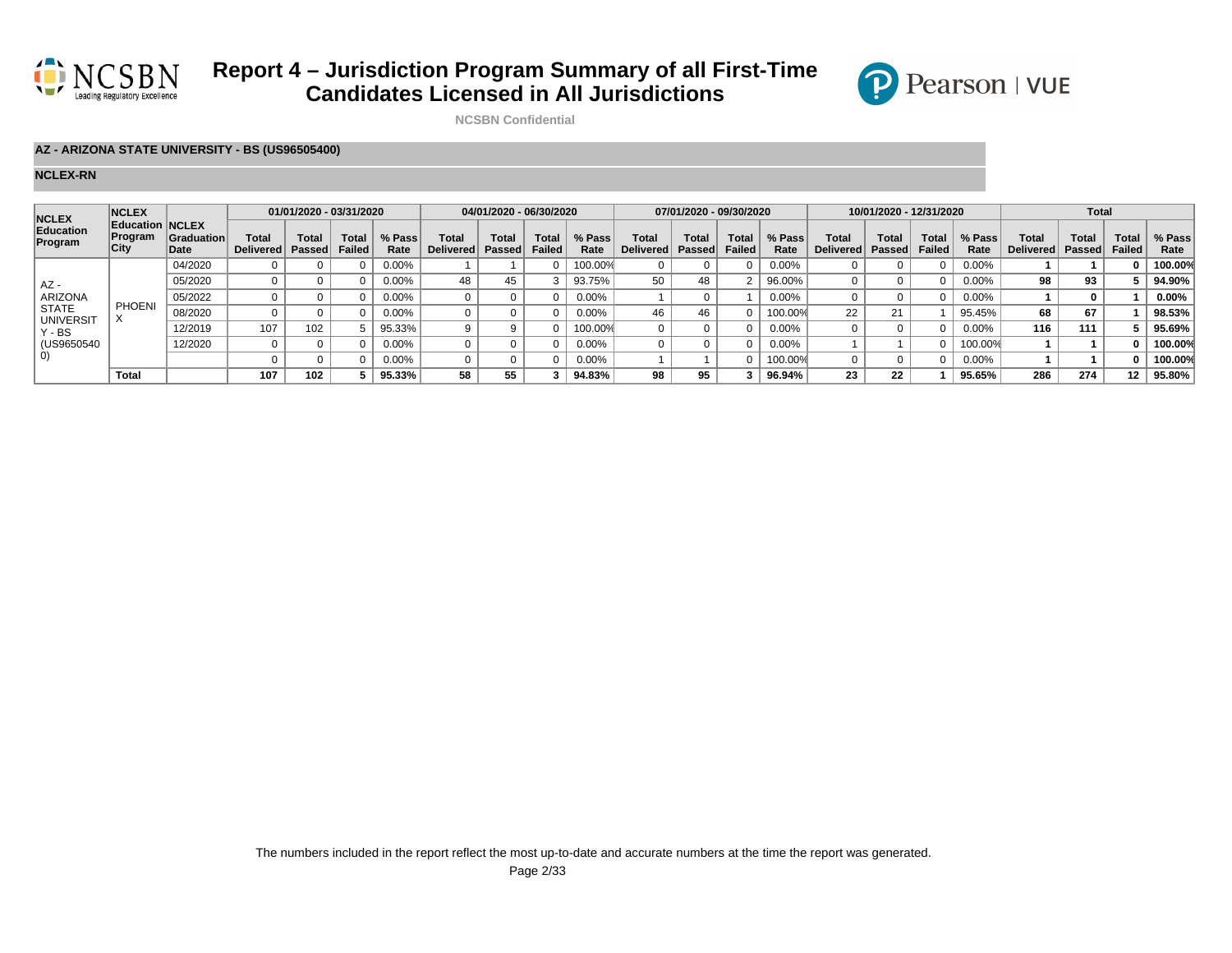



**NCSBN Confidential**

### **AZ - ARIZONA WESTERN COLLEGE - ADN (US96409900)**

| <b>NCLEX</b>         | <b>NCLEX</b>                              |                           |                                  | 01/01/2020 - 03/31/2020 |                        |                |                            | 04/01/2020 - 06/30/2020 |                        |                |                             | 07/01/2020 - 09/30/2020 |                        |                |                                    | 10/01/2020 - 12/31/2020 |                        |                |                           | <b>Total</b>   |                        |                |
|----------------------|-------------------------------------------|---------------------------|----------------------------------|-------------------------|------------------------|----------------|----------------------------|-------------------------|------------------------|----------------|-----------------------------|-------------------------|------------------------|----------------|------------------------------------|-------------------------|------------------------|----------------|---------------------------|----------------|------------------------|----------------|
| Education<br>Program | <b>Education NCLEX</b><br>Program<br>City | <b>Graduation</b><br>Date | <b>Total</b><br>Delivered Passed | <b>Total</b>            | <b>Total</b><br>Failed | % Pass<br>Rate | Tota<br>Delivered   Passed | Total                   | <b>Total</b><br>Failed | % Pass<br>Rate | Total<br>Delivered   Passed | <b>Total</b>            | <b>Total</b><br>Failed | % Pass<br>Rate | <b>Total</b><br>Delivered   Passed | Total                   | <b>Total</b><br>Failed | % Pass<br>Rate | <b>Total</b><br>Delivered | Tota<br>Passed | <b>Total</b><br>Failed | % Pass<br>Rate |
| AZ-<br>ARIZONA       |                                           | 05/2019                   |                                  |                         |                        | $0.00\%$       |                            |                         |                        | $0.00\%$       |                             |                         |                        | $0.00\%$       |                                    |                         |                        | 100.00%        |                           |                |                        | 100.00%        |
| WESTERN              | <b>YUMA</b>                               | 05/2020                   |                                  |                         |                        | $0.00\%$       |                            |                         |                        | 83.33%         | つ1                          |                         |                        | 80.95%         |                                    |                         |                        | 50.00%         | 29                        | 23             |                        | 79.31%         |
| COLLEGE -<br>ADN     |                                           | 12/2019                   | 25                               |                         |                        | 84.00%         |                            |                         |                        | 100.00%        |                             |                         |                        | 100.00%        |                                    |                         |                        | $0.00\%$       |                           | 26             |                        | 86.67%         |
| (US9640990           | Total                                     |                           | 25                               | 21                      |                        | 84.00%         | 10                         |                         |                        | 90.00%         | 22                          |                         |                        | 81.82%         |                                    |                         |                        | 66.67%         |                           | 50             | 10                     | 83.33%         |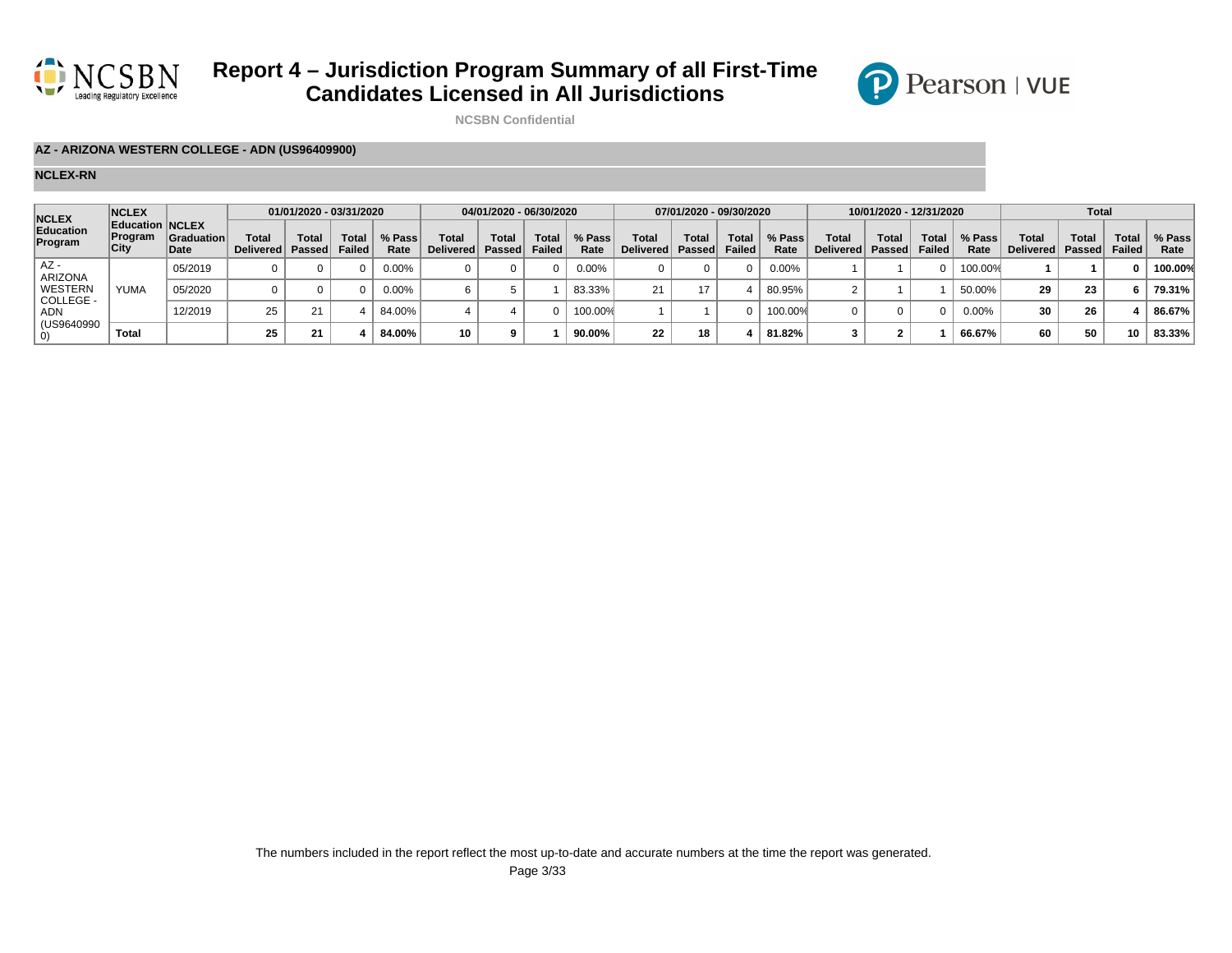



**NCSBN Confidential**

### **AZ - ASPEN UNIVERSITY SCHOOL OF NURSING - BS (US96510000)**

| <b>NCLEX</b>                               | <b>NCLEX</b>                               |                    |                    | 07/01/2020 - 09/30/2020 |                        |                |                                 | 10/01/2020 - 12/31/2020       |                               |                |                    | <b>Total</b>           |                               |                |
|--------------------------------------------|--------------------------------------------|--------------------|--------------------|-------------------------|------------------------|----------------|---------------------------------|-------------------------------|-------------------------------|----------------|--------------------|------------------------|-------------------------------|----------------|
| <b>Education</b><br>Program                | <b>Education NCLEX</b><br>∣Program<br>City | Graduation<br>Date | Total<br>Delivered | Total<br>Passed         | Total<br><b>Failed</b> | % Pass<br>Rate | Total<br>Delivered <sup>1</sup> | <b>Total</b><br><b>Passed</b> | <b>Total</b><br><b>Failed</b> | % Pass<br>Rate | Total<br>Delivered | Total<br><b>Passed</b> | <b>Total</b><br><b>Failed</b> | % Pass<br>Rate |
| AZ - ASPEN<br><b>UNIVERSIT</b><br>Y SCHOOL | Phoenix                                    | 07/2020            | 18                 | 14                      | 4                      | 77.78%         |                                 | 0                             |                               | 0.00%          | 19                 | 14                     | 5                             | 73.68%         |
| OF<br>NURSING -                            |                                            | 11/2020            | 0                  |                         |                        | 0.00%          | 6                               | 6                             |                               | 100.00%        | 6                  | 6                      | 0                             | 100.00%        |
| BS<br>(US9651000<br>O)                     | <b>Total</b>                               |                    | 18                 | 14                      | 4                      | 77.78%         |                                 | 6                             |                               | 85.71%         | 25                 | 20                     | 5                             | 80.00%         |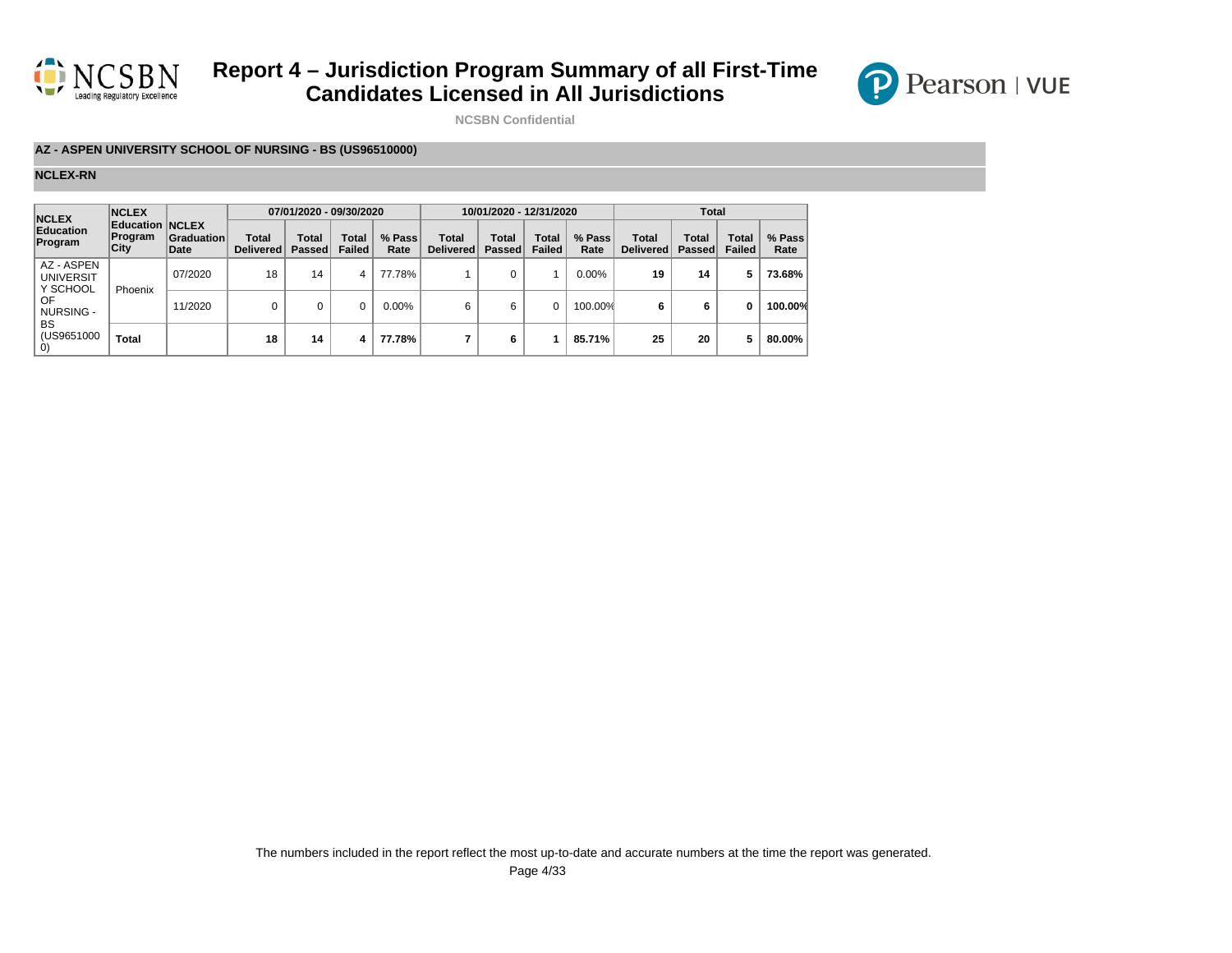

**NCSBN Confidential**

### **AZ - BROOKLINE COLLEGE - BS (US96500500)**

#### **NCLEX-RN**

| <b>NCLEX</b>                    | <b>NCLEX</b>                              |                           |                    | 01/01/2020 - 03/31/2020       |                               |                |                                  | 04/01/2020 - 06/30/2020       |                               |                |                    | 07/01/2020 - 09/30/2020 |                        |                |                             | 10/01/2020 - 12/31/2020             |                               |                |                           | <b>Total</b>    |                               |                |
|---------------------------------|-------------------------------------------|---------------------------|--------------------|-------------------------------|-------------------------------|----------------|----------------------------------|-------------------------------|-------------------------------|----------------|--------------------|-------------------------|------------------------|----------------|-----------------------------|-------------------------------------|-------------------------------|----------------|---------------------------|-----------------|-------------------------------|----------------|
| Education<br>Program            | <b>Education NCLEX</b><br>Program<br>City | <b>Graduation</b><br>Date | Total<br>Delivered | <b>Total</b><br><b>Passed</b> | <b>Total</b><br><b>Failed</b> | % Pass<br>Rate | <b>Total</b><br><b>Delivered</b> | <b>Total</b><br><b>Passed</b> | <b>Total</b><br><b>Failed</b> | % Pass<br>Rate | Total<br>Delivered | <b>Total</b><br>Passed  | Total<br><b>Failed</b> | % Pass<br>Rate | <b>Total</b><br>Delivered l | <b>Total</b><br>Passed <sup>®</sup> | <b>Total</b><br><b>Failed</b> | % Pass<br>Rate | Total<br><b>Delivered</b> | Tota.<br>Passed | <b>Total</b><br><b>Failed</b> | % Pass<br>Rate |
|                                 |                                           | 01/2020                   |                    |                               |                               | 0.00%          |                                  |                               |                               | 0.00%          |                    |                         |                        | $0.00\%$       |                             |                                     |                               | 0.00%          |                           |                 |                               | 0.00%          |
| $AZ -$                          |                                           | 04/2020                   |                    |                               |                               | $0.00\%$       | 57                               | 47                            | 10                            | 82.46%         | 6                  |                         |                        | 50.00%         |                             |                                     |                               | $0.00\%$       | 63                        | 50              | 13                            | 79.37%         |
|                                 |                                           | 07/2019                   |                    |                               |                               | 0.00%          |                                  |                               |                               | $0.00\%$       | 0                  |                         |                        | $0.00\%$       |                             |                                     |                               | $0.00\%$       |                           |                 |                               | 0.00%          |
| <b>BROOKLIN</b>                 |                                           | 08/1994                   |                    |                               |                               | $0.00\%$       |                                  |                               |                               | $0.00\%$       |                    |                         |                        | $0.00\%$       |                             |                                     |                               | $0.00\%$       |                           |                 |                               | $0.00\%$       |
| E COLLEGE                       | <b>PHOENI</b>                             | 08/2019                   |                    |                               |                               | 100.00%        |                                  |                               |                               | 0.00%          |                    |                         |                        | $0.00\%$       |                             |                                     |                               | 0.00%          |                           |                 |                               | 50.00%         |
| - BS                            |                                           | 08/2020                   |                    |                               |                               | 0.00%          |                                  |                               |                               | 0.00%          | 32                 | 23                      |                        | 71.88%         | 15                          | 9                                   |                               | 60.00%         | 47                        | 32              | 15                            | 68.09%         |
| (US9650050<br>$\left( 0\right)$ |                                           | 09/2020                   |                    |                               |                               | 0.00%          |                                  |                               | 0                             | $0.00\%$       |                    |                         |                        | 0.00%          |                             |                                     |                               | 100.00%        |                           |                 |                               | 100.00%        |
|                                 |                                           | 10/2019                   |                    |                               |                               | 100.00%        |                                  |                               |                               | $0.00\%$       |                    |                         |                        | 0.00%          |                             |                                     |                               | $0.00\%$       |                           |                 |                               | 100.00%        |
|                                 |                                           | 12/2019                   | 38                 | 34                            |                               | 89.47%         | 10 <sup>°</sup>                  |                               | Э                             | 70.00%         | 0                  |                         |                        | 0.00%          |                             |                                     |                               | $0.00\%$       | 48                        | 41              |                               | 85.42%         |
|                                 | Total                                     |                           | 40                 | 36                            |                               | 90.00%         | 70                               | 54                            | 16                            | 77.14%         | 38                 | 26                      |                        | 68.42%         | 18                          | 11                                  |                               | 61.11%         | 166                       | 127             | 39                            | 76.51%         |

P Pearson | VUE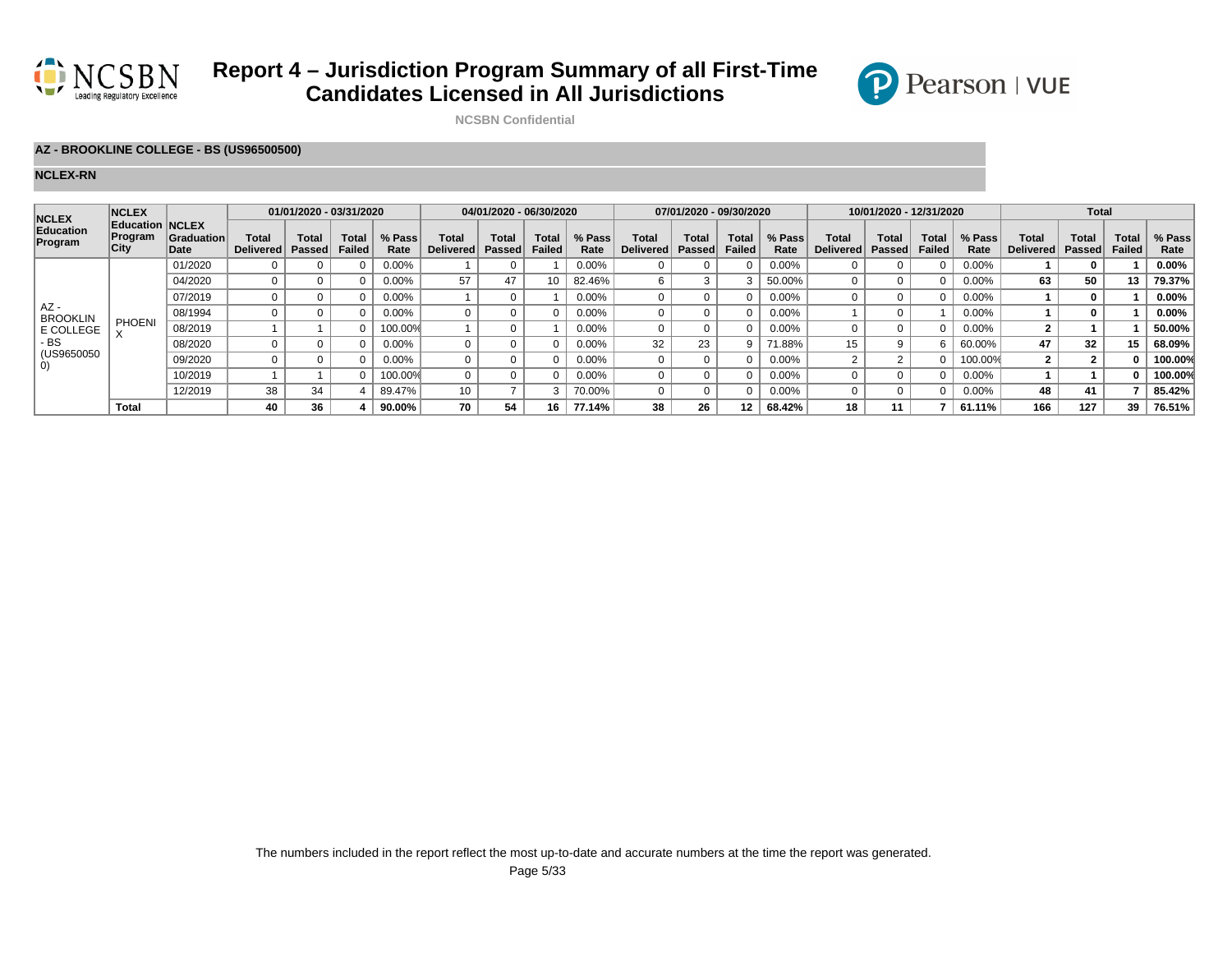



**NCSBN Confidential**

#### **AZ - CARRINGTON COLLEGE - MESA - ADN (US96410000)**

| <b>NCLEX</b>          | <b>NCLEX</b>                              |                           |                    | 01/01/2020 - 03/31/2020 |                        |                |                     | 04/01/2020 - 06/30/2020 |                 |                |                    | 07/01/2020 - 09/30/2020 |                        |                |                                    | 10/01/2020 - 12/31/2020 |                 |                |                           | <b>Total</b>   |                 |                |
|-----------------------|-------------------------------------------|---------------------------|--------------------|-------------------------|------------------------|----------------|---------------------|-------------------------|-----------------|----------------|--------------------|-------------------------|------------------------|----------------|------------------------------------|-------------------------|-----------------|----------------|---------------------------|----------------|-----------------|----------------|
| Education<br>Program  | <b>Education NCLEX</b><br>Program<br>City | <b>Graduation</b><br>Date | Total<br>Delivered | Total<br>Passed         | <b>Total</b><br>Failed | % Pass<br>Rate | Tota<br>Delivered l | Total<br>Passed         | Total<br>Failed | % Pass<br>Rate | Total<br>Delivered | <b>Total</b><br>Passed  | Total<br><b>Failed</b> | % Pass<br>Rate | <b>Total</b><br>Delivered   Passed | Total                   | Total<br>Failed | % Pass<br>Rate | Total<br><b>Delivered</b> | Tota<br>Passed | Total<br>Failed | % Pass<br>Rate |
| AZ -                  |                                           | 04/2020                   |                    |                         |                        | $0.00\%$       | 14                  |                         |                 | 78.57%         |                    |                         |                        | 50.00%         |                                    |                         |                 | $0.00\%$       |                           | 13             |                 | 72.22%         |
| <b>CARRINGT</b><br>ON |                                           | 05/2020                   |                    |                         |                        | 0.00%          |                     |                         |                 | 100.00%        |                    |                         |                        | $0.00\%$       |                                    |                         |                 | $0.00\%$       |                           |                |                 | 100.00%        |
| COLLEGE -             | <b>MESA</b>                               | 08/2020                   |                    |                         |                        | 0.00%          |                     |                         |                 | $0.00\%$       |                    |                         |                        | 72.73%         |                                    |                         |                 | 45.45%         | 22                        | 13             |                 | 59.09%         |
| MESA -                |                                           | 11/2019                   |                    |                         |                        | 100.00%        |                     |                         |                 | $0.00\%$       |                    |                         |                        | $0.00\%$       |                                    |                         |                 | $0.00\%$       |                           |                |                 | 100.00%        |
| ADN<br>(US9641000     |                                           | 12/2019                   | 12                 |                         |                        | 91.67%         |                     |                         |                 | $0.00\%$       |                    |                         |                        | $0.00\%$       |                                    |                         |                 | $0.00\%$       |                           | 11             |                 | 84.62%         |
|                       | Total                                     |                           | 13                 | 12 <sup>12</sup>        |                        | 92.31%         | 16                  | 12                      |                 | 75.00%         | 15                 |                         |                        | 66.67%         |                                    |                         |                 | 45.45%         |                           | 39             | 16              | 70.91%         |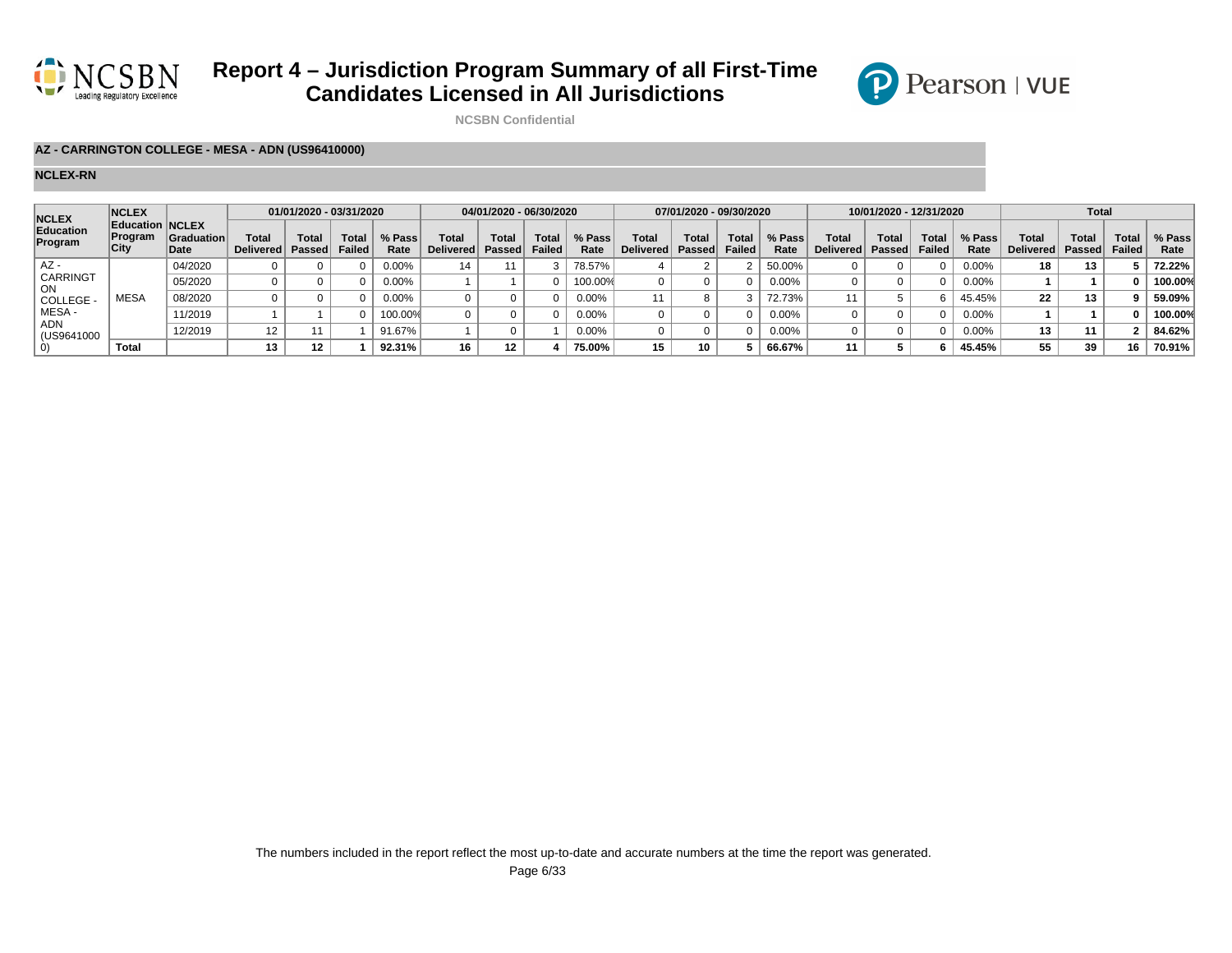



**NCSBN Confidential**

#### **AZ - CARRINGTON COLLEGE - PHOENIX - ADN (US96401100)**

| <b>NCLEX</b>         | <b>NCLEX</b>                              |                           |                           | 01/01/2020 - 03/31/2020 |                        |                |                    | 04/01/2020 - 06/30/2020 |                |                |                           | 07/01/2020 - 09/30/2020 |                        |                |                    | 10/01/2020 - 12/31/2020 |                               |                |                    | <b>Total</b>    |                        |                |
|----------------------|-------------------------------------------|---------------------------|---------------------------|-------------------------|------------------------|----------------|--------------------|-------------------------|----------------|----------------|---------------------------|-------------------------|------------------------|----------------|--------------------|-------------------------|-------------------------------|----------------|--------------------|-----------------|------------------------|----------------|
| Education<br>Program | <b>Education NCLEX</b><br>Program<br>City | <b>Graduation</b><br>Date | Total<br><b>Delivered</b> | Total<br><b>Passed</b>  | Total<br><b>Failed</b> | % Pass<br>Rate | Total<br>Delivered | Total<br>Passed         | Tota<br>Failed | % Pass<br>Rate | Total<br><b>Delivered</b> | Tota.<br>Passed         | Total<br><b>Failed</b> | % Pass<br>Rate | Total<br>Delivered | Total<br>Passed         | <b>Total</b><br><b>Failed</b> | % Pass<br>Rate | Total<br>Delivered | Total<br>Passed | <b>Total</b><br>Failed | % Pass<br>Rate |
|                      |                                           | 04/2019                   |                           |                         |                        | $0.00\%$       |                    |                         |                | 0.00%          |                           |                         |                        | 0.00%          |                    |                         |                               | $0.00\%$       |                    |                 |                        | $0.00\%$       |
| AZ -                 |                                           | 04/2020                   |                           |                         |                        | 0.00%          | 14                 |                         |                | 92.86%         |                           |                         |                        | 83.33%         |                    |                         |                               | 0.00%          | 20                 | 18              |                        | 90.00%         |
| CARRINGT<br>ON       |                                           | 08/1980                   |                           |                         |                        | 0.00%          |                    |                         |                | 100.00%        |                           |                         |                        | $0.00\%$       |                    |                         |                               | 0.00%          |                    |                 |                        | 100.00%        |
| COLLEGE -            | <b>PHOENI</b>                             | 08/2018                   |                           |                         |                        | 0.00%          |                    |                         |                | $0.00\%$       |                           |                         |                        | $0.00\%$       |                    |                         |                               | 0.00%          |                    |                 |                        | 0.00%          |
| PHOENIX -            |                                           | 08/2020                   |                           |                         |                        | $0.00\%$       |                    |                         |                | $0.00\%$       | 10                        |                         |                        | 90.00%         | 22                 | 1 C                     |                               | 72.73%         | 32                 | 25              |                        | 78.13%         |
| ADN<br>(US9640110    |                                           | 09/2020                   |                           |                         |                        | $0.00\%$       |                    |                         |                | 0.00%          |                           |                         |                        | 0.00%          |                    |                         |                               | 0.00%          |                    |                 |                        | 0.00%          |
| $\left( 0\right)$    |                                           | 12/2019                   | 19                        | 17                      |                        | 89.47%         |                    |                         |                | 85.71%         |                           |                         |                        | 0.00%          |                    |                         |                               | 0.00%          | 26                 | 23              |                        | 88.46%         |
|                      | <b>Total</b>                              |                           | 20                        | 17                      |                        | 85.00%         | 23                 | 20                      |                | 86.96%         | 17                        | 14                      |                        | 82.35%         | 22                 | 16                      |                               | 72.73%         | 82                 | 67              | 15                     | 81.71%         |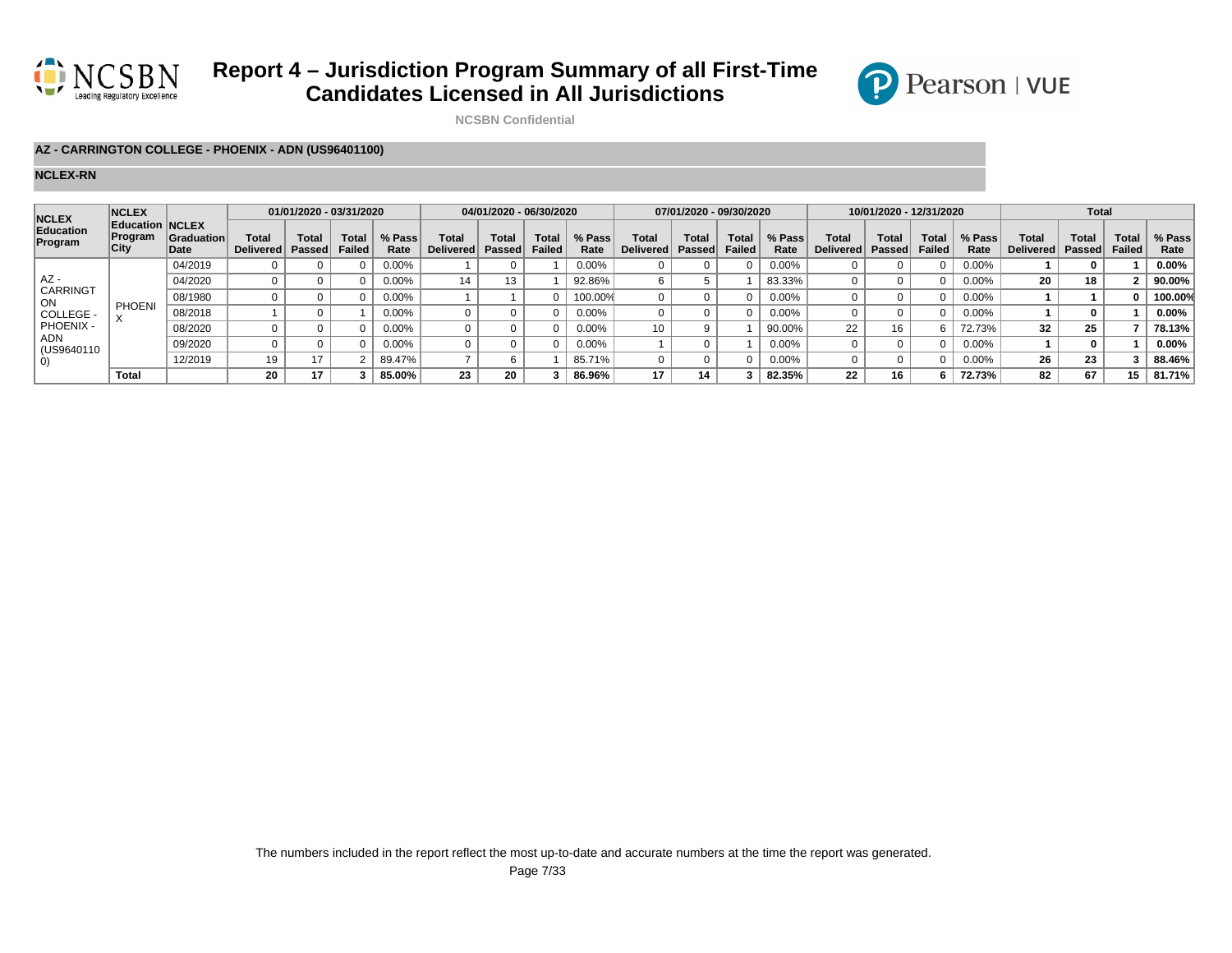



**NCSBN Confidential**

### **AZ - CARRINGTON COLLEGE - TUCSON - ADN (US96410100)**

| <b>NCLEX</b>                | <b>NCLEX</b>                       |                           |                           | 04/01/2020 - 06/30/2020 |                        |                |                           | 07/01/2020 - 09/30/2020       |                        |                |                    | 10/01/2020 - 12/31/2020 |                 |                |                           | <b>Total</b>                  |                        |                |
|-----------------------------|------------------------------------|---------------------------|---------------------------|-------------------------|------------------------|----------------|---------------------------|-------------------------------|------------------------|----------------|--------------------|-------------------------|-----------------|----------------|---------------------------|-------------------------------|------------------------|----------------|
| <b>Education</b><br>Program | Education NCLEX<br>Program<br>City | <b>Graduation</b><br>Date | Total<br><b>Delivered</b> | Total<br>Passed         | <b>Total</b><br>Failed | % Pass<br>Rate | Total<br><b>Delivered</b> | <b>Total</b><br><b>Passed</b> | Total<br><b>Failed</b> | % Pass<br>Rate | Total<br>Delivered | Total<br><b>Passed</b>  | Total<br>Failed | % Pass<br>Rate | Total<br><b>Delivered</b> | <b>Total</b><br><b>Passed</b> | Total<br><b>Failed</b> | % Pass<br>Rate |
| $AZ -$<br>CARRINGT<br>ON    | <b>TUCSO</b>                       | 04/2020                   | 6                         |                         |                        | 83.33%         |                           |                               | <sup>n</sup>           | 100.00%        | 0                  |                         | $\Omega$        | 0.00%          | 8                         |                               |                        | 87.50%         |
| COLLEGE -<br>TUCSON -       | N                                  | 08/2020                   | 0                         |                         | 0                      | $0.00\%$       |                           |                               | 0                      | 100.00%        | 4                  |                         | 0               | 100.00%        |                           | 9                             |                        | 100.00%        |
| ADN<br>(US9641010           | <b>Total</b>                       |                           | b                         |                         |                        | 83.33%         |                           |                               | n                      | 100.00%        | 4                  |                         | 0               | 100.00%        | 17                        | 16                            |                        | 94.12%         |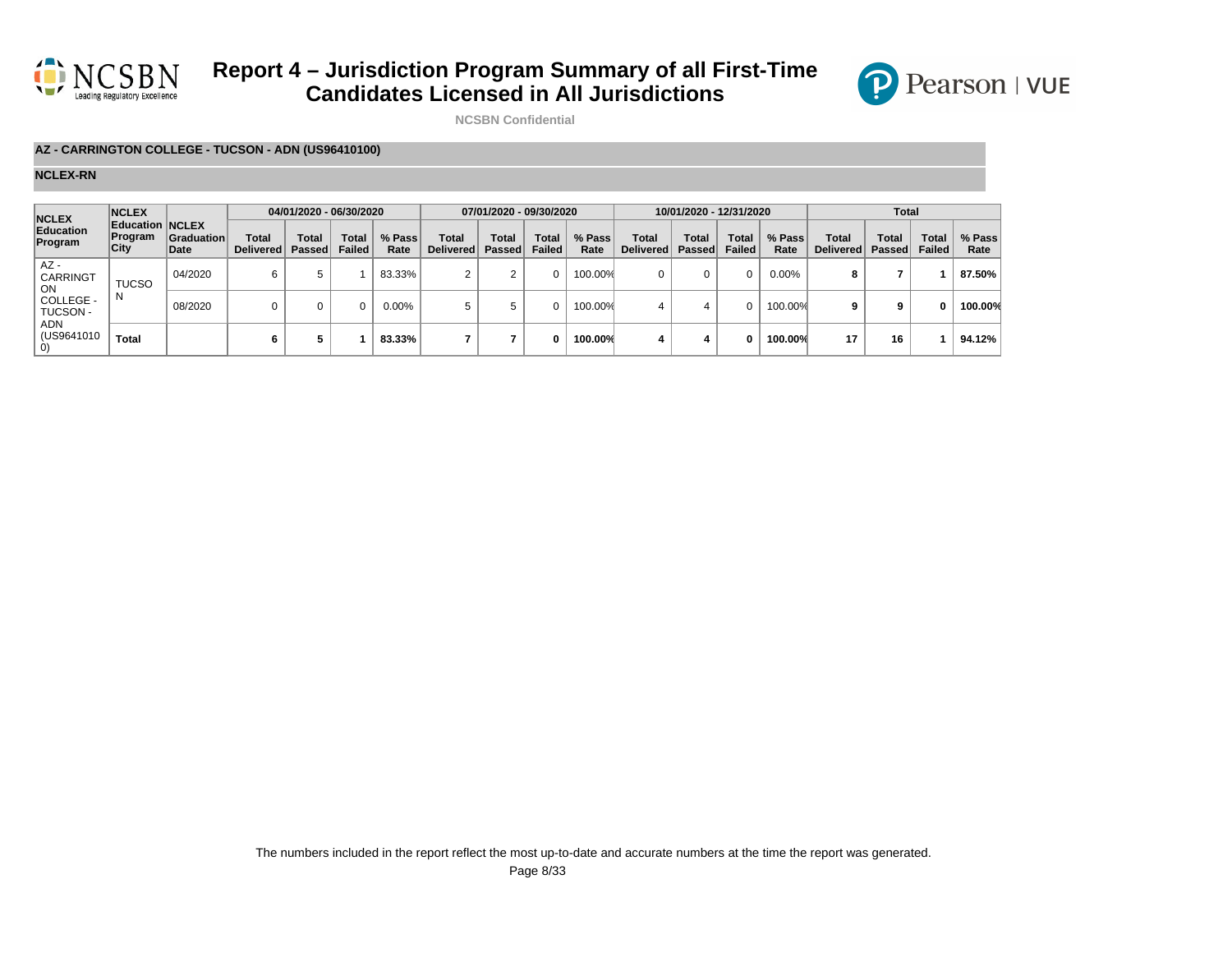



**NCSBN Confidential**

### **AZ - CENTRAL ARIZONA COLLEGE - ADN (US96409200)**

| <b>NCLEX</b>                | <b>NCLEX</b>                              |                    |                           | 01/01/2020 - 03/31/2020 |                               |                |                           | 04/01/2020 - 06/30/2020 |                        |                |                    | 07/01/2020 - 09/30/2020       |                 |                |                           | <b>Total</b>           |                        |                |
|-----------------------------|-------------------------------------------|--------------------|---------------------------|-------------------------|-------------------------------|----------------|---------------------------|-------------------------|------------------------|----------------|--------------------|-------------------------------|-----------------|----------------|---------------------------|------------------------|------------------------|----------------|
| <b>Education</b><br>Program | <b>Education NCLEX</b><br>Program<br>City | Graduation<br>Date | Total<br><b>Delivered</b> | Total<br>Passed         | <b>Total</b><br><b>Failed</b> | % Pass<br>Rate | Total<br><b>Delivered</b> | Total<br><b>Passed</b>  | Total<br><b>Failed</b> | % Pass<br>Rate | Total<br>Delivered | <b>Total</b><br><b>Passed</b> | Total<br>Failed | % Pass<br>Rate | Total<br><b>Delivered</b> | <b>Total</b><br>Passed | Total<br><b>Failed</b> | % Pass<br>Rate |
| $AZ -$<br><b>CENTRAL</b>    |                                           | 05/2020            |                           |                         |                               | 0.00%          | 15                        | 14                      |                        | 93.33%         |                    |                               |                 | 100.00%        | 18                        | 17                     |                        | 94.44%         |
| ARIZONA<br>COLLEGE -        | <b>COOLID</b><br>GE                       | 12/2019            | 15                        | 15                      | 0                             | 100.00%        |                           |                         | <sup>n</sup>           | 100.00%        |                    |                               | $\Omega$        | 0.00%          | 19                        | 19                     | U                      | 100.00%        |
| <b>ADN</b>                  |                                           |                    |                           |                         |                               | 0.00%          |                           |                         | U                      | 100.00%        |                    |                               |                 | 0.00%          |                           |                        |                        | 100.00%        |
| (US9640920)                 | <b>Total</b>                              |                    | 15                        | 15                      | 0                             | 100.00%        | 20                        | 19                      |                        | 95.00%         |                    |                               | 0               | 100.00%        | 38                        | 37                     |                        | 97.37%         |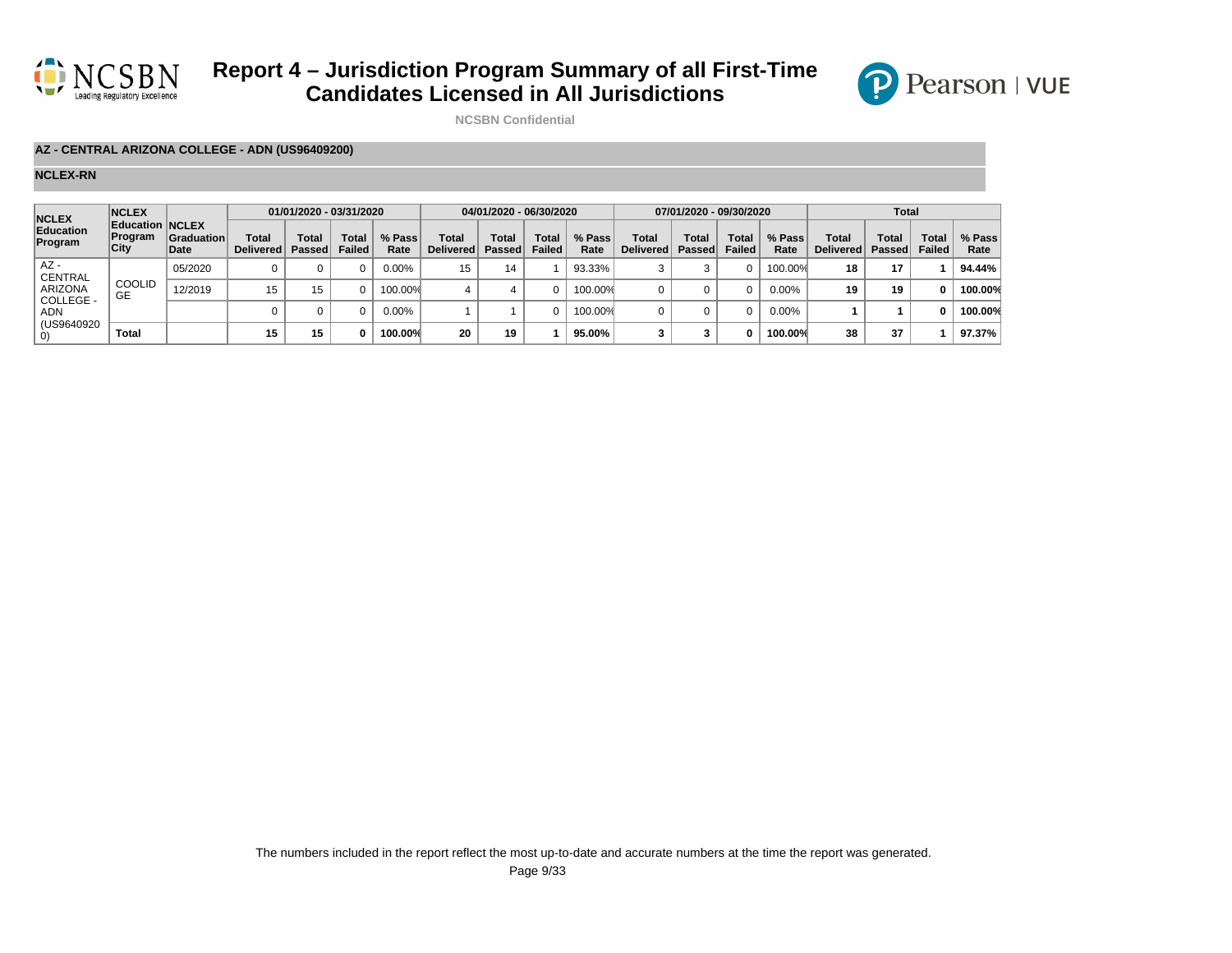



**NCSBN Confidential**

### **AZ - CHAMBERLAIN UNIVERSITY - BS (US96500000)**

| <b>NCLEX</b>              | <b>NCLEX</b>                                     |                           |                                  | 01/01/2020 - 03/31/2020 |                               |                |                                  | 04/01/2020 - 06/30/2020 |                 |                |                           | 07/01/2020 - 09/30/2020       |                               |                |                           | 10/01/2020 - 12/31/2020 |                               |                |                    | <b>Total</b>           |                               |                |
|---------------------------|--------------------------------------------------|---------------------------|----------------------------------|-------------------------|-------------------------------|----------------|----------------------------------|-------------------------|-----------------|----------------|---------------------------|-------------------------------|-------------------------------|----------------|---------------------------|-------------------------|-------------------------------|----------------|--------------------|------------------------|-------------------------------|----------------|
| Education<br>Program      | <b>Education NCLEX</b><br>Program<br><b>City</b> | <b>Graduation</b><br>Date | <b>Total</b><br><b>Delivered</b> | Total<br><b>Passed</b>  | <b>Total</b><br><b>Failed</b> | % Pass<br>Rate | <b>Total</b><br><b>Delivered</b> | Total<br><b>Passed</b>  | Total<br>Failed | % Pass<br>Rate | Total<br><b>Delivered</b> | <b>Total</b><br><b>Passed</b> | <b>Total</b><br><b>Failed</b> | % Pass<br>Rate | <b>Total</b><br>Delivered | <b>Total</b><br>Passed  | <b>Total</b><br><b>Failed</b> | % Pass<br>Rate | Total<br>Delivered | Total<br><b>Passed</b> | <b>Total</b><br><b>Failed</b> | % Pass<br>Rate |
|                           |                                                  | 01/2020                   | 17                               | 13                      |                               | 76.47%         |                                  |                         |                 | 100.00%        |                           |                               |                               | 0.00%          |                           |                         |                               | 0.00%          |                    | 15                     |                               | 78.95%         |
|                           |                                                  | 02/2020                   | $\Omega$                         |                         |                               | 0.00%          |                                  |                         |                 | 50.00%         | $\Omega$                  |                               |                               | 0.00%          |                           |                         |                               | 0.00%          |                    |                        |                               | 50.00%         |
|                           |                                                  | 04/2020                   |                                  |                         |                               | $0.00\%$       | 58                               | 56                      |                 | 96.55%         |                           | b                             |                               | 85.71%         |                           |                         |                               | 0.00%          | 65                 | 62                     |                               | 95.38%         |
| $AZ -$<br><b>CHAMBERL</b> |                                                  | 05/2020                   |                                  |                         |                               | $0.00\%$       |                                  |                         |                 | 0.00%          |                           |                               |                               | 100.00%        |                           |                         |                               | 0.00%          |                    |                        |                               | 100.00%        |
| <b>AIN</b>                | <b>PHOENI</b>                                    | 06/2020                   |                                  |                         |                               | $0.00\%$       |                                  |                         | $\Omega$        | 0.00%          |                           |                               |                               | 100.00%        | $\Omega$                  |                         |                               | 0.00%          |                    |                        |                               | 100.00%        |
| <b>UNIVERSIT</b>          | $\lambda$                                        | 08/2020                   |                                  |                         |                               | $0.00\%$       |                                  |                         | $\Omega$        | 0.00%          | 32                        | 31                            |                               | 96.88%         | 32                        | 30                      |                               | 93.75%         | 64                 | 61                     |                               | 95.31%         |
| $Y - BS$<br>(US9650000    |                                                  | 08/2022                   |                                  |                         |                               | $0.00\%$       |                                  |                         | $\Omega$        | $0.00\%$       |                           |                               |                               | 0.00%          |                           |                         |                               | 100.00%        |                    |                        |                               | 100.00%        |
| $\left( 0\right)$         |                                                  | 09/2020                   |                                  |                         |                               | $0.00\%$       |                                  |                         | $\Omega$        | 0.00%          |                           |                               |                               | 100.00%        |                           |                         |                               | 100.00%        |                    |                        |                               | 100.00%        |
|                           |                                                  | 10/2019                   |                                  |                         |                               | $0.00\%$       |                                  |                         |                 | $0.00\%$       |                           |                               |                               | 0.00%          | $\Omega$                  |                         |                               | 0.00%          |                    | $\Omega$               |                               | $0.00\%$       |
|                           |                                                  | 12/2019                   | 62                               | 59                      |                               | 95.16%         |                                  |                         | $\Omega$        | 100.00%        |                           |                               |                               | 100.00%        | $\Omega$                  |                         |                               | 0.00%          | 66                 | 63                     |                               | 95.45%         |
|                           | Total                                            |                           | 80                               | 72                      |                               | 90.00%         | 66                               | 62                      |                 | 93.94%         | 43                        | 41                            |                               | 95.35%         | 34                        | 32                      | 2                             | 94.12%         | 223                | 207                    | 16                            | 92.83%         |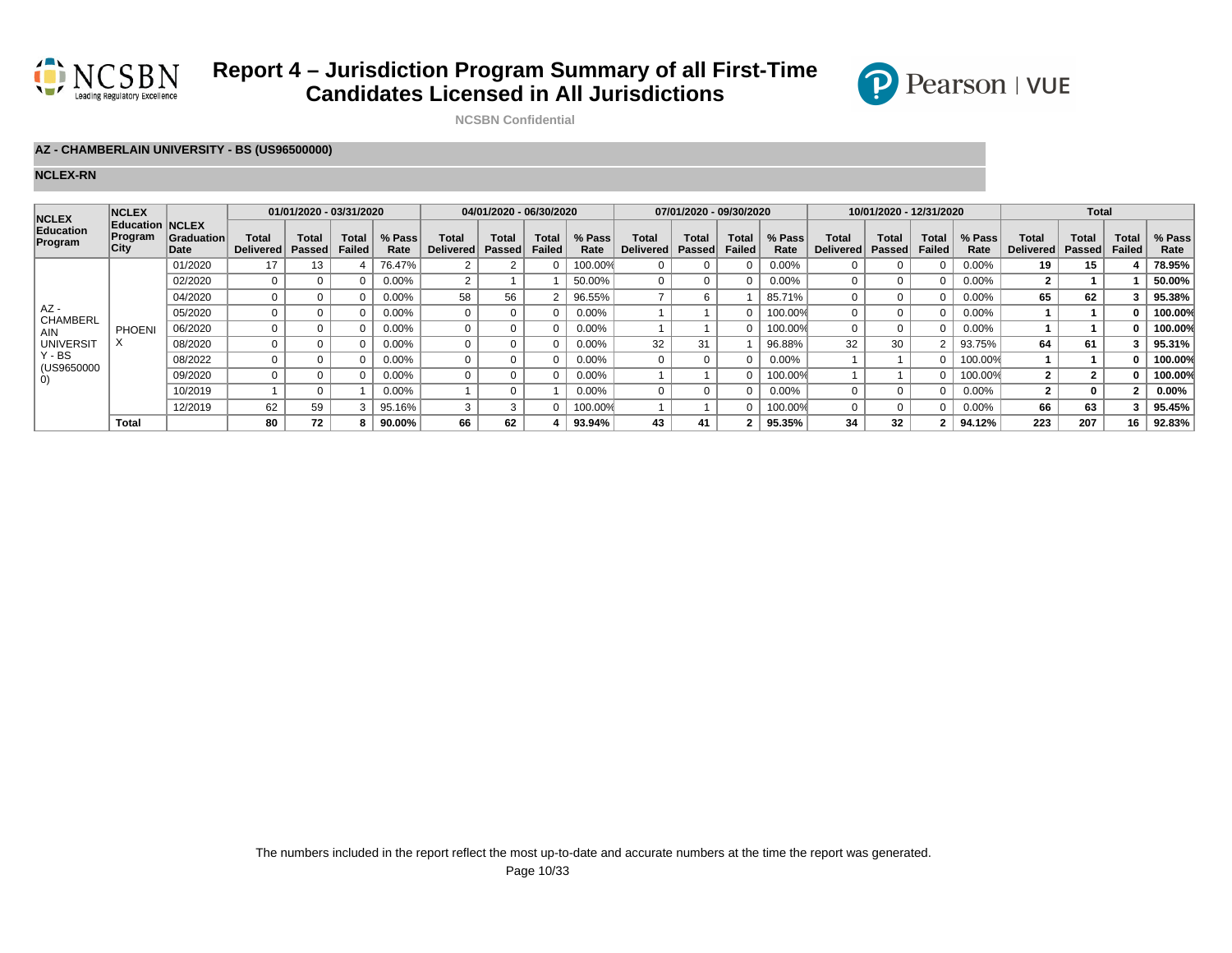



**NCSBN Confidential**

### **AZ - COCHISE COLLEGE - ADN (US96409400)**

| <b>NCLEX</b>                                 | <b>NCLEX</b>                              |                    |                           | 04/01/2020 - 06/30/2020 |                        |                |                           | 07/01/2020 - 09/30/2020 |                        |                |                           | <b>Total</b>    |                        |                |
|----------------------------------------------|-------------------------------------------|--------------------|---------------------------|-------------------------|------------------------|----------------|---------------------------|-------------------------|------------------------|----------------|---------------------------|-----------------|------------------------|----------------|
| Education<br>Program                         | <b>Education NCLEX</b><br>Program<br>City | Graduation<br>Date | Total<br><b>Delivered</b> | Total<br>Passed         | Total<br><b>Failed</b> | % Pass<br>Rate | <b>Total</b><br>Delivered | <b>Total</b><br>Passed  | Total<br><b>Failed</b> | % Pass<br>Rate | Total<br><b>Delivered</b> | Total<br>Passed | Total<br><b>Failed</b> | % Pass<br>Rate |
| $AZ -$<br><b>COCHISE</b><br>COLLEGE -<br>ADN | <b>SIERRA</b><br><b>VISTA</b>             | 05/2020            | 34                        | 32                      | c                      | 94.12%         | 26                        | 24                      | 2                      | 92.31%         | 60                        | 56              | 4                      | 93.33%         |
| (US9640940)                                  | <b>Total</b>                              |                    | 34                        | 32                      |                        | 94.12%         | 26                        | 24                      | 2                      | 92.31%         | 60                        | 56              |                        | 93.33%         |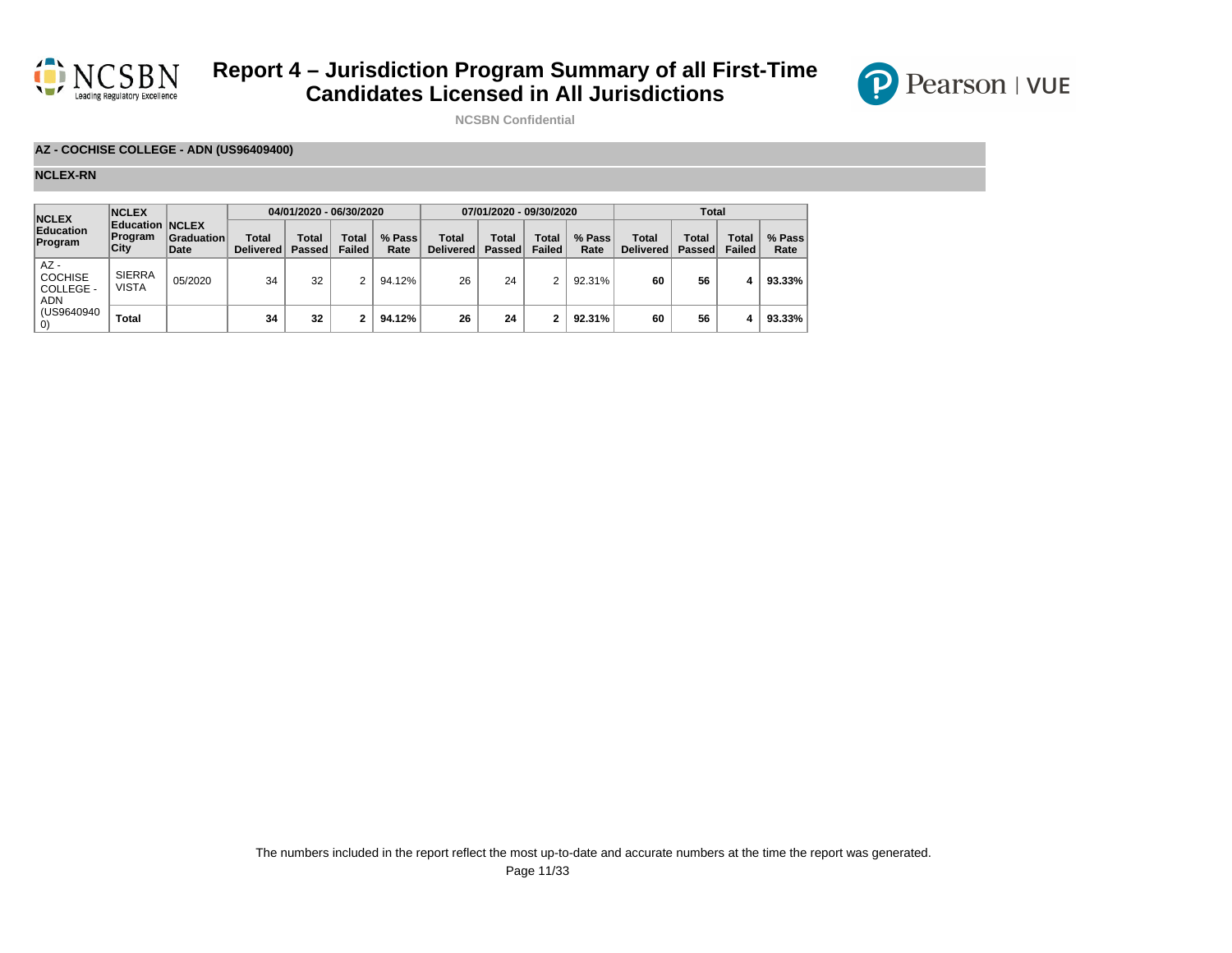



**NCSBN Confidential**

### **AZ - COCONINO COMMUNITY COLLEGE - ADN (US96402500)**

| <b>NCLEX</b>                                                | <b>NCLEX</b>                              |                    |                    | 04/01/2020 - 06/30/2020 |                        |                |                           | 07/01/2020 - 09/30/2020       |                        |                |                    | <b>Total</b>           |                        |                |
|-------------------------------------------------------------|-------------------------------------------|--------------------|--------------------|-------------------------|------------------------|----------------|---------------------------|-------------------------------|------------------------|----------------|--------------------|------------------------|------------------------|----------------|
| Education<br>Program                                        | <b>Education NCLEX</b><br>Program<br>City | Graduation<br>Date | Total<br>Delivered | Total<br><b>Passed</b>  | Total<br><b>Failed</b> | % Pass<br>Rate | <b>Total</b><br>Delivered | <b>Total</b><br><b>Passed</b> | Total<br><b>Failed</b> | % Pass<br>Rate | Total<br>Delivered | Total<br><b>Passed</b> | <b>Total</b><br>Failed | % Pass<br>Rate |
| $AZ -$<br>COCONINO<br><b>COMMUNIT</b><br>Y COLLEGE<br>- ADN | <b>FLAGST</b><br><b>AFF</b>               | 05/2020            | 17                 | 14                      | 3                      | 82.35%         |                           | 8                             |                        | 88.89%         | 26                 | 22                     | 4                      | 84.62%         |
| (US9640250)<br>U)                                           | <b>Total</b>                              |                    | 17                 | 14                      | 3                      | 82.35%         | 9                         | 8                             |                        | 88.89%         | 26                 | 22                     | 4                      | 84.62%         |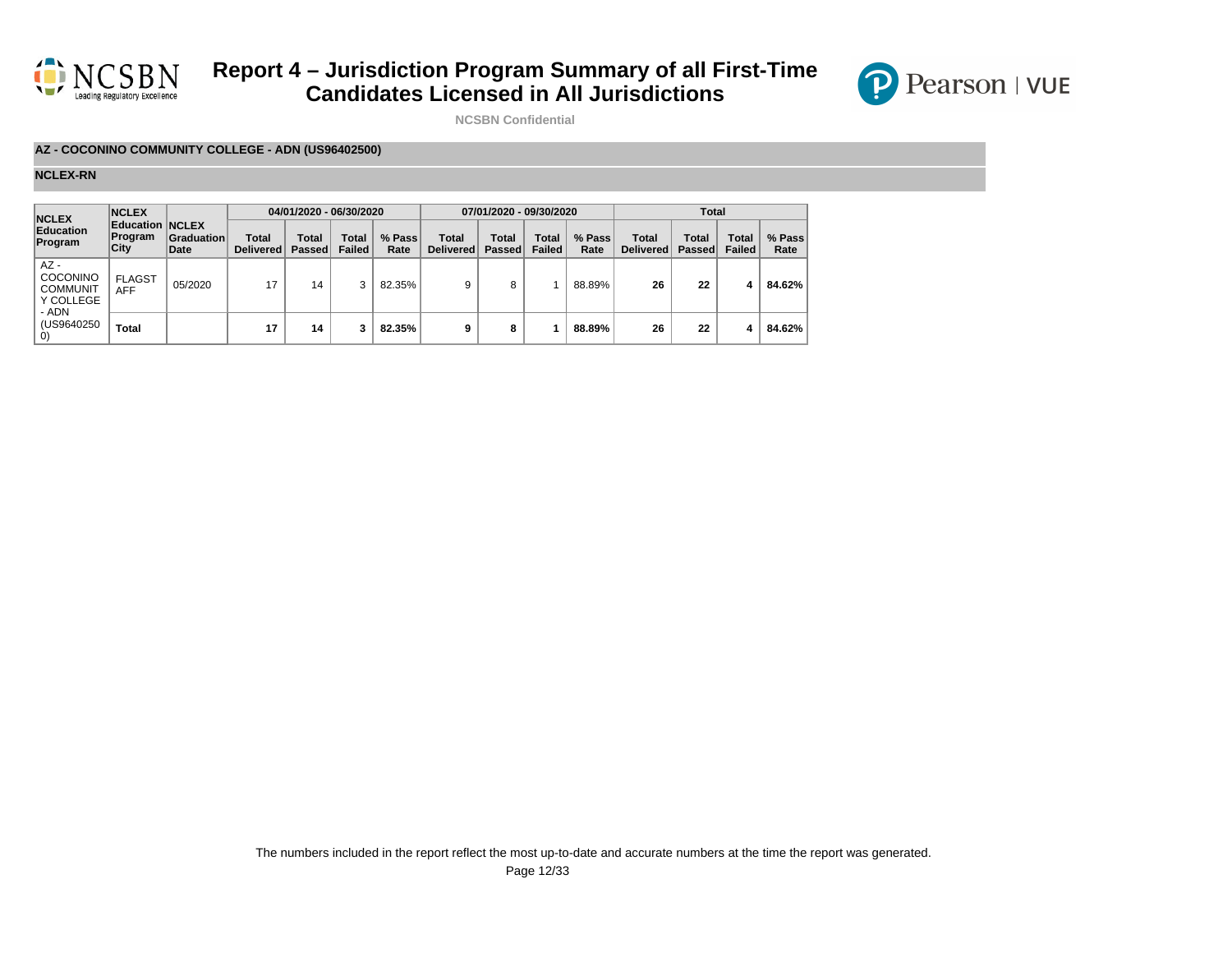



**NCSBN Confidential**

### **AZ - CREIGHTON UNIVERSITY, COLLEGE OF NURSING - PHOENIX CAMPUS (US96510100)**

| <b>NCLEX</b>                                 | <b>NCLEX</b>                                     |                           |                           | 01/01/2020 - 03/31/2020 |                               |                |                                  | 04/01/2020 - 06/30/2020 |                       |                |                           | 07/01/2020 - 09/30/2020 |                               |                |                           | 10/01/2020 - 12/31/2020 |                               |                |                    | <b>Total</b>    |                        |                |
|----------------------------------------------|--------------------------------------------------|---------------------------|---------------------------|-------------------------|-------------------------------|----------------|----------------------------------|-------------------------|-----------------------|----------------|---------------------------|-------------------------|-------------------------------|----------------|---------------------------|-------------------------|-------------------------------|----------------|--------------------|-----------------|------------------------|----------------|
| Education<br>Program                         | <b>Education NCLEX</b><br>Program<br><b>City</b> | <b>Graduation</b><br>Date | Total<br><b>Delivered</b> | <b>Total</b><br>Passed  | <b>Total</b><br><b>Failed</b> | % Pass<br>Rate | <b>Total</b><br><b>Delivered</b> | Total<br><b>Passed</b>  | Tota<br><b>Failed</b> | % Pass<br>Rate | Total<br><b>Delivered</b> | <b>Total</b><br>Passed  | <b>Total</b><br><b>Failed</b> | % Pass<br>Rate | <b>Total</b><br>Delivered | <b>Total</b><br>Passed  | <b>Total</b><br><b>Failed</b> | % Pass<br>Rate | Total<br>Delivered | Total<br>Passed | <b>Total</b><br>Failed | % Pass<br>Rate |
| $AZ -$<br><b>CREIGHTO</b>                    |                                                  | 08/2020                   |                           |                         |                               | $0.00\%$       |                                  |                         | $\Omega$              | 0.00%          | 35                        | 34                      |                               | 97.14%         | 8                         |                         |                               | 75.00%         | 43                 | 40              |                        | 93.02%         |
| <b>UNIVERSIT</b>                             | <b>PHOENI</b>                                    | 12/1919                   |                           |                         |                               | 100.00%        |                                  |                         | $\Omega$              | 0.00%          |                           |                         | 0                             | $0.00\%$       |                           |                         |                               | 0.00%          |                    |                 |                        | 100.00%        |
| COLLEGE<br>OF                                | $\sim$                                           | 12/2019                   | 39                        | 38                      |                               | 97.44%         |                                  |                         | 0                     | 100.00%        | $\Omega$                  |                         | 0                             | 0.00%          |                           |                         |                               | 0.00%          |                    | 39              |                        | 97.50%         |
| NURSING -<br><b>PHOENIX</b><br><b>CAMPUS</b> |                                                  | 12/2020                   | $\Omega$                  |                         |                               | $0.00\%$       |                                  |                         | $\Omega$              | 0.00%          | $\Omega$                  |                         |                               | 0.00%          | ĥ                         |                         |                               | 100.00%        |                    | 'n              |                        | 100.00%        |
| (US9651010<br>O)                             | <b>Total</b>                                     |                           | 40                        | 39                      |                               | 97.50%         |                                  |                         | 0                     | 100.00%        | 35                        | 34                      |                               | 97.14%         | 14                        | 12                      | 2                             | 85.71%         | 90                 | 86              |                        | 95.56%         |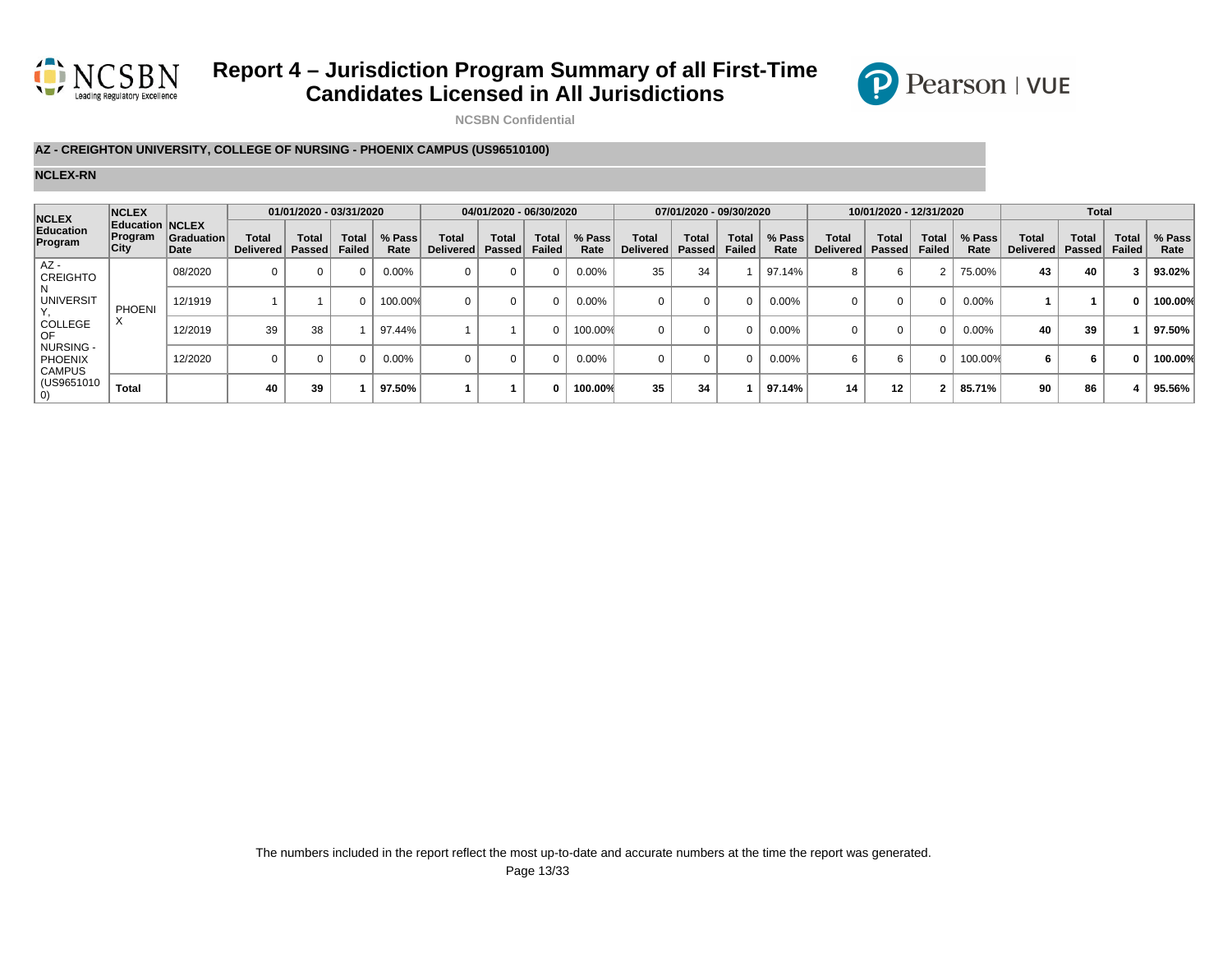



**NCSBN Confidential**

### **AZ - EASTERN ARIZONA COLLEGE - ADN (US96400200)**

| <b>NCLEX</b>              | <b>NCLEX</b>                                     |                           |                                  | 01/01/2020 - 03/31/2020 |                        |                |                   | 04/01/2020 - 06/30/2020 |                |                |                    | 07/01/2020 - 09/30/2020 |                 |                |                                  | 10/01/2020 - 12/31/2020 |                 |                |                           | Total          |                        |                |
|---------------------------|--------------------------------------------------|---------------------------|----------------------------------|-------------------------|------------------------|----------------|-------------------|-------------------------|----------------|----------------|--------------------|-------------------------|-----------------|----------------|----------------------------------|-------------------------|-----------------|----------------|---------------------------|----------------|------------------------|----------------|
| Education<br>Program      | <b>Education NCLEX</b><br><b>Program</b><br>City | <b>Graduation</b><br>Date | <b>Total</b><br><b>Delivered</b> | <b>Total</b><br>Passed  | <b>Total</b><br>Failed | % Pass<br>Rate | Tota<br>Delivered | Total<br>Passed         | Tota<br>Failed | % Pass<br>Rate | Total<br>Delivered | Total<br>Passed         | Total<br>Failed | % Pass<br>Rate | <b>Total</b><br>Delivered Passed | Total                   | Total<br>Failed | % Pass<br>Rate | <b>Total</b><br>Delivered | Tota<br>Passed | Total<br><b>Failed</b> | % Pass<br>Rate |
| AZ -                      |                                                  | 04/2020                   |                                  |                         |                        | $0.00\%$       |                   |                         |                | 100.00%        |                    |                         |                 | 100.00%        |                                  |                         |                 | $0.00\%$       |                           |                |                        | 100.00%        |
| <b>EASTERN</b><br>ARIZONA | <b>THATCH</b>                                    | 05/2020                   |                                  |                         |                        | $0.00\%$       |                   |                         |                | 100.00%        |                    |                         |                 | 100.00%        |                                  |                         |                 | 0.00%          |                           | 14             |                        | 100.00%        |
| COLLEGE -                 | ER                                               | 12/2019                   | 20                               | 20                      |                        | 100.00%        |                   |                         |                | $0.00\%$       |                    |                         |                 | $0.00\%$       |                                  |                         |                 | $0.00\%$       |                           | 20             |                        | 100.00%        |
| ADN<br>(US9640020         |                                                  | 12/2020                   |                                  |                         |                        | $0.00\%$       |                   |                         |                | $0.00\%$       |                    |                         |                 | $0.00\%$       |                                  |                         |                 | 100.00%        |                           |                |                        | 100.00%        |
| U)                        | Total                                            |                           | 20                               | 20                      |                        | 100.00%        | 15                |                         |                | 100.00%        |                    |                         |                 | 100.00%        |                                  |                         |                 | 100.00%        |                           | 43             |                        | 100.00%        |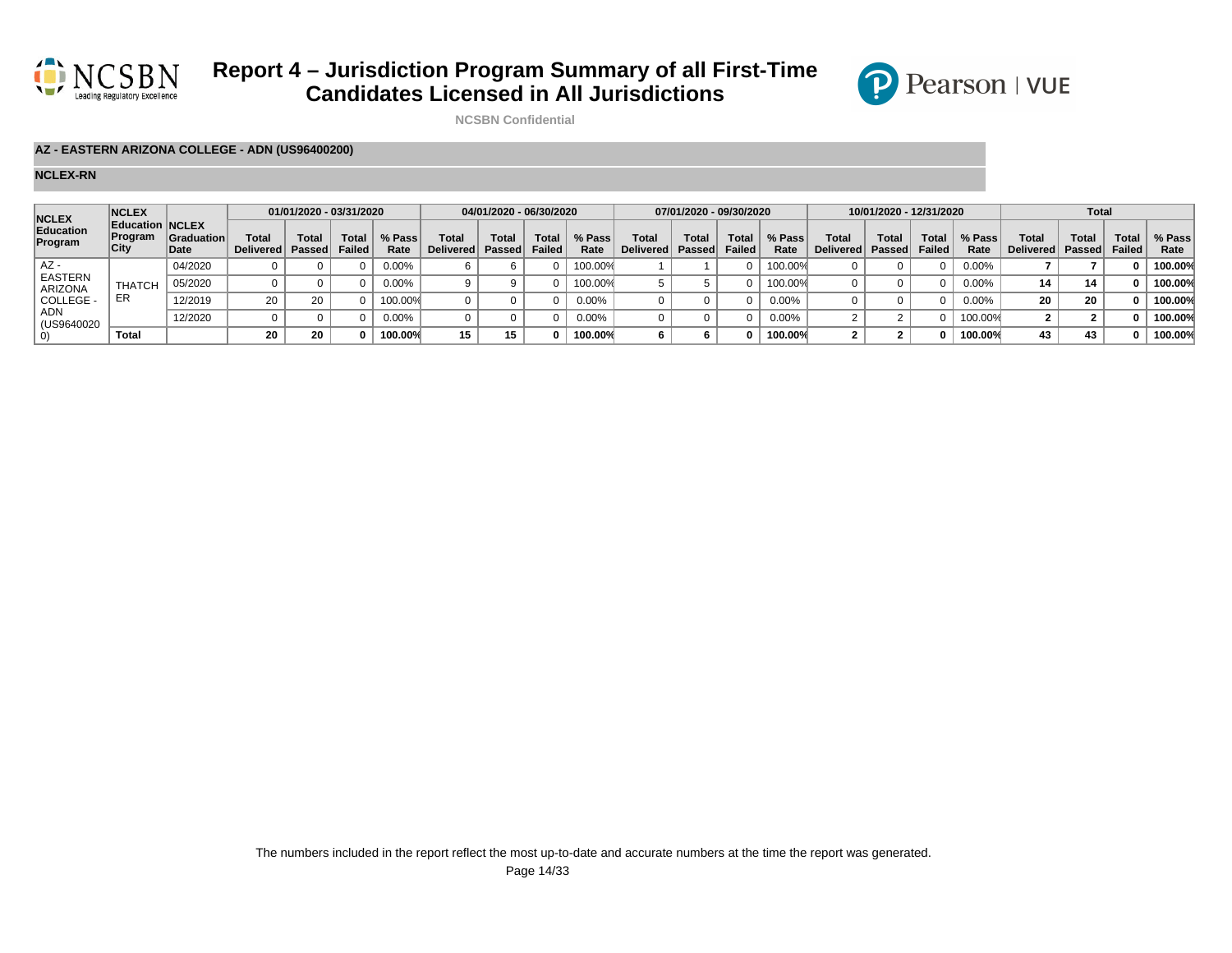



**NCSBN Confidential**

### **AZ - GRAND CANYON UNIVERSITY - BS (US96509500)**

| <b>NCLEX</b>                 | <b>NCLEX</b>                                            |                            |                           | 01/01/2020 - 03/31/2020 |                        |                |                    | 04/01/2020 - 06/30/2020 |                |                |                    | 07/01/2020 - 09/30/2020 |                               |                |                                    | 10/01/2020 - 12/31/2020 |                               |                |                    | <b>Total</b>   |                 |                |
|------------------------------|---------------------------------------------------------|----------------------------|---------------------------|-------------------------|------------------------|----------------|--------------------|-------------------------|----------------|----------------|--------------------|-------------------------|-------------------------------|----------------|------------------------------------|-------------------------|-------------------------------|----------------|--------------------|----------------|-----------------|----------------|
| Education<br>Program         | <b>Education NCLEX</b><br><b>Program</b><br><b>City</b> | <b>Graduation</b><br>∣Date | Total<br><b>Delivered</b> | <b>Total</b><br>Passed  | Total<br><b>Failed</b> | % Pass<br>Rate | Total<br>Delivered | Total<br>Passed         | Tota<br>Failed | % Pass<br>Rate | Total<br>Delivered | Total<br>Passed         | <b>Total</b><br><b>Failed</b> | % Pass<br>Rate | <b>Total</b><br>Delivered   Passed | Total                   | <b>Total</b><br><b>Failed</b> | % Pass<br>Rate | Total<br>Delivered | Tota<br>Passed | Total<br>Failed | % Pass<br>Rate |
|                              |                                                         | 04/2019                    |                           |                         |                        | $0.00\%$       |                    |                         |                | $0.00\%$       |                    |                         |                               | 0.00%          |                                    |                         |                               | 100.00%        |                    |                |                 | 100.00%        |
| AZ - GRAND                   |                                                         | 04/2020                    |                           |                         |                        | $0.00\%$       |                    | 50                      |                | 98.04%         | 56                 |                         |                               | 91.07%         |                                    |                         |                               | 100.00%        | 110                | 104            |                 | 94.55%         |
| CANYON                       | PHOEN                                                   | 05/2020                    |                           |                         |                        | $0.00\%$       |                    |                         |                | 100.00%        |                    |                         |                               | 100.00%        |                                    |                         |                               | $0.00\%$       |                    |                |                 | 100.00%        |
| <b>UNIVERSIT</b><br>$Y - BS$ |                                                         | 08/2019                    |                           |                         |                        | 100.00%        |                    |                         |                | $0.00\%$       |                    |                         |                               | 0.00%          |                                    |                         |                               | 0.00%          |                    |                |                 | 100.00%        |
| (US9650950)                  |                                                         | 08/2020                    |                           |                         |                        | 0.00%          |                    |                         |                | $0.00\%$       |                    |                         |                               | $00.00\%$      | 49                                 | 47                      |                               | 95.92%         | 58                 | 56             |                 | 96.55%         |
| 0)                           |                                                         | 12/2019                    | 119                       | 116                     |                        | 97.48%         | 18                 |                         |                | 94.44%         |                    |                         |                               | 100.00%        |                                    |                         |                               | 100.00%        | 140                | 136            |                 | 97.14%         |
|                              | Total                                                   |                            | 120                       | 117                     |                        | 97.50%         | 70                 | 68                      |                | 97.14%         | 69                 |                         |                               | 92.75%         | 54                                 | 52                      |                               | 96.30%         | 313                | 301            | 12              | 96.17%         |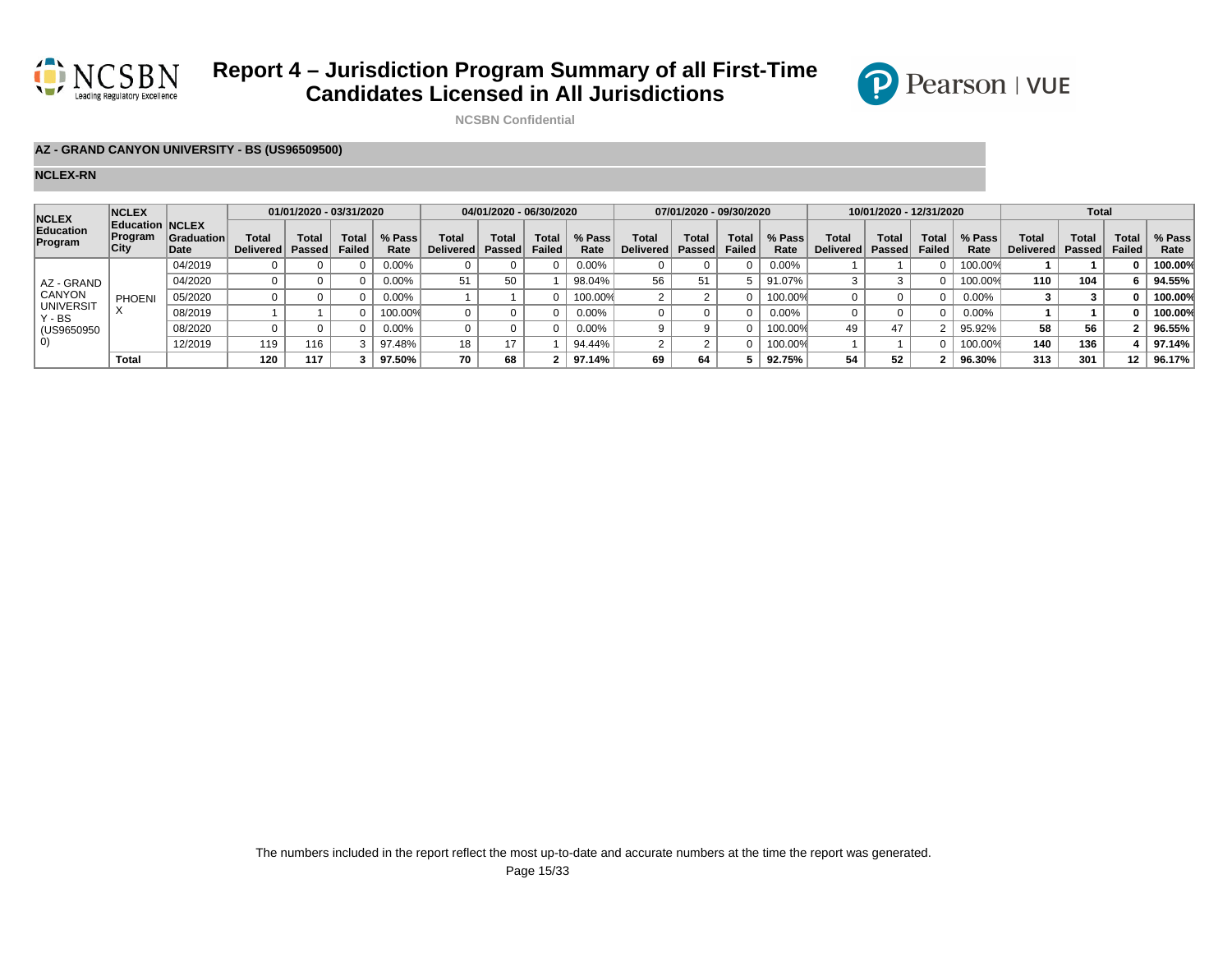



**NCSBN Confidential**

### **AZ - MARICOPANURSING CHANDLER - GILBERT CC (US96404500)**

| <b>NCLEX</b>                                | <b>NCLEX</b>                       |                    |                           | 01/01/2020 - 03/31/2020 |                        |                |                           | 04/01/2020 - 06/30/2020 |                        |                |                    | 07/01/2020 - 09/30/2020 |                        |                |                                  | <b>Total</b>                  |                        |                |
|---------------------------------------------|------------------------------------|--------------------|---------------------------|-------------------------|------------------------|----------------|---------------------------|-------------------------|------------------------|----------------|--------------------|-------------------------|------------------------|----------------|----------------------------------|-------------------------------|------------------------|----------------|
| Education<br>Program                        | Education NCLEX<br>Program<br>City | Graduation<br>Date | Total<br><b>Delivered</b> | Total<br>Passed         | <b>Total</b><br>Failed | % Pass<br>Rate | Total<br><b>Delivered</b> | Total<br><b>Passed</b>  | Total<br><b>Failed</b> | % Pass<br>Rate | Total<br>Delivered | Total<br>Passed         | Total<br><b>Failed</b> | % Pass<br>Rate | <b>Total</b><br><b>Delivered</b> | <b>Total</b><br><b>Passed</b> | Total<br><b>Failed</b> | % Pass<br>Rate |
| $AZ -$<br><b>MARICOPA</b><br><b>NURSING</b> | <b>MESA</b>                        | 05/2020            |                           |                         | 0                      | 0.00%          | 33                        | 33                      | 0                      | 100.00%        | 5                  |                         | $\Omega$               | 100.00%        | 38                               | 38                            | 0                      | 100.00%        |
| <b>CHANDLER</b><br>- GILBERT                |                                    | 12/2019            | 37                        | 30                      |                        | 81.08%         |                           |                         | 0                      | 0.00%          |                    |                         | 0                      | 0.00%          | 37                               | 30                            |                        | 81.08%         |
| <sub>CC</sub><br>(US9640450                 | <b>Total</b>                       |                    | 37                        | 30                      |                        | 81.08%         | 33                        | 33                      | 0                      | 100.00%        |                    |                         | 0                      | 100.00%        | 75                               | 68                            |                        | 90.67%         |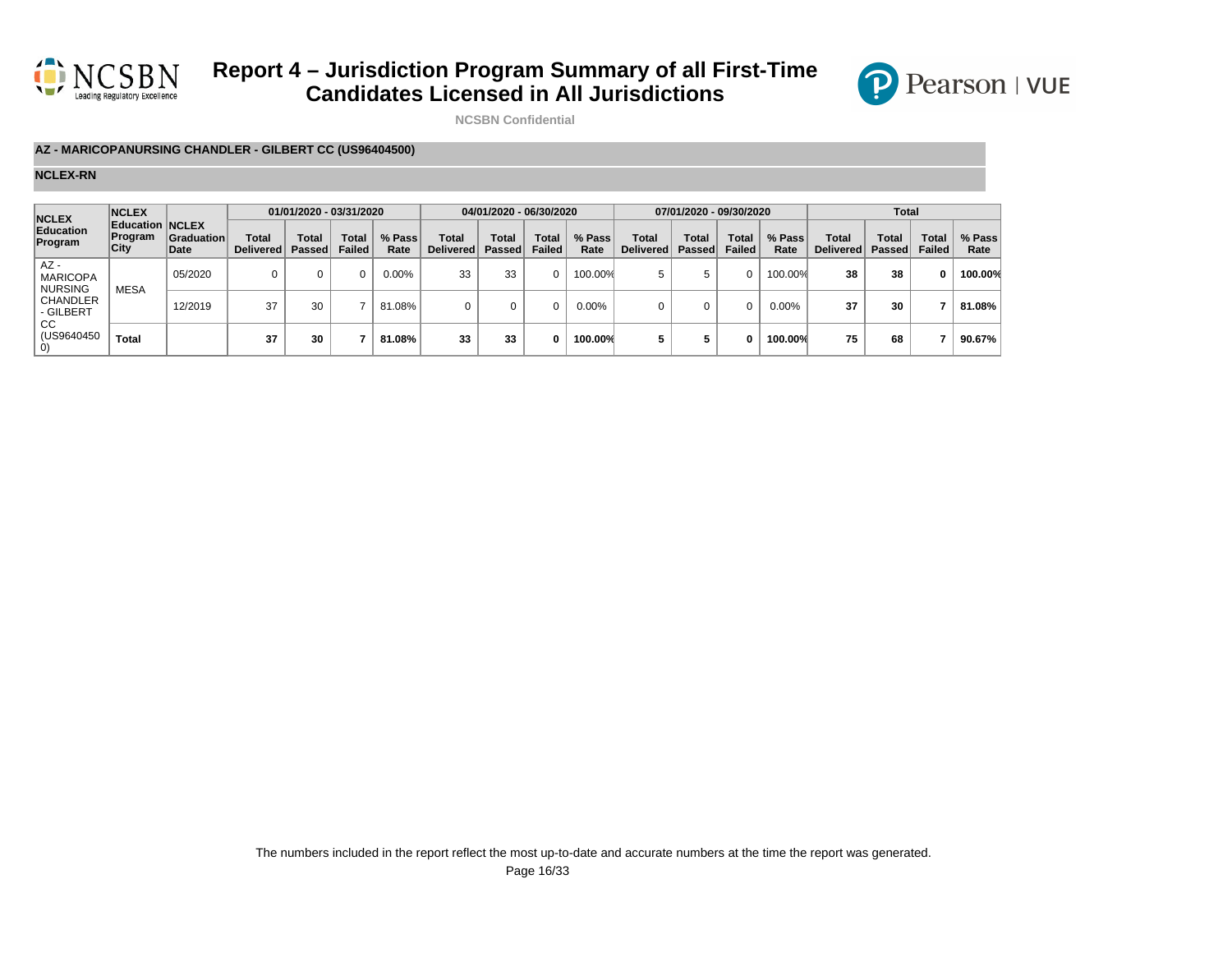



**NCSBN Confidential**

#### **AZ - MARICOPANURSING ESTRELLA MOUNTAIN CC (US96404700)**

| <b>NCLEX</b>                      | <b>NCLEX</b>                       |                    |                           | 01/01/2020 - 03/31/2020 |                        |                |                           | 04/01/2020 - 06/30/2020       |                        |                |                    | 07/01/2020 - 09/30/2020 |                 |                |                                  | Total                  |                        |                |
|-----------------------------------|------------------------------------|--------------------|---------------------------|-------------------------|------------------------|----------------|---------------------------|-------------------------------|------------------------|----------------|--------------------|-------------------------|-----------------|----------------|----------------------------------|------------------------|------------------------|----------------|
| Education<br>Program              | Education NCLEX<br>Program<br>City | Graduation<br>Date | Total<br><b>Delivered</b> | Total<br>Passed         | Total<br><b>Failed</b> | % Pass<br>Rate | Total<br><b>Delivered</b> | <b>Total</b><br><b>Passed</b> | Total<br><b>Failed</b> | % Pass<br>Rate | Total<br>Delivered | Total<br>Passed         | Total<br>Failed | % Pass<br>Rate | <b>Total</b><br><b>Delivered</b> | Total<br><b>Passed</b> | Total<br><b>Failed</b> | % Pass<br>Rate |
| $AZ -$<br><b>MARICOPA</b>         |                                    | 05/2019            |                           |                         | O.                     | 100.00%        |                           |                               |                        | 0.00%          |                    |                         |                 | 0.00%          |                                  |                        |                        | 100.00%        |
| <b>NURSING</b><br><b>ESTRELLA</b> | <b>AVOND</b><br><b>ALE</b>         | 05/2020            |                           |                         | O                      | $0.00\%$       | 12                        | 12                            |                        | 100.00%        |                    |                         | 0               | 100.00%        | 19                               | 19                     | 0                      | 100.00%        |
| <b>MOUNTAIN</b><br>CC.            |                                    | 12/2019            | 24                        | 24                      | O.                     | 100.00%        |                           |                               |                        | 100.00%        | $\Omega$           |                         | $\Omega$        | 0.00%          | 26                               | 26                     | 0                      | 100.00%        |
| (US9640470)                       | <b>Total</b>                       |                    | 25                        | 25                      | n                      | 100.00%        | 14                        | 14                            | 0                      | 100.00%        |                    |                         | 0               | 100.00%        | 46                               | 46                     | O                      | 100.00%        |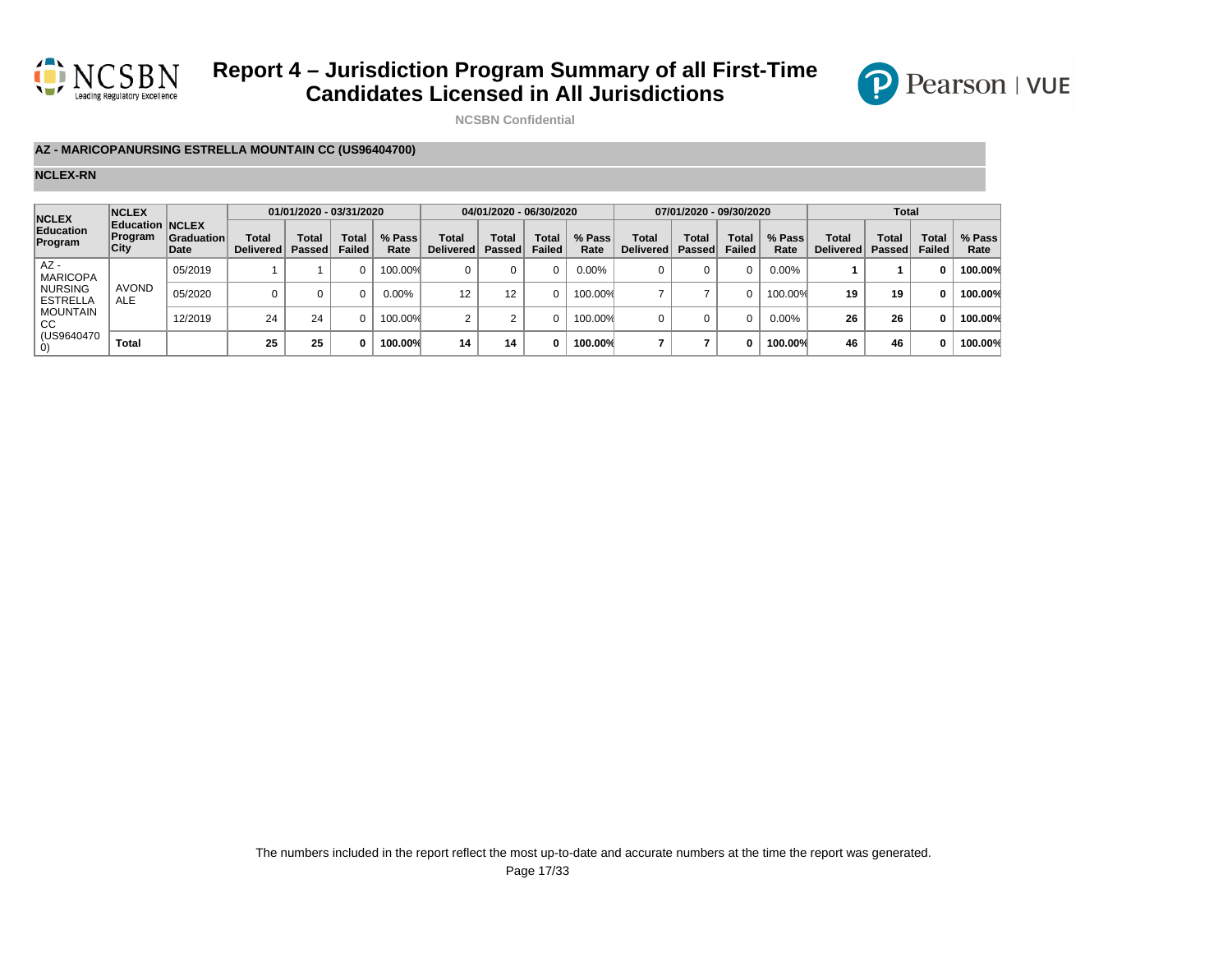



**NCSBN Confidential**

### **AZ - MARICOPANURSING GATEWAY CC (US96404300)**

| <b>NCLEX</b>              | <b>NCLEX</b>                                     |                           |                           | 01/01/2020 - 03/31/2020 |                        |                |                                  | 04/01/2020 - 06/30/2020 |                |                |                           | 07/01/2020 - 09/30/2020 |                               |                |                           | 10/01/2020 - 12/31/2020 |                               |                |                                  | <b>Total</b>   |                               |                |
|---------------------------|--------------------------------------------------|---------------------------|---------------------------|-------------------------|------------------------|----------------|----------------------------------|-------------------------|----------------|----------------|---------------------------|-------------------------|-------------------------------|----------------|---------------------------|-------------------------|-------------------------------|----------------|----------------------------------|----------------|-------------------------------|----------------|
| Education<br>Program      | <b>Education NCLEX</b><br>Program<br><b>City</b> | <b>Graduation</b><br>Date | Total<br><b>Delivered</b> | Total<br><b>Passed</b>  | Total<br><b>Failed</b> | % Pass<br>Rate | <b>Total</b><br><b>Delivered</b> | Total<br><b>Passed</b>  | Tota<br>Failed | % Pass<br>Rate | Total<br><b>Delivered</b> | Total<br>Passed         | <b>Total</b><br><b>Failed</b> | % Pass<br>Rate | <b>Total</b><br>Delivered | Total<br><b>Passed</b>  | <b>Total</b><br><b>Failed</b> | % Pass<br>Rate | <b>Total</b><br><b>Delivered</b> | Tota<br>Passed | <b>Total</b><br><b>Failed</b> | % Pass<br>Rate |
|                           |                                                  | 04/2020                   |                           |                         |                        | $0.00\%$       |                                  |                         |                | 100.00%        |                           |                         |                               | 0.00%          |                           |                         |                               | 0.00%          |                                  |                |                               | 100.00%        |
|                           |                                                  | 05/2019                   |                           |                         |                        | $0.00\%$       |                                  |                         | $\Omega$       | 100.00%        |                           |                         |                               | $0.00\%$       |                           |                         |                               | 0.00%          |                                  |                |                               | 100.00%        |
| $AZ -$<br><b>MARICOPA</b> |                                                  | 05/2020                   |                           |                         |                        | $0.00\%$       | 76                               |                         |                | 94.74%         | 34                        | 30                      |                               | 88.24%         |                           |                         |                               | 75.00%         | 114                              | 105            |                               | 92.11%         |
| <b>NURSING</b>            | <b>PHOEN</b>                                     | 05/2021                   |                           |                         |                        | 0.00%          |                                  |                         | $\Omega$       | 100.00%        |                           |                         |                               | 0.00%          |                           |                         |                               | 0.00%          |                                  |                |                               | 100.00%        |
| GATEWAY                   | $\lambda$                                        | 08/2019                   |                           |                         |                        | 100.00%        |                                  |                         | $\Omega$       | $0.00\%$       |                           |                         |                               | 0.00%          |                           |                         |                               | 0.00%          |                                  |                |                               | 100.00%        |
| CC<br>(US9640430)         |                                                  | 12/2018                   |                           |                         |                        | 0.00%          |                                  |                         |                | $0.00\%$       |                           |                         |                               | 0.00%          |                           |                         |                               | 100.00%        |                                  |                |                               | 100.00%        |
| $\vert 0\rangle$          |                                                  | 12/2019                   | 64                        | 60                      |                        | 93.75%         | 10 <sub>1</sub>                  |                         |                | 90.00%         |                           |                         |                               | 100.00%        |                           |                         |                               | 0.00%          | 76                               | 71             |                               | 93.42%         |
|                           |                                                  | 12/2020                   |                           |                         |                        | $0.00\%$       |                                  |                         | $\Omega$       | $0.00\%$       |                           |                         |                               | $0.00\%$       |                           |                         |                               | 100.00%        |                                  |                |                               | 100.00%        |
|                           | <b>Total</b>                                     |                           | 65                        | 61                      |                        | 93.85%         | 89                               | 84                      |                | 94.38%         | 36                        | 32                      |                               | 88.89%         |                           |                         |                               | 85.71%         | 197                              | 183            | 14                            | 92.89%         |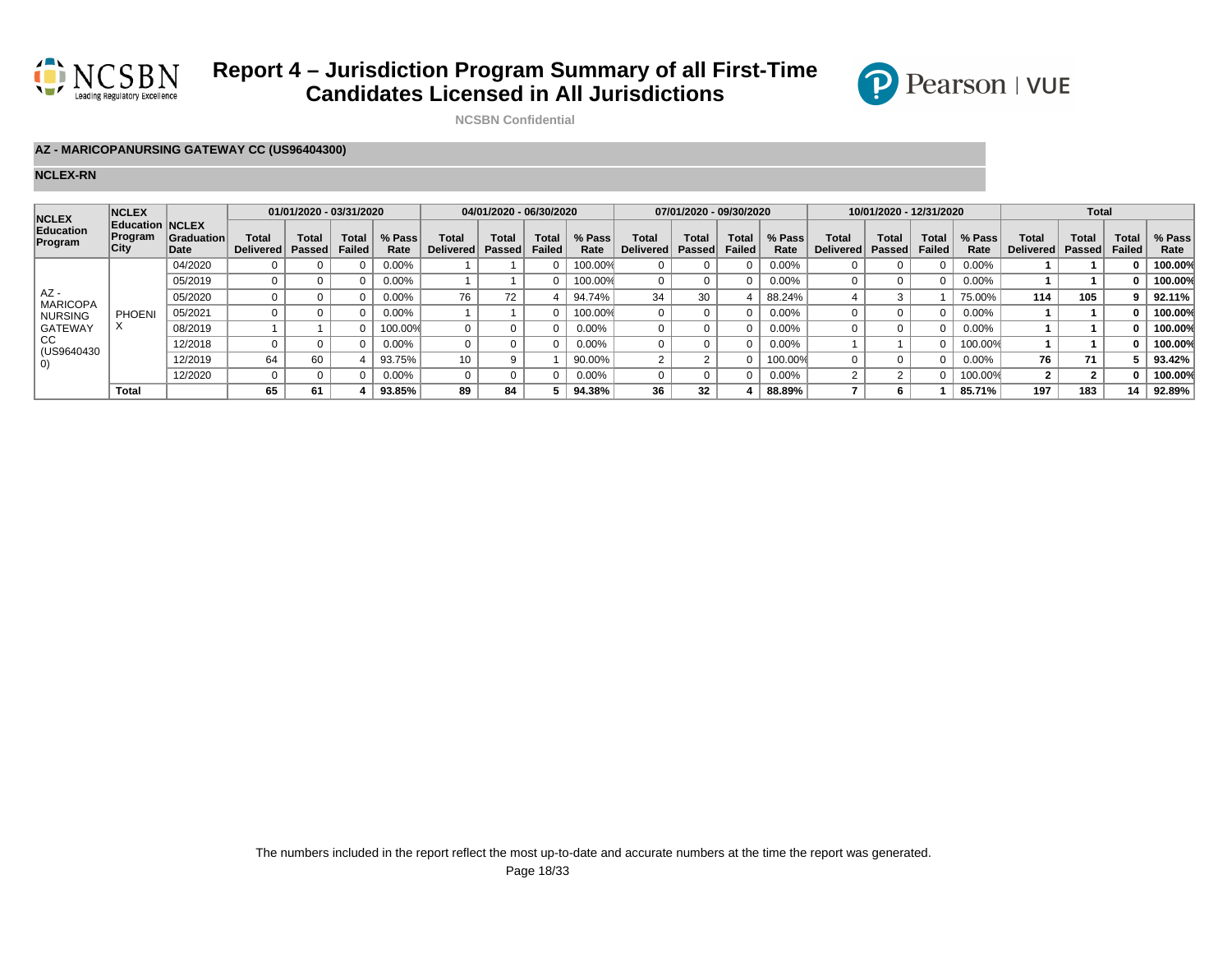



**NCSBN Confidential**

### **AZ - MARICOPANURSING GLENDALE CC (US96404800)**

| <b>NCLEX</b>              | <b>NCLEX</b>                                     |                           |                                  | 01/01/2020 - 03/31/2020 |                        |                |                    | 04/01/2020 - 06/30/2020 |                |                |                           | 07/01/2020 - 09/30/2020 |                        |                |                           | 10/01/2020 - 12/31/2020 |                        |                |                           | <b>Total</b>   |                 |                |
|---------------------------|--------------------------------------------------|---------------------------|----------------------------------|-------------------------|------------------------|----------------|--------------------|-------------------------|----------------|----------------|---------------------------|-------------------------|------------------------|----------------|---------------------------|-------------------------|------------------------|----------------|---------------------------|----------------|-----------------|----------------|
| Education<br>Program      | <b>Education NCLEX</b><br>Program<br><b>City</b> | <b>Graduation</b><br>Date | <b>Total</b><br><b>Delivered</b> | Total<br>Passed         | Total<br><b>Failed</b> | % Pass<br>Rate | Total<br>Delivered | Total<br>Passed         | Tota<br>Failed | % Pass<br>Rate | Total<br><b>Delivered</b> | Total<br>Passed         | Total<br><b>Failed</b> | % Pass<br>Rate | <b>Total</b><br>Delivered | Total<br>Passed         | <b>Total</b><br>Failed | % Pass<br>Rate | Total<br><b>Delivered</b> | Tota<br>Passed | Total<br>Failed | % Pass<br>Rate |
|                           |                                                  | 04/2020                   |                                  |                         |                        | $0.00\%$       |                    |                         |                | 100.00%        |                           |                         |                        | $0.00\%$       |                           |                         |                        | $0.00\%$       |                           |                |                 | 100.00%        |
| $AZ -$<br><b>MARICOPA</b> |                                                  | 05/2019                   |                                  |                         |                        | 100.00%        |                    |                         |                | $0.00\%$       |                           |                         |                        | 0.00%          |                           |                         |                        | $0.00\%$       |                           |                |                 | 100.00%        |
| <b>NURSING</b>            | <b>GLENDA</b>                                    | 05/2020                   |                                  |                         |                        | $0.00\%$       |                    | 50                      |                | 98.04%         | 35                        | 34                      |                        | 97.14%         |                           |                         |                        | $0.00\%$       | 86                        | 84             |                 | 97.67%         |
| GLENDALE                  |                                                  | 08/2020                   |                                  |                         |                        | 0.00%          |                    |                         |                | 100.00%        |                           |                         |                        | $0.00\%$       |                           |                         |                        | $0.00\%$       |                           |                |                 | 100.00%        |
| CC<br>(US9640480)         |                                                  | 12/2019                   | 77                               |                         |                        | 92.21%         |                    |                         |                | 100.00%        |                           |                         |                        | 100.00%        |                           |                         |                        | $0.00\%$       | 96                        | 80             |                 | 93.02%         |
| 0)                        |                                                  | 12/2020                   |                                  |                         |                        | 0.00%          |                    |                         |                | $0.00\%$       |                           |                         |                        | 0.00%          |                           |                         |                        | 100.00%        |                           |                |                 | 100.00%        |
|                           | <b>Total</b>                                     |                           | 79                               | 73                      |                        | 92.41%         | 60                 | 59                      |                | 98.33%         | 37                        | 36                      |                        | 97.30%         |                           |                         |                        | 100.00%        | 177                       | 169            |                 | 95.48%         |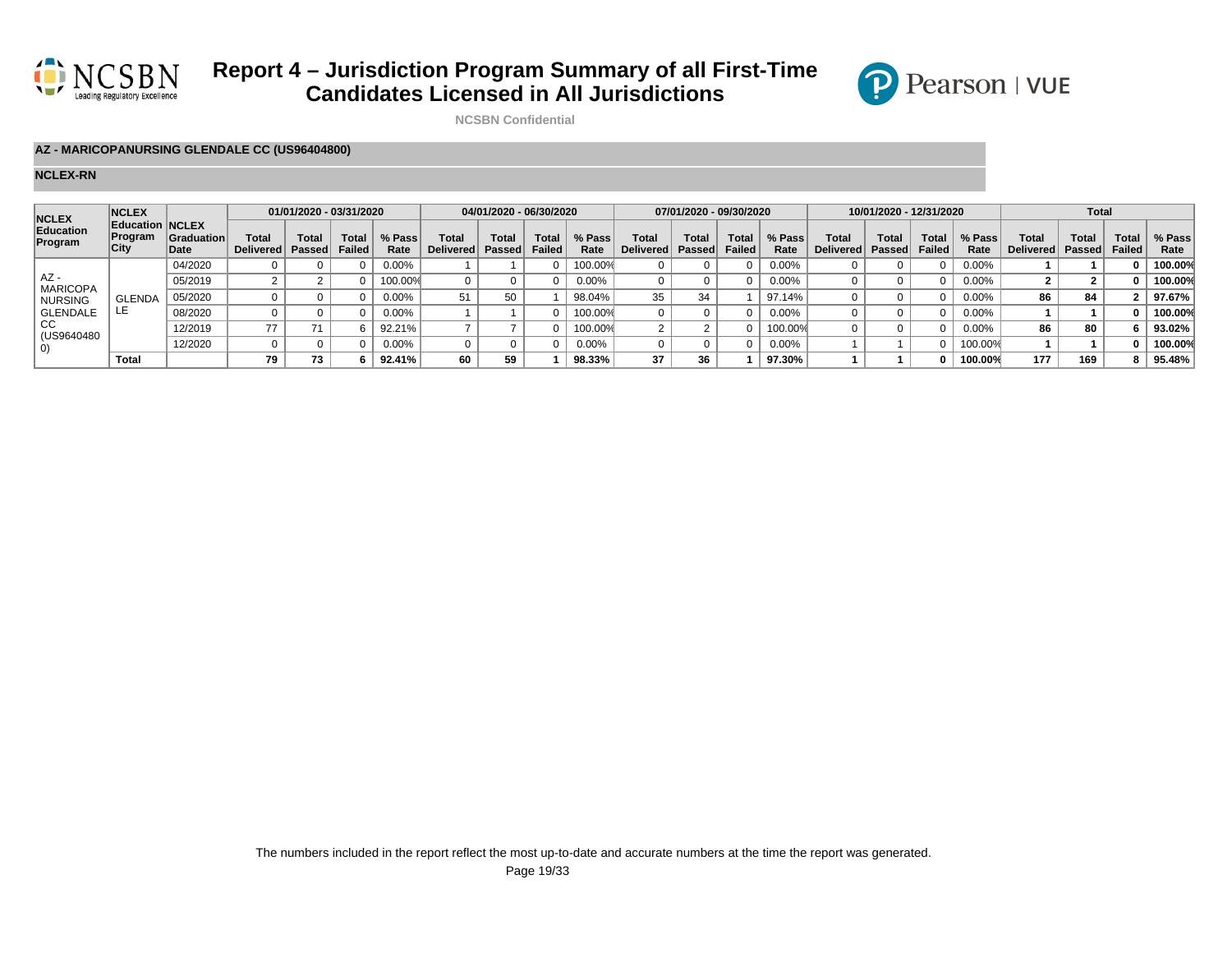

**NCSBN Confidential**

### **AZ - MARICOPANURSING MESA CC (US96404600)**

#### **NCLEX-RN**

| <b>NCLEX</b>              | <b>NCLEX</b>                                            |                            |                           | 01/01/2020 - 03/31/2020 |                        |                |                                  | 04/01/2020 - 06/30/2020 |                |                |                           | 07/01/2020 - 09/30/2020 |                        |                |                           | 10/01/2020 - 12/31/2020 |                               |                |                           | <b>Total</b>          |                               |                |
|---------------------------|---------------------------------------------------------|----------------------------|---------------------------|-------------------------|------------------------|----------------|----------------------------------|-------------------------|----------------|----------------|---------------------------|-------------------------|------------------------|----------------|---------------------------|-------------------------|-------------------------------|----------------|---------------------------|-----------------------|-------------------------------|----------------|
| Education<br>Program      | <b>Education NCLEX</b><br><b>Program</b><br><b>City</b> | <b>Graduation</b><br>∣Date | Total<br><b>Delivered</b> | Total<br><b>Passed</b>  | Total<br><b>Failed</b> | % Pass<br>Rate | <b>Total</b><br><b>Delivered</b> | Total<br><b>Passed</b>  | Tota<br>Failed | % Pass<br>Rate | Total<br><b>Delivered</b> | Total<br>Passed         | Total<br><b>Failed</b> | % Pass<br>Rate | <b>Total</b><br>Delivered | Total<br>Passed         | <b>Total</b><br><b>Failed</b> | % Pass<br>Rate | Total<br><b>Delivered</b> | <b>Tota</b><br>Passed | <b>Total</b><br><b>Failed</b> | % Pass<br>Rate |
|                           |                                                         | 03/2020                    |                           |                         |                        | 0.00%          |                                  |                         |                | $0.00\%$       |                           |                         |                        | 100.00%        |                           |                         |                               | 0.00%          |                           |                       |                               | 100.00%        |
|                           |                                                         | 04/2020                    | $\Omega$                  |                         |                        | $0.00\%$       |                                  |                         | $\Omega$       | 100.00%        |                           |                         |                        | 0.00%          |                           |                         |                               | 0.00%          |                           |                       |                               | 100.00%        |
| $AZ -$                    |                                                         | 05/2019                    |                           |                         |                        | $0.00\%$       |                                  |                         |                | 100.00%        |                           |                         |                        | 0.00%          |                           |                         |                               | 0.00%          |                           |                       |                               | 50.00%         |
| <b>MARICOPA</b>           | <b>MESA</b>                                             | 05/2020                    |                           |                         |                        | $0.00\%$       | 81                               | 80                      |                | 98.77%         | 18                        | 18                      |                        | 100.00%        |                           |                         |                               | 100.00%        | 100                       | 99                    |                               | 99.00%         |
| <b>NURSING</b><br>MESA CC |                                                         | 08/2019                    | $\Omega$                  |                         |                        | 0.00%          |                                  |                         | $\Omega$       | 100.00%        |                           |                         |                        | $0.00\%$       |                           |                         |                               | 0.00%          |                           |                       |                               | 100.00%        |
| (US9640460                |                                                         | 12/2019                    | 88                        | 85                      |                        | 96.59%         |                                  |                         | $\Omega$       | 100.00%        |                           |                         |                        | 100.00%        |                           |                         |                               | 0.00%          | 91                        | 88                    |                               | 96.70%         |
| 0)                        |                                                         | 12/2020                    |                           |                         |                        | 0.00%          |                                  |                         |                | $0.00\%$       |                           |                         |                        | 0.00%          |                           |                         |                               | 100.00%        |                           |                       |                               | 100.00%        |
|                           |                                                         |                            |                           |                         |                        | 100.00%        |                                  |                         | $\Omega$       | $0.00\%$       |                           |                         |                        | 0.00%          |                           |                         |                               | 0.00%          |                           |                       |                               | 100.00%        |
|                           | Total                                                   |                            | 90                        | 86                      |                        | 95.56%         | 87                               | 86                      |                | 98.85%         | 20                        | 20                      |                        | 100.00%        |                           |                         |                               | 100.00%        | 200                       | 195                   |                               | 97.50%         |

P Pearson | VUE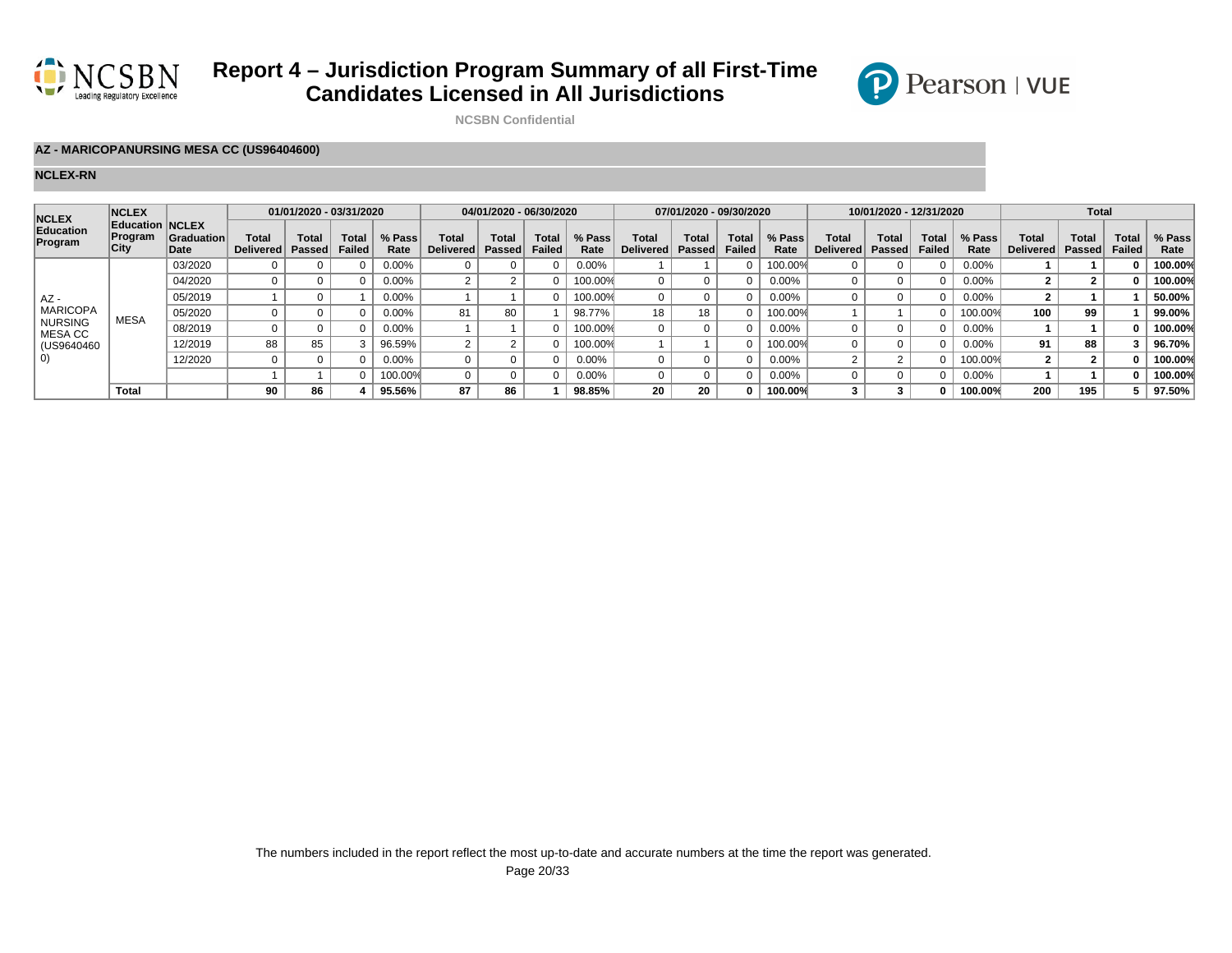



**NCSBN Confidential**

### **AZ - MARICOPANURSING PARADISE VALLEY CC (US96404200)**

| <b>NCLEX</b>                        | <b>NCLEX</b>                              |                    |                           | 01/01/2020 - 03/31/2020 |                               |                |                           | 04/01/2020 - 06/30/2020 |                        |                |                    | 07/01/2020 - 09/30/2020 |                        |                |                           | Total                  |                        |                |
|-------------------------------------|-------------------------------------------|--------------------|---------------------------|-------------------------|-------------------------------|----------------|---------------------------|-------------------------|------------------------|----------------|--------------------|-------------------------|------------------------|----------------|---------------------------|------------------------|------------------------|----------------|
| Education<br>Program                | <b>Education NCLEX</b><br>Program<br>City | Graduation<br>Date | Total<br><b>Delivered</b> | Total<br>Passed         | <b>Total</b><br><b>Failed</b> | % Pass<br>Rate | Total<br><b>Delivered</b> | Total<br><b>Passed</b>  | Total<br><b>Failed</b> | % Pass<br>Rate | Total<br>Delivered | Total<br><b>Passed</b>  | <b>Total</b><br>Failed | % Pass<br>Rate | Total<br><b>Delivered</b> | <b>Total</b><br>Passed | Total<br><b>Failed</b> | % Pass<br>Rate |
| AZ -<br><b>MARICOPA</b>             |                                           | 04/2020            |                           |                         |                               | $0.00\%$       |                           |                         |                        | 100.00%        |                    |                         |                        | 0.00%          |                           |                        |                        | 100.00%        |
| <b>NURSING</b>                      | <b>PHOENI</b>                             | 05/2020            |                           |                         |                               | $0.00\%$       | 22                        | 22                      | n.                     | 100.00%        | 16                 | 15                      |                        | 93.75%         | 38                        | 37                     |                        | 97.37%         |
| <b>PARADISE</b><br><b>VALLEY CC</b> |                                           | 12/2019            | 30                        | 29                      |                               | 96.67%         |                           |                         |                        | 100.00%        |                    |                         |                        | 0.00%          | 31                        | 30                     |                        | 96.77%         |
| (US9640420)<br>U)                   | Total                                     |                    | 30                        | 29                      |                               | 96.67%         | 24                        | 24                      | n.                     | 100.00%        | 16                 | 15                      |                        | 93.75%         | 70                        | 68                     | ົ                      | 97.14%         |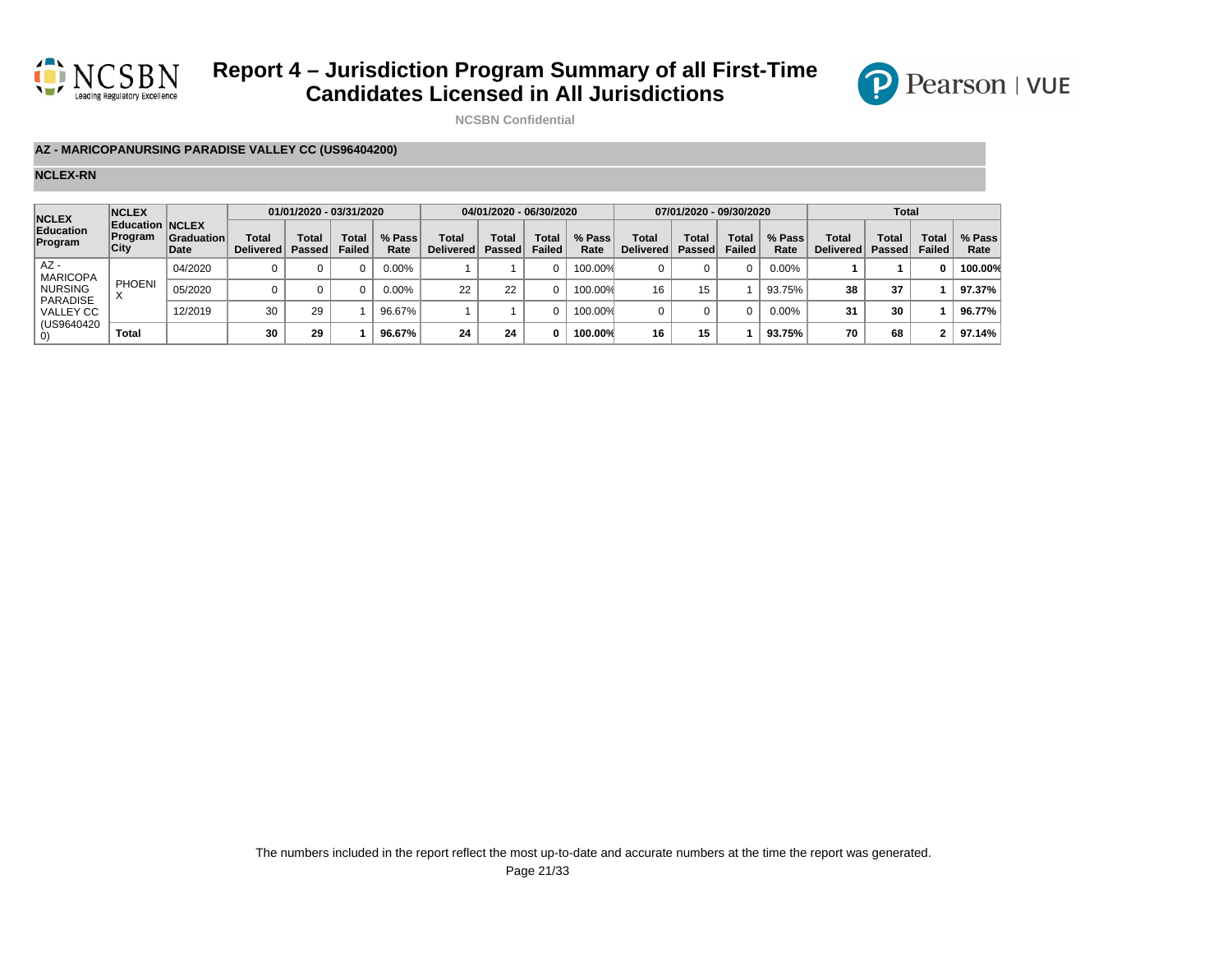



**NCSBN Confidential**

### **AZ - MARICOPANURSING PHOENIX COLLEGE (US96404100)**

| <b>NCLEX</b>              | <b>NCLEX</b>                                            |                           |                           | 01/01/2020 - 03/31/2020 |                               |                |                    | 04/01/2020 - 06/30/2020 |                |                |                             | 07/01/2020 - 09/30/2020 |                        |                |                                  | 10/01/2020 - 12/31/2020 |                        |                |                    | <b>Total</b>   |                               |                |
|---------------------------|---------------------------------------------------------|---------------------------|---------------------------|-------------------------|-------------------------------|----------------|--------------------|-------------------------|----------------|----------------|-----------------------------|-------------------------|------------------------|----------------|----------------------------------|-------------------------|------------------------|----------------|--------------------|----------------|-------------------------------|----------------|
| Education<br>Program      | <b>Education NCLEX</b><br><b>Program</b><br><b>City</b> | <b>Graduation</b><br>Date | <b>Total</b><br>Delivered | <b>Total</b><br>Passed  | <b>Total</b><br><b>Failed</b> | % Pass<br>Rate | Total<br>Delivered | Total<br>Passed         | Tota<br>Failed | % Pass<br>Rate | Total<br>Delivered   Passed | Total                   | Total<br><b>Failed</b> | % Pass<br>Rate | <b>Total</b><br>Delivered Passed | Total                   | <b>Total</b><br>Failed | % Pass<br>Rate | Total<br>Delivered | Tota<br>Passed | <b>Total</b><br><b>Failed</b> | % Pass<br>Rate |
| AZ -<br><b>MARICOPA</b>   |                                                         | 05/2020                   |                           |                         |                               | $0.00\%$       | 19.                |                         |                | 89.47%         | 40                          | 28                      |                        | 70.00%         |                                  |                         |                        | 25.00%         | 63                 | 46             | 47                            | 73.02%         |
| <b>NURSING</b>            | <b>PHOENI</b>                                           | 12/2019                   | 42                        | 38                      |                               | 90.48%         |                    |                         |                | 100.00%        |                             |                         |                        | 0.00%          |                                  |                         |                        | 0.00%          | 44                 | 40             |                               | 90.91%         |
| <b>PHOENIX</b><br>COLLEGE |                                                         |                           |                           |                         |                               | $0.00\%$       |                    |                         |                | 100.00%        |                             |                         |                        | 0.00%          |                                  |                         |                        | 0.00%          |                    |                |                               | 100.00%        |
| (US9640410                | Total                                                   |                           | 42                        | 38                      |                               | 90.48%         | 22                 | 20                      |                | 90.91%         | 40                          | 28                      |                        | 70.00%         |                                  |                         |                        | 25.00%         | 108                | 87             | 21                            | 80.56%         |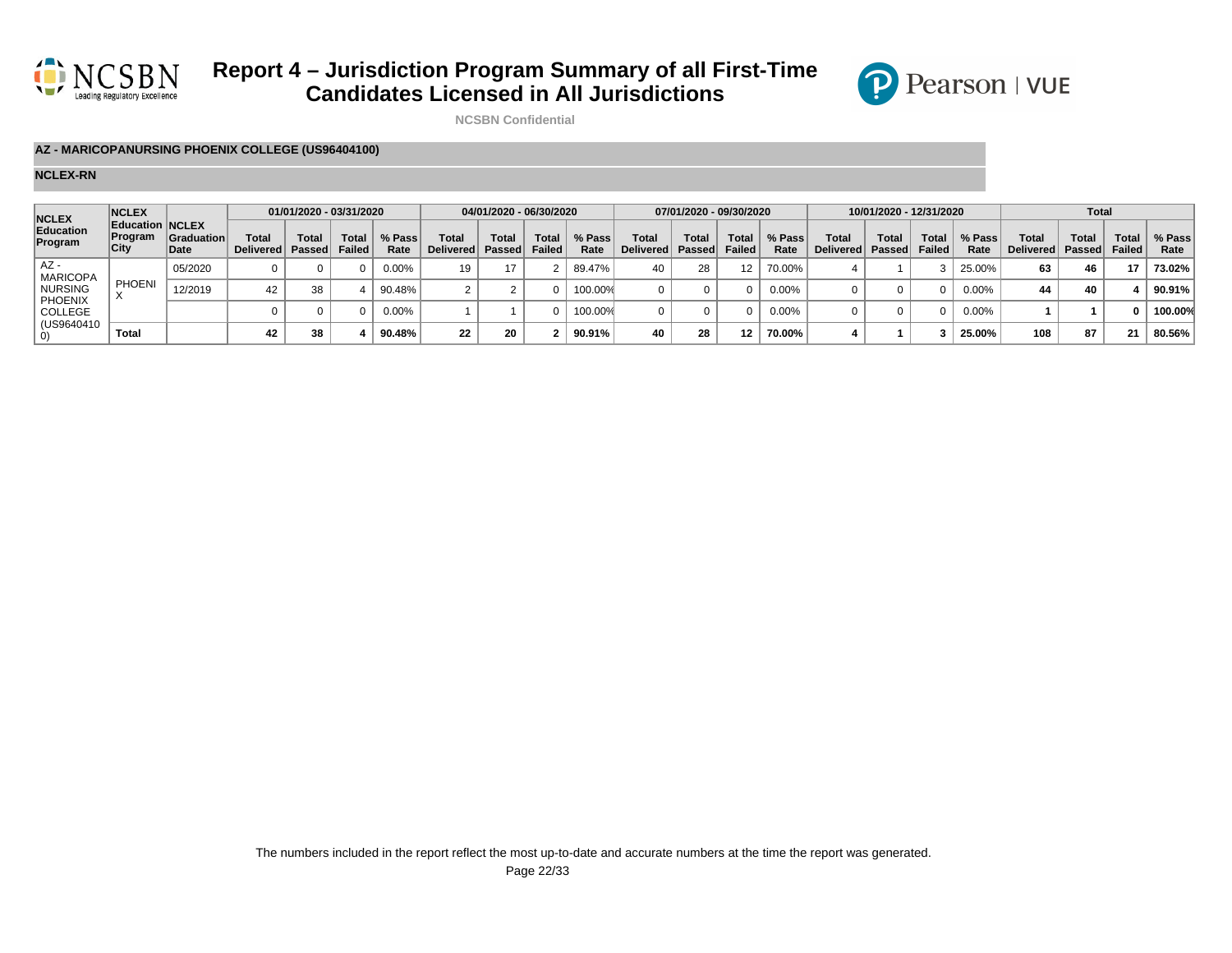



**NCSBN Confidential**

### **AZ - MARICOPANURSING SCOTTSDALE CC - ADN (US96404400)**

| <b>NCLEX</b>                             | <b>NCLEX</b>                              |                     |                           | 01/01/2020 - 03/31/2020 |                               |                |                           | 04/01/2020 - 06/30/2020  |                        |                |                    | 07/01/2020 - 09/30/2020   |                               |                |                    | 10/01/2020 - 12/31/2020 |                        |                |                                  | <b>Total</b>           |                        |                |
|------------------------------------------|-------------------------------------------|---------------------|---------------------------|-------------------------|-------------------------------|----------------|---------------------------|--------------------------|------------------------|----------------|--------------------|---------------------------|-------------------------------|----------------|--------------------|-------------------------|------------------------|----------------|----------------------------------|------------------------|------------------------|----------------|
| Education<br>Program                     | <b>Education NCLEX</b><br>Program<br>City | Graduation<br>∣Date | Total<br><b>Delivered</b> | <b>Total</b><br>Passed  | <b>Total</b><br><b>Failed</b> | % Pass<br>Rate | Total<br><b>Delivered</b> | <b>Total</b><br>∣Passed⊺ | Total<br><b>Failed</b> | % Pass<br>Rate | Total<br>Delivered | <b>Total</b><br>∣ Passed∣ | <b>Total</b><br><b>Failed</b> | % Pass<br>Rate | Total<br>Delivered | Total<br>∣Passed⊺       | Total<br><b>Failed</b> | % Pass<br>Rate | <b>Total</b><br><b>Delivered</b> | <b>Total</b><br>Passed | Total<br><b>Failed</b> | % Pass<br>Rate |
| AZ-<br><b>MARICOPA</b><br><b>NURSING</b> | <b>SCOTTS</b>                             | 05/2020             |                           | 0                       |                               | $0.00\%$       | 22                        | $^{\circ}$<br>∠          |                        | 95.45%         | 10                 | 10 <sup>1</sup>           |                               | 100.00%        |                    | O.                      |                        | 0.00%          | 32                               | 31                     |                        | 96.88%         |
| <b>SCOTTSDA</b><br>LE CC -               | <b>DALE</b>                               | 12/2019             | 47                        | 45                      |                               | 95.74%         |                           |                          |                        | 100.00%        | 0                  | O.                        |                               | 0.00%          |                    |                         |                        | 100.00%        | 51                               | 49                     |                        | 96.08%         |
| ADN<br>(US9640440                        | Total                                     |                     | 47                        | 45                      |                               | 95.74%         | 25                        | 24                       |                        | 96.00%         | 10                 | 10                        | <sup>0</sup>                  | 100.00%        |                    |                         |                        | 100.00%        | 83                               | 80                     |                        | 96.39%         |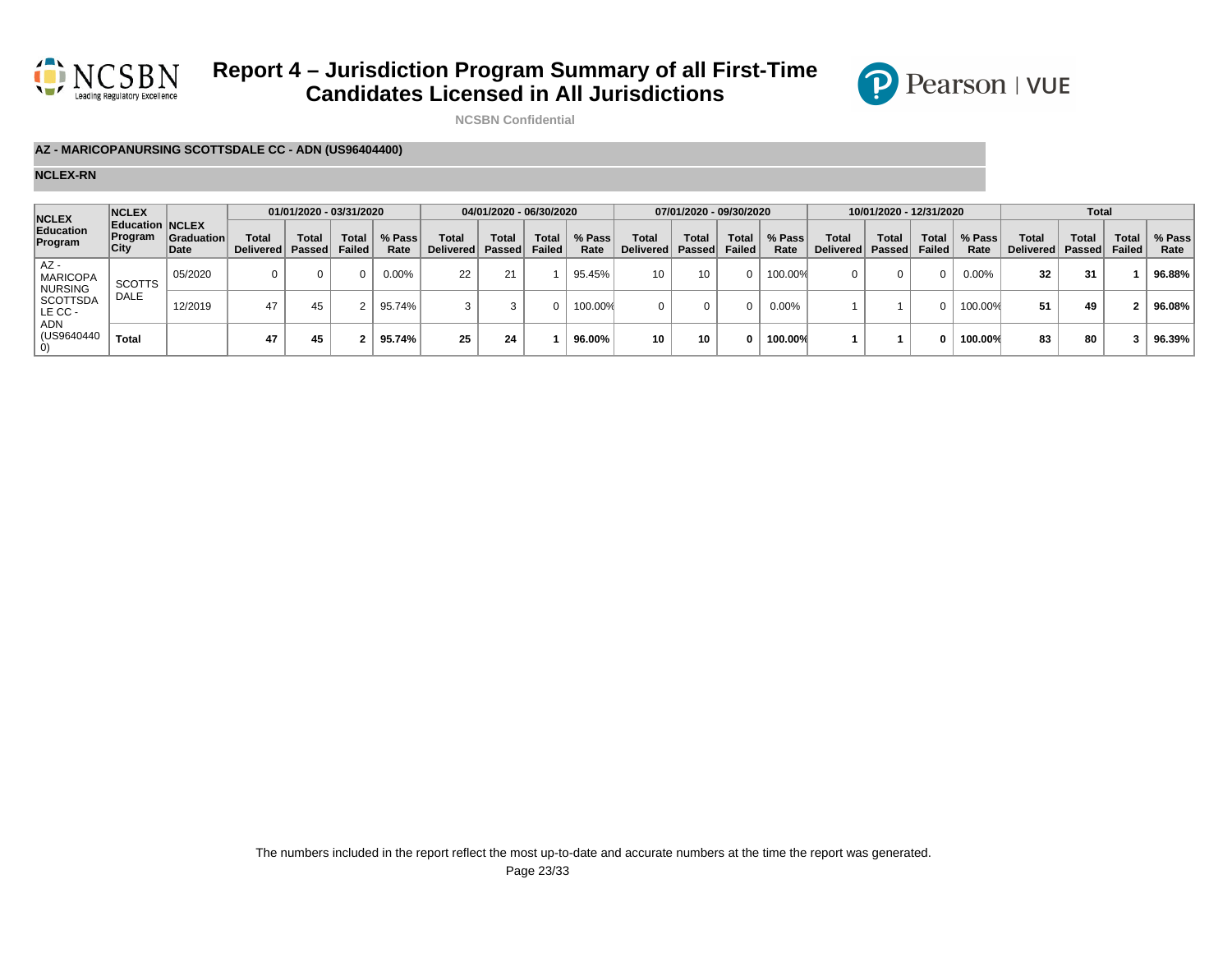



**NCSBN Confidential**

### **AZ - MOHAVE COMMUNITY COLLEGE - ADN (US96408700)**

| <b>NCLEX</b>         | <b>NCLEX</b>                                     |                    |                                  | 01/01/2020 - 03/31/2020 |                        |                |                    | 04/01/2020 - 06/30/2020 |                |                |                           | 07/01/2020 - 09/30/2020 |                               |                |                    | 10/01/2020 - 12/31/2020 |                               |                |                    | <b>Total</b>   |                               |                |
|----------------------|--------------------------------------------------|--------------------|----------------------------------|-------------------------|------------------------|----------------|--------------------|-------------------------|----------------|----------------|---------------------------|-------------------------|-------------------------------|----------------|--------------------|-------------------------|-------------------------------|----------------|--------------------|----------------|-------------------------------|----------------|
| Education<br>Program | <b>Education NCLEX</b><br>Program<br><b>City</b> | Graduation<br>Date | <b>Total</b><br><b>Delivered</b> | Total<br><b>Passed</b>  | Total<br><b>Failed</b> | % Pass<br>Rate | Total<br>Delivered | Total<br>Passed         | Tota<br>Failed | % Pass<br>Rate | Total<br><b>Delivered</b> | Tota.<br>Passed         | <b>Total</b><br><b>Failed</b> | % Pass<br>Rate | Total<br>Delivered | Total<br>Passed         | <b>Total</b><br><b>Failed</b> | % Pass<br>Rate | Total<br>Delivered | Tota<br>Passed | <b>Total</b><br><b>Failed</b> | % Pass<br>Rate |
|                      |                                                  | 05/2019            |                                  |                         |                        | $0.00\%$       |                    |                         |                | 0.00%          |                           |                         |                               | $00.00\%$      |                    |                         |                               | $0.00\%$       |                    |                |                               | 100.00%        |
| $AZ -$               |                                                  | 05/2020            |                                  |                         |                        | 0.00%          | 10 <sup>°</sup>    | 10                      |                | 100.00%        | 47                        |                         |                               | 87.23%         |                    |                         |                               | 66.67%         | 63                 | 55             |                               | 87.30%         |
| <b>MOHAVE</b>        | LAKE                                             | 06/2020            |                                  |                         |                        | 0.00%          |                    |                         |                | 0.00%          |                           |                         |                               | 100.00%        |                    |                         |                               | 0.00%          |                    |                |                               | 100.00%        |
| <b>COMMUNIT</b>      | <b>HAVASU</b>                                    | 08/2020            |                                  |                         |                        | 0.00%          |                    |                         |                | $0.00\%$       | 21                        | 18                      |                               | 85.71%         | 26                 | 16                      | 10                            | 61.54%         | 47                 | 34             | 13                            | 72.34%         |
| Y COLLEGE<br>- ADN   | CITY                                             | 12/1997            |                                  |                         |                        | 100.00%        |                    |                         |                | $0.00\%$       |                           |                         |                               | 0.00%          |                    |                         |                               | $0.00\%$       |                    |                |                               | 100.00%        |
| (US9640870)          |                                                  | 12/2019            | 46                               | 38                      |                        | 82.61%         |                    |                         |                | 100.00%        |                           |                         |                               | 0.00%          |                    |                         |                               | 0.00%          |                    | 41             |                               | 83.67%         |
| $\vert 0 \rangle$    |                                                  | 12/2020            |                                  |                         |                        | 100.00%        |                    |                         |                | $0.00\%$       |                           |                         |                               | $0.00\%$       |                    |                         |                               | 0.00%          |                    |                |                               | 100.00%        |
|                      | Total                                            |                    | 48                               | 40                      |                        | 83.33%         | 13                 |                         |                | 100.00%        | 70                        | 61                      | a                             | 87.14%         | 32                 | 20                      | 12                            | 62.50%         | 163                | 134            | 29                            | 82.21%         |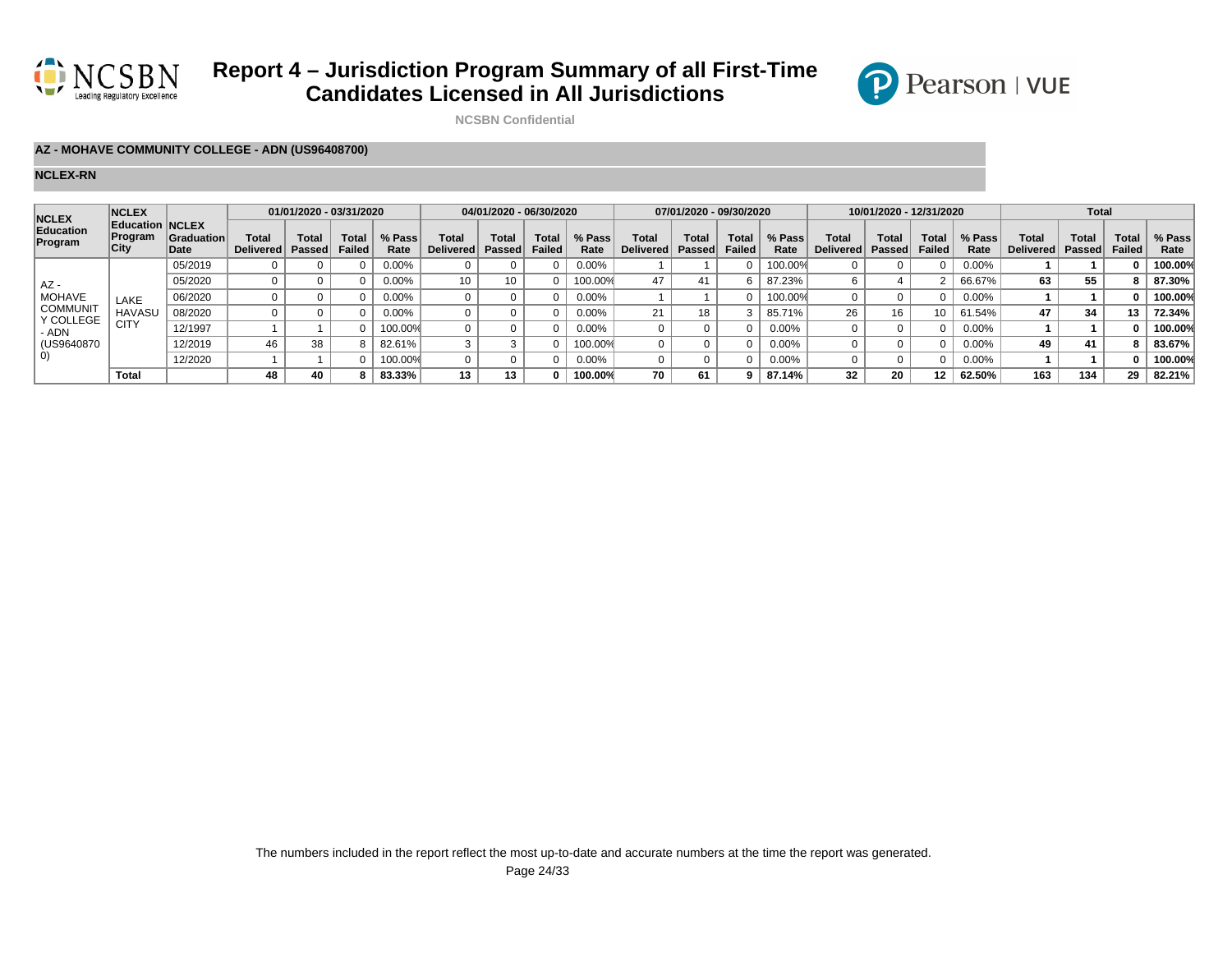



**NCSBN Confidential**

### **AZ - NORTHERN ARIZONA UNIVERSITY - BS (US96509900)**

| <b>NCLEX</b>               | <b>NCLEX</b>                              |                           |                           | 01/01/2020 - 03/31/2020 |                        |                |                    | 04/01/2020 - 06/30/2020 |                |                |                           | 07/01/2020 - 09/30/2020 |                               |                |                    | 10/01/2020 - 12/31/2020 |                        |                |                    | <b>Total</b>    |                               |                |
|----------------------------|-------------------------------------------|---------------------------|---------------------------|-------------------------|------------------------|----------------|--------------------|-------------------------|----------------|----------------|---------------------------|-------------------------|-------------------------------|----------------|--------------------|-------------------------|------------------------|----------------|--------------------|-----------------|-------------------------------|----------------|
| Education<br>Program       | <b>Education NCLEX</b><br>Program<br>City | <b>Graduation</b><br>Date | Total<br><b>Delivered</b> | Total<br><b>Passed</b>  | Total<br><b>Failed</b> | % Pass<br>Rate | Total<br>Delivered | Total<br>Passed         | Tota<br>Failed | % Pass<br>Rate | Total<br><b>Delivered</b> | Tota.<br>Passed         | <b>Total</b><br><b>Failed</b> | % Pass<br>Rate | Total<br>Delivered | Total<br>Passed         | <b>Total</b><br>Failed | % Pass<br>Rate | Total<br>Delivered | Total<br>Passed | <b>Total</b><br><b>Failed</b> | % Pass<br>Rate |
|                            |                                           | 05/2019                   |                           |                         |                        | $0.00\%$       |                    |                         |                | 0.00%          |                           |                         |                               | 0.00%          |                    |                         |                        | $0.00\%$       |                    |                 |                               | $0.00\%$       |
| $AZ -$                     |                                           | 05/2020                   |                           |                         |                        | 0.00%          | 60                 | 59                      |                | 98.33%         | 34                        | 33                      |                               | 97.06%         |                    |                         |                        | 0.00%          | 95                 | 92              |                               | 96.84%         |
| NORTHERN                   |                                           | 11/2020                   |                           |                         |                        | 0.00%          |                    |                         |                | 0.00%          |                           |                         |                               | $0.00\%$       |                    |                         |                        | 100.00%        |                    |                 |                               | 100.00%        |
| <b>ARIZONA</b>             | <b>FLAGST</b><br><b>AFF</b>               | 12/1996                   |                           |                         |                        | 100.00%        |                    |                         |                | $0.00\%$       |                           |                         |                               | $0.00\%$       |                    |                         |                        | 0.00%          |                    |                 |                               | 100.00%        |
| <b>UNIVERSIT</b><br>Y - BS |                                           | 12/2019                   | 73                        | 70                      |                        | 95.89%         |                    |                         |                | 100.00%        |                           |                         |                               | $00.00\%$      |                    |                         |                        | 0.00%          | 81                 | 77              |                               | 95.06%         |
| (US9650990)                |                                           | 12/2020                   |                           |                         |                        | 100.00%        |                    |                         |                | 0.00%          |                           |                         |                               | 0.00%          |                    |                         |                        | 100.00%        |                    |                 |                               | 100.00%        |
| $\vert$ O)                 |                                           |                           |                           |                         |                        | 0.00%          |                    |                         |                | 100.00%        |                           |                         |                               | 0.00%          |                    |                         |                        | 0.00%          |                    |                 |                               | 100.00%        |
|                            | Total                                     |                           | 75                        | 72                      |                        | 96.00%         | 67                 | 65                      |                | 97.01%         | 36                        | 35                      |                               | 97.22%         |                    |                         |                        | 75.00%         | 186                | 178             |                               | 95.70%         |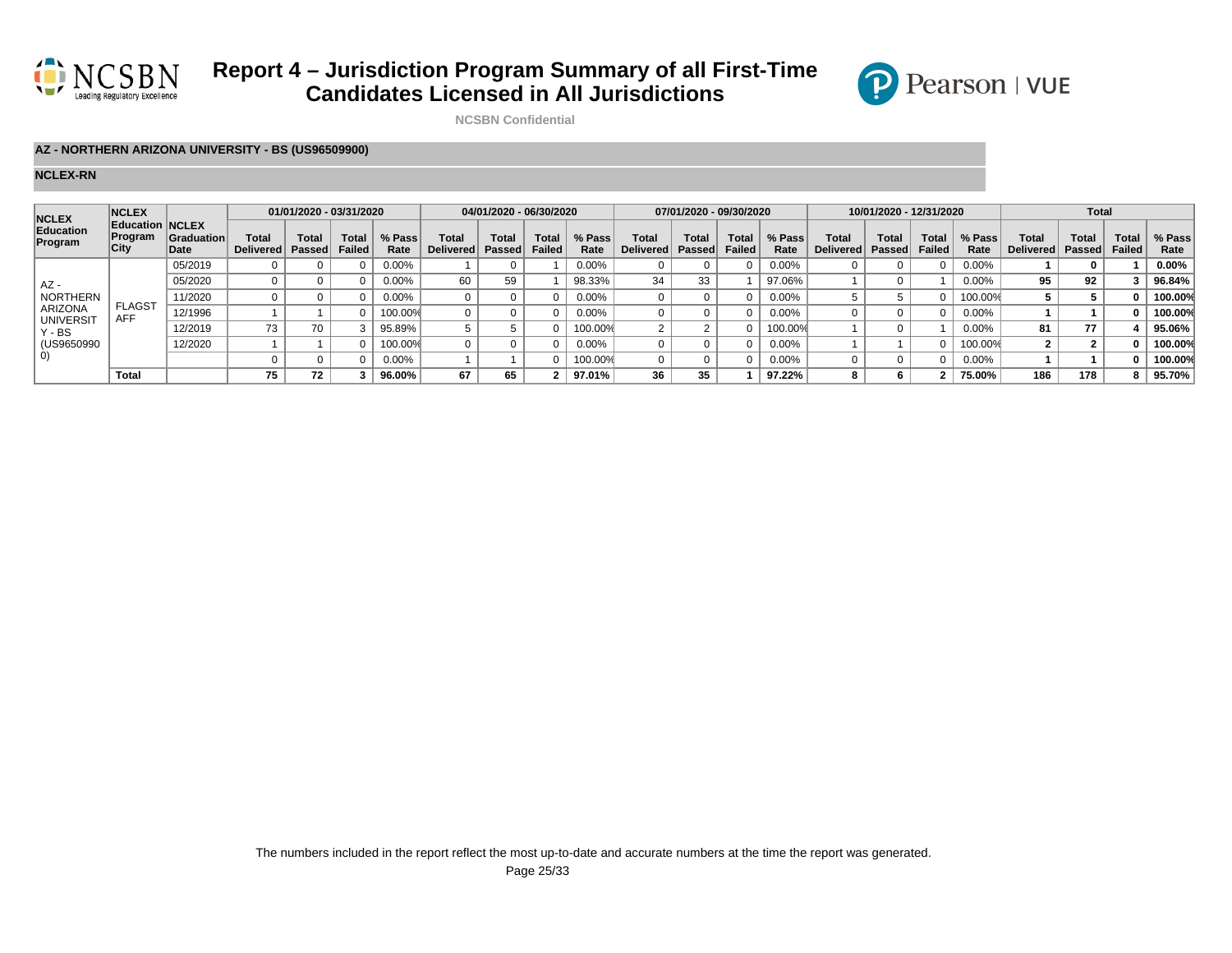



**NCSBN Confidential**

### **AZ - NORTHLAND PIONEER COLLEGE - ADN (US96400000)**

| <b>NCLEX</b>                                                             | <b>NCLEX</b>                              |                           |                             | 04/01/2020 - 06/30/2020 |                        |                |                                  | 07/01/2020 - 09/30/2020 |                        |                |                    | 10/01/2020 - 12/31/2020 |                        |                |                           | Total                         |                               |                |
|--------------------------------------------------------------------------|-------------------------------------------|---------------------------|-----------------------------|-------------------------|------------------------|----------------|----------------------------------|-------------------------|------------------------|----------------|--------------------|-------------------------|------------------------|----------------|---------------------------|-------------------------------|-------------------------------|----------------|
| Education<br>Program                                                     | <b>Education NCLEX</b><br>Program<br>City | <b>Graduation</b><br>Date | Total<br>Delivered <b> </b> | Total<br>Passed         | <b>Total</b><br>Failed | % Pass<br>Rate | <b>Total</b><br><b>Delivered</b> | Total<br>Passed         | Total<br><b>Failed</b> | % Pass<br>Rate | Total<br>Delivered | Total<br>Passed         | <b>Total</b><br>Failed | % Pass<br>Rate | Total<br><b>Delivered</b> | <b>Total</b><br><b>Passed</b> | <b>Total</b><br><b>Failed</b> | % Pass<br>Rate |
| $AZ -$<br><b>NORTHLAN</b><br><b>D PIONEER</b><br>COLLEGE -<br><b>ADN</b> | <b>SHOW</b><br>LOW                        | 05/2020                   | 24                          | 22                      |                        | 91.67%         |                                  |                         |                        | 88.89%         |                    |                         |                        | 100.00%        | 34                        | 31                            |                               | 91.18%         |
| (US9640000<br>$\left( 0\right)$                                          | <b>Total</b>                              |                           | 24                          | 22                      |                        | 91.67%         |                                  | 8                       |                        | 88.89%         |                    |                         | O                      | 100.00%        | 34                        | 31                            | 3                             | 91.18%         |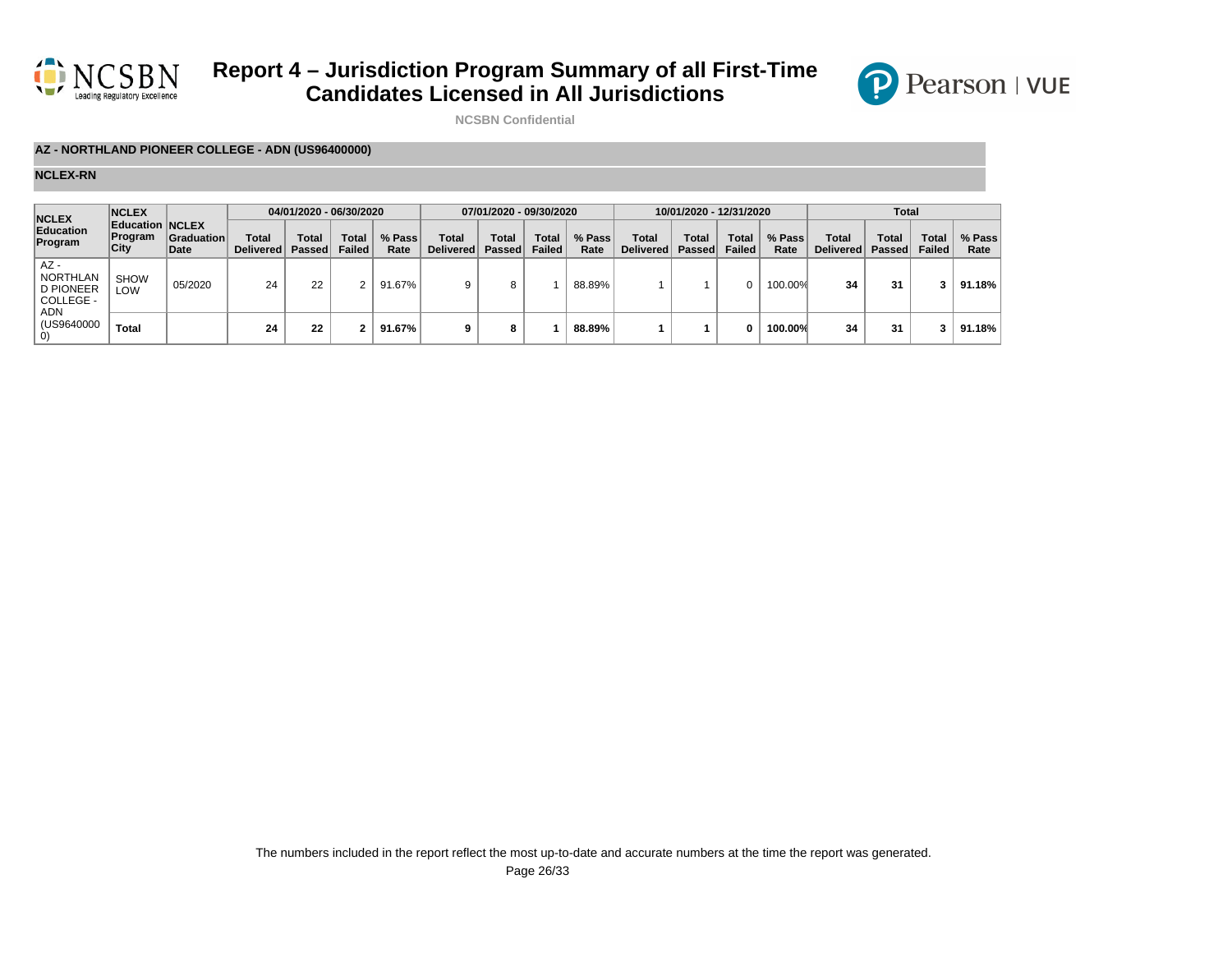



**NCSBN Confidential**

### **AZ - PIMA COMMUNITY COLLEGE - WEST CAMPUS - ADN (US96409000)**

| <b>NCLEX</b>                 | <b>NCLEX</b>                                            |                           |                           | 01/01/2020 - 03/31/2020 |                               |                |                           | 04/01/2020 - 06/30/2020 |                       |                |                    | 07/01/2020 - 09/30/2020 |                               |                |                                  | 10/01/2020 - 12/31/2020 |                               |                |                    | <b>Total</b>          |                               |                |
|------------------------------|---------------------------------------------------------|---------------------------|---------------------------|-------------------------|-------------------------------|----------------|---------------------------|-------------------------|-----------------------|----------------|--------------------|-------------------------|-------------------------------|----------------|----------------------------------|-------------------------|-------------------------------|----------------|--------------------|-----------------------|-------------------------------|----------------|
| Education<br>Program         | <b>Education NCLEX</b><br><b>Program</b><br><b>City</b> | <b>Graduation</b><br>Date | Total<br><b>Delivered</b> | <b>Total</b><br>Passed  | <b>Total</b><br><b>Failed</b> | % Pass<br>Rate | <b>Total</b><br>Delivered | Total<br>Passed         | Tota<br><b>Failed</b> | % Pass<br>Rate | Total<br>Delivered | <b>Total</b><br>Passed  | <b>Total</b><br><b>Failed</b> | % Pass<br>Rate | <b>Total</b><br>Delivered Passed | Total                   | <b>Total</b><br><b>Failed</b> | % Pass<br>Rate | Total<br>Delivered | <b>Tota</b><br>Passed | <b>Total</b><br><b>Failed</b> | % Pass<br>Rate |
| AZ - PIMA<br><b>COMMUNIT</b> |                                                         | 05/2019                   |                           |                         |                               | 0.00%          |                           |                         |                       | 100.00%        |                    |                         |                               | $0.00\%$       |                                  |                         |                               | 100.00%        |                    |                       |                               | 100.00%        |
| Y COLLEGE                    | TUCSO                                                   | 05/2020                   |                           |                         |                               | $0.00\%$       | 58                        | 53                      |                       | 91.38%         | 20                 | 18                      |                               | 90.00%         |                                  |                         |                               | 100.00%        | 80                 | 73                    |                               | 91.25%         |
| - WEST<br>CAMPUS -           |                                                         | 12/1989                   |                           |                         |                               | 100.00%        |                           |                         |                       | $0.00\%$       |                    |                         |                               | $0.00\%$       |                                  |                         |                               | 0.00%          |                    |                       |                               | 100.00%        |
| ADN<br>(US9640900            |                                                         | 12/2019                   | 84                        | 78                      |                               | 92.86%         |                           |                         |                       | 66.67%         |                    |                         |                               | 0.00%          |                                  |                         |                               | 0.00%          | 93                 | 84                    |                               | 90.32%         |
| O)                           | <b>Total</b>                                            |                           | 85                        | 79                      |                               | $92.94\%$      | 68                        | 60                      |                       | 88.24%         | 20                 | 18                      |                               | 90.00%         |                                  |                         |                               | 100.00%        | 176                | 160                   | 16                            | 90.91%         |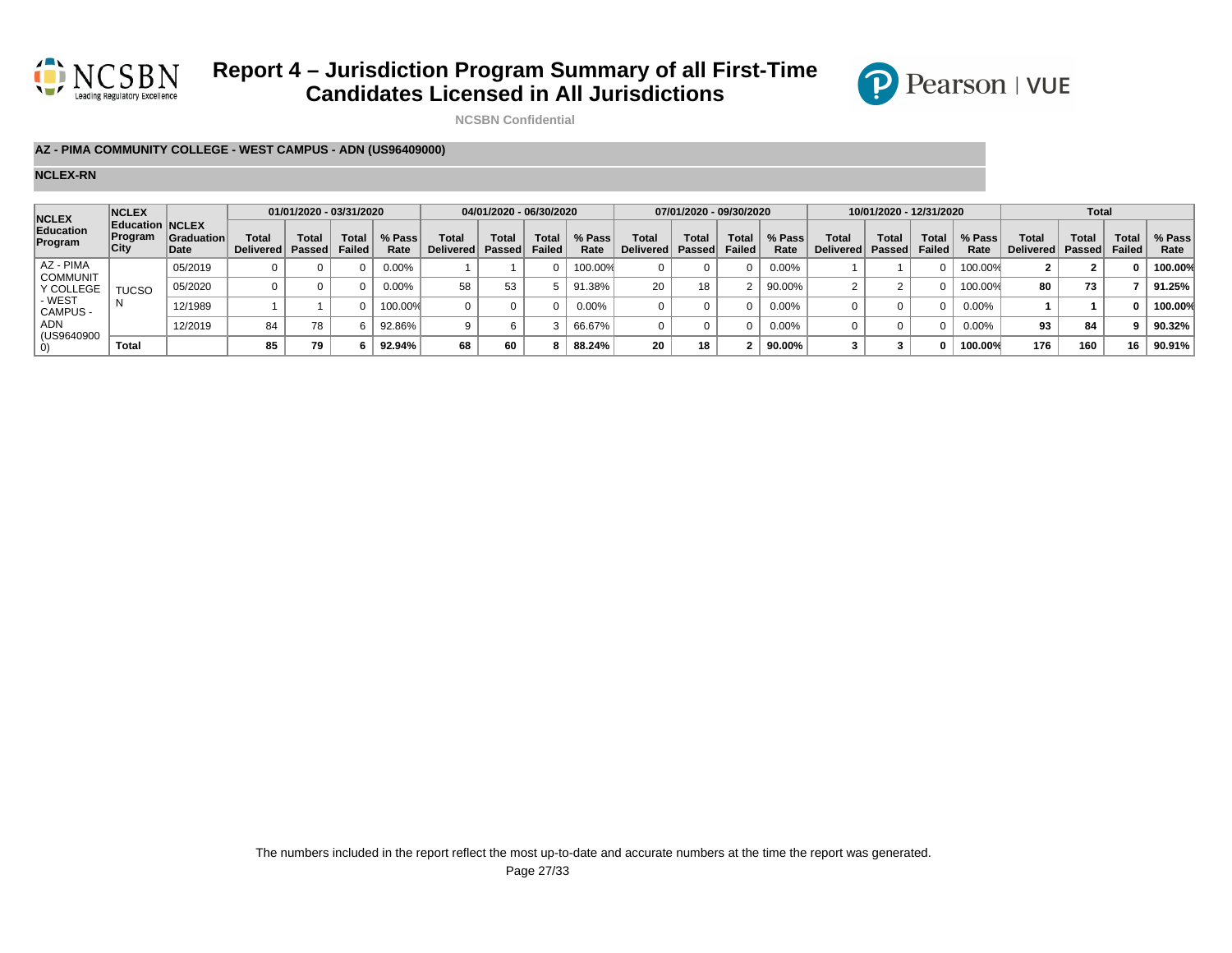



**NCSBN Confidential**

### **AZ - PIMA MEDICAL INSTITUTE - MESA - ADN (US96400100)**

| <b>NCLEX</b>                         | <b>NCLEX</b>                              |                           |                                  | 01/01/2020 - 03/31/2020 |                        |                |                   | 04/01/2020 - 06/30/2020 |                 |                |                             | 07/01/2020 - 09/30/2020 |                 |                |                                  | 10/01/2020 - 12/31/2020 |                 |                |                    | Total          |                        |                |
|--------------------------------------|-------------------------------------------|---------------------------|----------------------------------|-------------------------|------------------------|----------------|-------------------|-------------------------|-----------------|----------------|-----------------------------|-------------------------|-----------------|----------------|----------------------------------|-------------------------|-----------------|----------------|--------------------|----------------|------------------------|----------------|
| Education<br>Program                 | <b>Education NCLEX</b><br>Program<br>City | <b>Graduation</b><br>Date | <b>Total</b><br><b>Delivered</b> | <b>Total</b><br>Passed  | <b>Total</b><br>Failed | % Pass<br>Rate | Tota<br>Delivered | <b>Total</b><br>Passed  | Total<br>Failed | % Pass<br>Rate | Total<br>Delivered   Passed | Total                   | Total<br>Failed | % Pass<br>Rate | <b>Total</b><br>Delivered Passed | Total                   | Total<br>Failed | % Pass<br>Rate | Total<br>Delivered | Tota<br>Passed | Total<br><b>Failed</b> | % Pass<br>Rate |
| AZ - PIMA                            |                                           | 04/2020                   |                                  |                         |                        | $0.00\%$       |                   |                         |                 | 100.00%        |                             |                         |                 | $0.00\%$       |                                  |                         |                 | 0.00%          |                    |                |                        | 100.00%        |
| <b>MEDICAL</b><br><b>INSTITUTE -</b> | <b>MESA</b>                               | 08/2020                   |                                  |                         |                        | $0.00\%$       |                   |                         |                 | $0.00\%$       | 37                          |                         |                 | 70.27%         |                                  |                         |                 | 100.00%        |                    | 31             |                        | 73.81%         |
| MESA -                               |                                           | 12/2019                   | 36                               | 30                      |                        | 83.33%         |                   |                         |                 | $0.00\%$       |                             |                         |                 | $0.00\%$       |                                  |                         |                 | 0.00%          | 37                 | 30             |                        | 81.08%         |
| ADN<br>(US9640010                    |                                           | 12/2020                   |                                  |                         |                        | 0.00%          |                   |                         |                 | $0.00\%$       |                             |                         |                 | $0.00\%$       |                                  |                         |                 | 100.00%        |                    |                |                        | 50.00%         |
|                                      | <b>Total</b>                              |                           | 37                               | 30                      |                        | 81.08%         |                   |                         |                 | 50.00%         | 37                          |                         |                 | 70.27%         |                                  |                         |                 | 100.00%        | 82                 | 63             | 19                     | 76.83%         |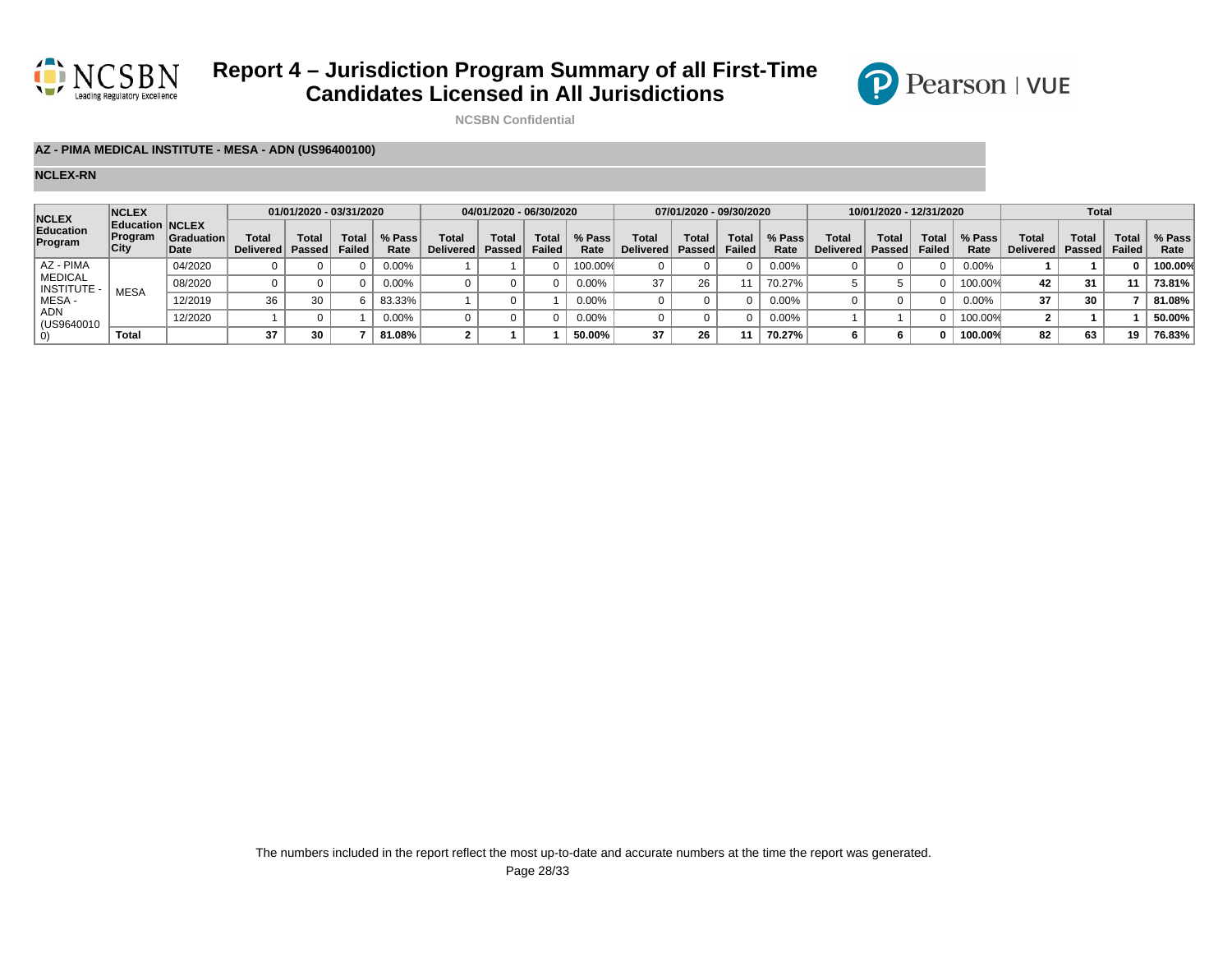



**NCSBN Confidential**

### **AZ - PIMA MEDICAL INSTITUTE - TUCSON - ADN (US96400300)**

| <b>NCLEX</b>                | <b>NCLEX</b>                       |                    |                           | 01/01/2020 - 03/31/2020 |                        |                |                    | 04/01/2020 - 06/30/2020 |                        |                |                           | <b>Total</b>    |                        |                |
|-----------------------------|------------------------------------|--------------------|---------------------------|-------------------------|------------------------|----------------|--------------------|-------------------------|------------------------|----------------|---------------------------|-----------------|------------------------|----------------|
| Education<br>Program        | Education NCLEX<br>Program<br>City | Graduation<br>Date | Total<br><b>Delivered</b> | Total<br><b>Passed</b>  | Total<br><b>Failed</b> | % Pass<br>Rate | Total<br>Delivered | <b>Total</b><br>Passed  | Total<br><b>Failed</b> | % Pass<br>Rate | Total<br><b>Delivered</b> | Total<br>Passed | Total<br><b>Failed</b> | % Pass<br>Rate |
| AZ - PIMA<br><b>MEDICAL</b> |                                    | 04/2019            |                           |                         |                        | $0.00\%$       |                    |                         |                        | 0.00%          |                           | 0               |                        | $0.00\%$       |
| <b>INSTITUTE -</b>          | <b>TUCSO</b><br>N                  | 04/2020            |                           |                         |                        | $0.00\%$       | 26                 | 25                      |                        | 96.15%         | 26                        | 25              |                        | 96.15%         |
| <b>TUCSON-</b><br>ADN       |                                    | 12/2019            | 18                        | 18                      |                        | 100.00%        |                    | 0                       | 0                      | 0.00%          | 18                        | 18              | o                      | 100.00%        |
| (US9640030                  | <b>Total</b>                       |                    | 18                        | 18                      | o                      | 100.00%        | 27                 | 25                      | ົ                      | 92.59%         | 45                        | 43              |                        | 95.56%         |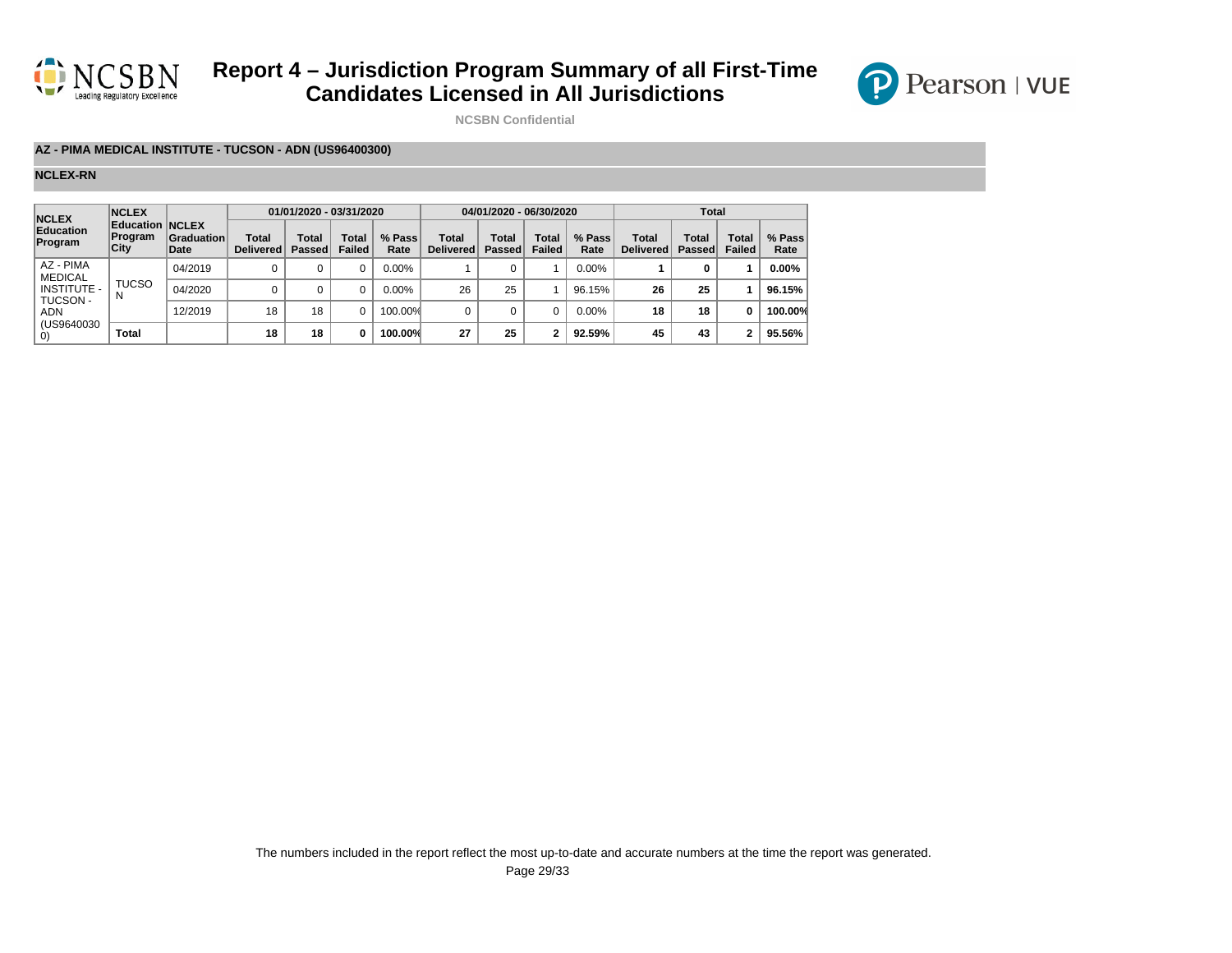



**NCSBN Confidential**

### **AZ - UNIVERSITY OF ARIZONA - BS (US96505300)**

| <b>NCLEX</b><br>Education<br>Program | <b>NCLEX</b>    |                                                     |                           | 01/01/2020 - 03/31/2020 |                 |                |                           | 04/01/2020 - 06/30/2020 |                 |                |                    | 07/01/2020 - 09/30/2020 |                 |                | <b>Total</b>              |                        |                        |                |  |
|--------------------------------------|-----------------|-----------------------------------------------------|---------------------------|-------------------------|-----------------|----------------|---------------------------|-------------------------|-----------------|----------------|--------------------|-------------------------|-----------------|----------------|---------------------------|------------------------|------------------------|----------------|--|
|                                      | Program<br>City | <b>Education NCLEX</b><br><b>Graduation</b><br>Date | Total<br><b>Delivered</b> | Total<br>Passed         | Total<br>Failed | % Pass<br>Rate | Total<br><b>Delivered</b> | Total<br>Passed         | Total<br>Failed | % Pass<br>Rate | Total<br>Delivered | Total<br>Passed         | Total<br>Failed | % Pass<br>Rate | Total<br><b>Delivered</b> | Total<br><b>Passed</b> | Total<br><b>Failed</b> | % Pass<br>Rate |  |
| AZ-<br><b>UNIVERSIT</b>              |                 | 01/2020                                             |                           |                         |                 | $0.00\%$       |                           |                         |                 | 100.00%        |                    |                         |                 | 0.00%          |                           |                        |                        | 100.00%        |  |
|                                      |                 | 05/2020                                             |                           |                         |                 | $0.00\%$       | 29                        | 28                      |                 | 96.55%         | 23                 | 21                      | ◠               | 91.30%         | 52                        | 49                     | 3                      | 94.23%         |  |
| Y OF                                 | TUCSO           | 12/1999                                             |                           |                         |                 | 100.00%        |                           |                         |                 | 0.00%          |                    |                         |                 | $0.00\%$       |                           |                        |                        | 100.00%        |  |
| ARIZONA -<br>BS                      |                 | 12/2019                                             | 48                        | 48                      |                 | 100.00%        |                           |                         |                 | 100.00%        |                    |                         |                 | $0.00\%$       | 49                        | 49                     |                        | 100.00%        |  |
| (US9650530)                          |                 |                                                     |                           |                         |                 | $0.00\%$       |                           |                         |                 | 100.00%        |                    |                         |                 | $0.00\%$       |                           |                        |                        | 100.00%        |  |
| $\left( 0\right)$                    | Total           |                                                     | 49                        | 49                      | n               | 100.00%        | 32                        | 31                      |                 | 96.88%         | 23                 | 21                      | ◠               | 91.30%         | 104                       | 101                    | 3                      | 97.12%         |  |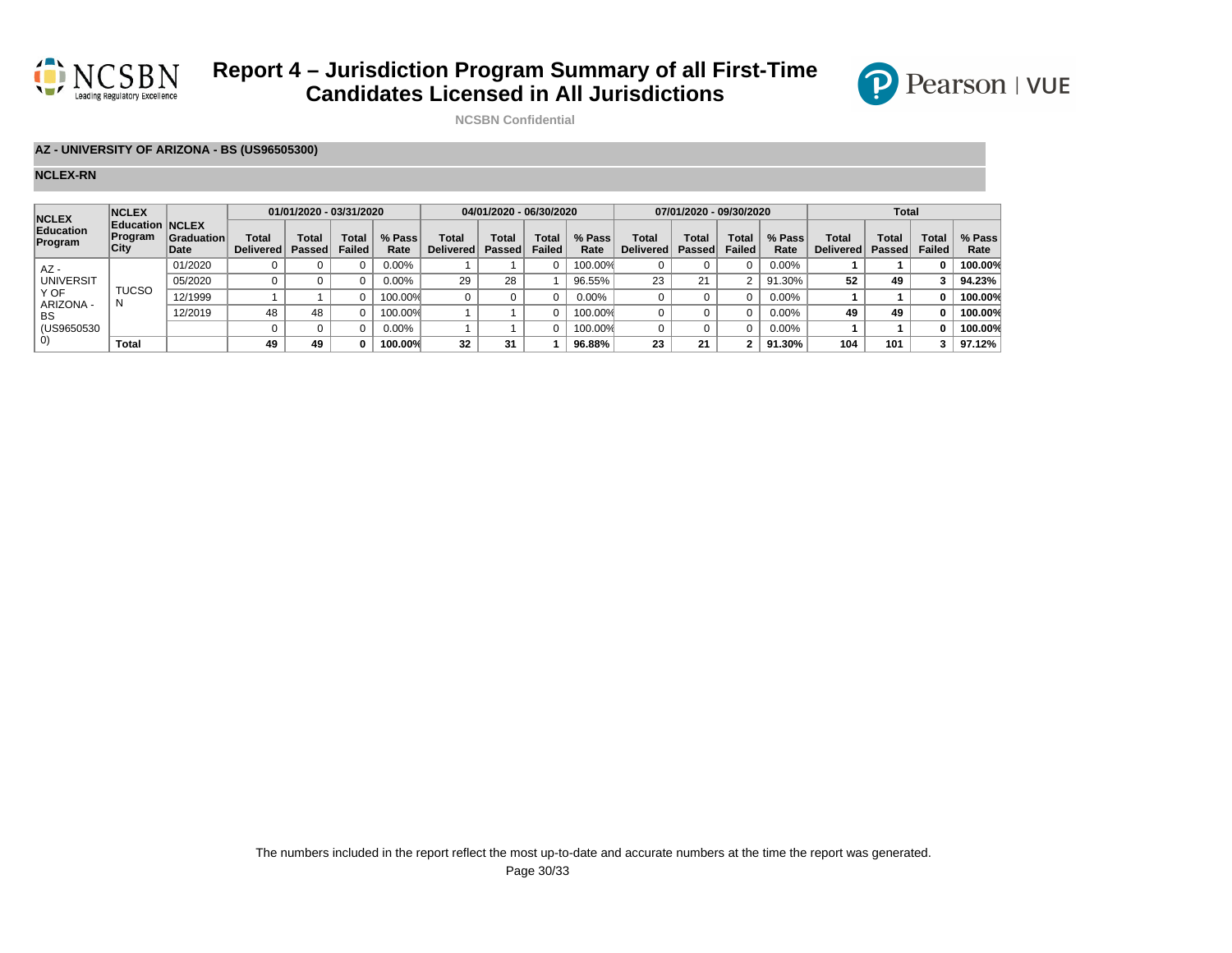



**NCSBN Confidential**

### **AZ - UNIVERSITY OF ARIZONA - MSN (US96505500)**

| <b>NCLEX</b>                                                                       | <b>NCLEX</b>                                            |                            | 01/01/2020 - 03/31/2020   |                        |                        | 04/01/2020 - 06/30/2020 |                    |                 |                | 07/01/2020 - 09/30/2020 |                    |                        |                               | 10/01/2020 - 12/31/2020 |                                    |       |                        | <b>Total</b>   |                    |                |                        |                |
|------------------------------------------------------------------------------------|---------------------------------------------------------|----------------------------|---------------------------|------------------------|------------------------|-------------------------|--------------------|-----------------|----------------|-------------------------|--------------------|------------------------|-------------------------------|-------------------------|------------------------------------|-------|------------------------|----------------|--------------------|----------------|------------------------|----------------|
| Education<br>Program                                                               | <b>Education NCLEX</b><br><b>Program</b><br><b>City</b> | <b>Graduation</b><br>∣Date | Total<br><b>Delivered</b> | <b>Total</b><br>Passed | Total<br><b>Failed</b> | % Pass<br>Rate          | Total<br>Delivered | Total<br>Passed | Tota<br>Failed | % Pass<br>Rate          | Total<br>Delivered | <b>Total</b><br>Passed | <b>Total</b><br><b>Failed</b> | % Pass<br>Rate          | <b>Total</b><br>Delivered   Passed | Total | <b>Total</b><br>Failed | % Pass<br>Rate | Total<br>Delivered | Tota<br>Passed | Total<br><b>Failed</b> | % Pass<br>Rate |
| $AZ -$<br><b>UNIVERSIT</b><br>Y OF<br>ARIZONA -<br>MSN<br>(US9650550<br>$\vert$ O) |                                                         | 05/2019                    |                           |                        |                        | $0.00\%$                |                    |                 |                | 100.00%                 |                    |                        |                               | $0.00\%$                |                                    |       |                        | $0.00\%$       |                    |                |                        | 100.00%        |
|                                                                                    |                                                         | 08/1997                    |                           |                        |                        | $0.00\%$                |                    |                 |                | $0.00\%$                |                    |                        |                               | 0.00%                   |                                    |       |                        | 100.00%        |                    |                |                        | 100.00%        |
|                                                                                    | <b>TUCSO</b>                                            | 08/2019                    |                           |                        |                        | 0.00%                   |                    |                 |                | 100.00%                 |                    |                        |                               | 0.00%                   |                                    |       |                        | 0.00%          |                    |                |                        | 100.00%        |
|                                                                                    |                                                         | 08/2020                    |                           |                        |                        | $0.00\%$                |                    |                 |                | $0.00\%$                | 63                 |                        |                               | 95.24%                  | 51                                 |       |                        | 90.20%         | 114                | 106            |                        | 92.98%         |
|                                                                                    |                                                         | 08/2021                    |                           |                        |                        | 0.00%                   |                    |                 |                | $0.00\%$                |                    |                        |                               | $0.00\%$                |                                    |       |                        | 100.00%        |                    |                |                        | 100.00%        |
|                                                                                    |                                                         | 12/2019                    |                           |                        |                        | 100.00%                 |                    |                 |                | $0.00\%$                |                    |                        |                               | 0.00%                   |                                    |       |                        | $0.00\%$       |                    |                |                        | 100.00%        |
|                                                                                    | <b>Total</b>                                            |                            |                           |                        |                        | 100.00%                 |                    |                 |                | 100.00%                 | 63                 |                        |                               | 95.24%                  | 53                                 |       |                        | 90.57%         | 119                | 111            |                        | 93.28%         |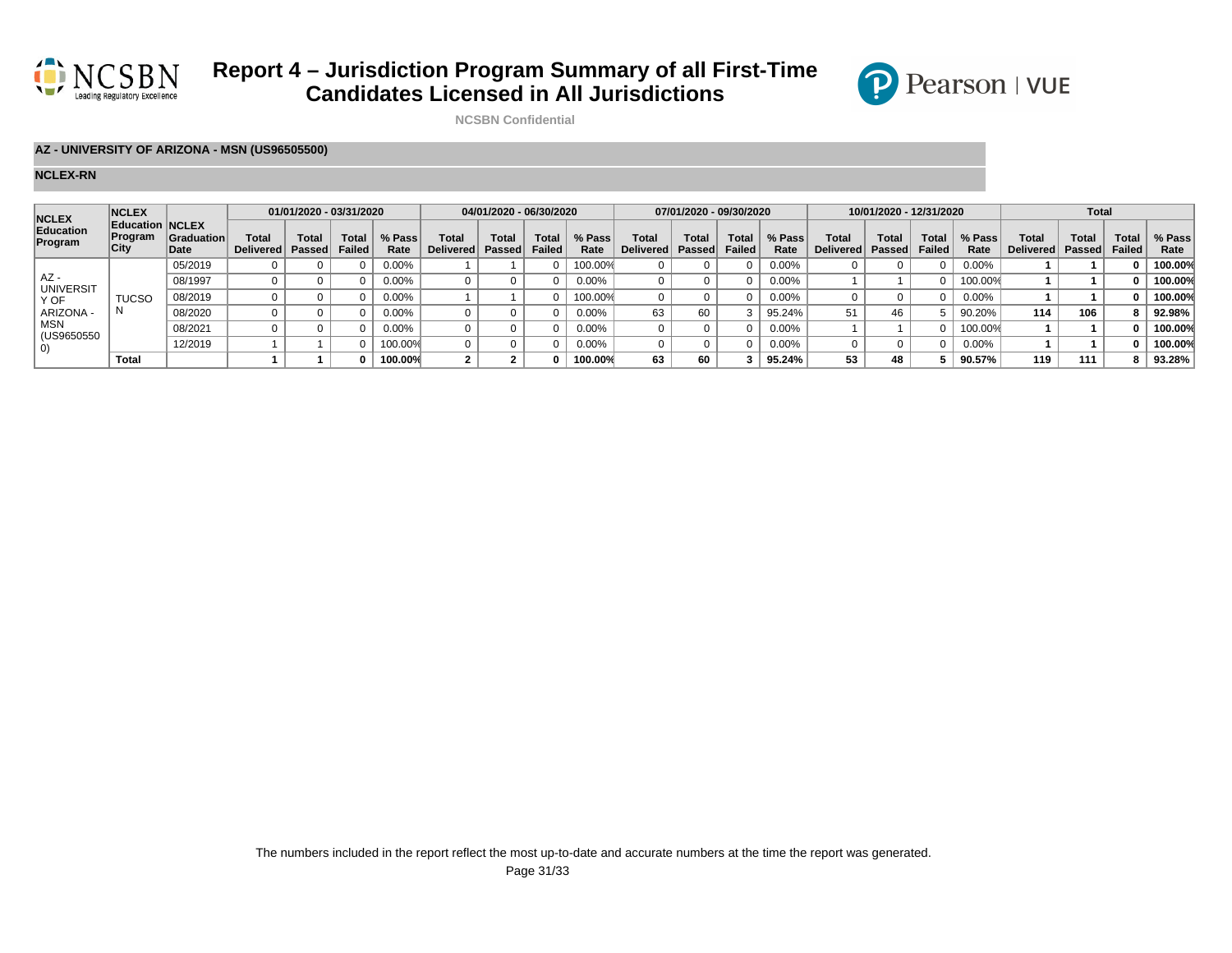



**NCSBN Confidential**

### **AZ - UNIVERSITY OF PHOENIX - BS (US96509800)**

| <b>NCLEX</b><br>Education<br>Program | <b>NCLEX</b><br><b>Education NCLEX</b><br>Program<br>City |                           |                           | 01/01/2020 - 03/31/2020 |                        |                | 04/01/2020 - 06/30/2020 |                   |                |                | 07/01/2020 - 09/30/2020   |      |                               |                | 10/01/2020 - 12/31/2020     |       |                 |                | <b>Total</b>              |                |                 |                |  |
|--------------------------------------|-----------------------------------------------------------|---------------------------|---------------------------|-------------------------|------------------------|----------------|-------------------------|-------------------|----------------|----------------|---------------------------|------|-------------------------------|----------------|-----------------------------|-------|-----------------|----------------|---------------------------|----------------|-----------------|----------------|--|
|                                      |                                                           | <b>Graduation</b><br>Date | Total<br><b>Delivered</b> | <b>Total</b><br>Passed  | Total<br><b>Failed</b> | % Pass<br>Rate | Total<br>Delivered      | Total<br>  Passed | Tota<br>Failed | % Pass<br>Rate | Total<br>Delivered Passed | Tota | <b>Total</b><br><b>Failed</b> | % Pass<br>Rate | Total<br>Delivered   Passed | Total | Total<br>Failed | % Pass<br>Rate | <b>Total</b><br>Delivered | Tota<br>Passed | Total<br>Failed | % Pass<br>Rate |  |
| AZ -<br><b>UNIVERSIT</b>             |                                                           | 03/2020                   |                           |                         |                        | 0.00%          |                         |                   |                | 100.00%        |                           |      |                               | 0.00%          |                             |       |                 | 0.00%          |                           |                |                 | 100.00%        |  |
|                                      |                                                           | 05/2019                   |                           |                         |                        | 0.00%          |                         |                   |                | 0.00%          |                           |      |                               | 0.00%          |                             |       |                 | 0.00%          |                           |                |                 | $0.00\%$       |  |
| Y OF                                 | <b>PHOENI</b>                                             | 05/2020                   |                           |                         |                        | 0.00%          |                         |                   |                | 100.00%        |                           |      |                               | 100.00%        |                             |       |                 | $0.00\%$       |                           |                |                 | 100.00%        |  |
| PHOENIX -<br>BS<br>(US9650980)<br>O) |                                                           | 10/2019                   |                           |                         |                        | 100.00%        |                         |                   |                | 100.00%        |                           |      |                               | $0.00\%$       |                             |       |                 | 0.00%          |                           |                |                 | 66.67%         |  |
|                                      |                                                           | 11/2020                   |                           |                         |                        | $0.00\%$       |                         |                   |                | 0.00%          |                           |      |                               | 0.00%          |                             |       |                 | 100.00%        |                           |                |                 | 100.00%        |  |
|                                      | <b>Total</b>                                              |                           |                           |                         |                        | 100.00%        |                         |                   |                | 100.00%        |                           |      |                               | 80.00%         |                             |       |                 | 85.71%         |                           | 18             |                 | 90.00%         |  |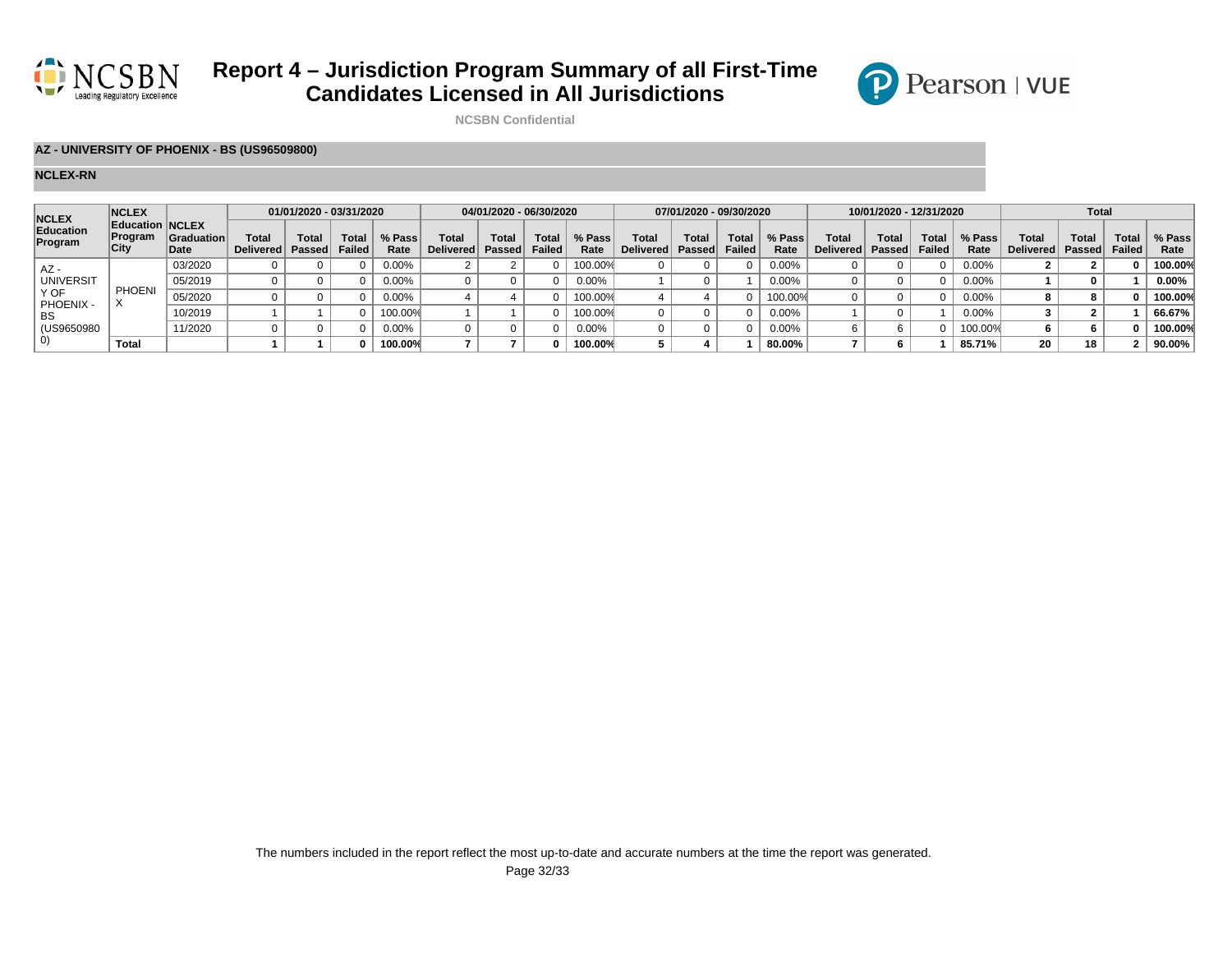



**NCSBN Confidential**

### **AZ - YAVAPAI COLLEGE - ADN (US96409600)**

| <b>NCLEX</b><br>Education<br>Program                     | <b>NCLEX</b>           |                                                     | 01/01/2020 - 03/31/2020            |              |                 |                | 04/01/2020 - 06/30/2020     |              |                               |                | 07/01/2020 - 09/30/2020     |              |                 |                | 10/01/2020 - 12/31/2020 |                           |                               |                | <b>Total</b>              |                        |                 |                |
|----------------------------------------------------------|------------------------|-----------------------------------------------------|------------------------------------|--------------|-----------------|----------------|-----------------------------|--------------|-------------------------------|----------------|-----------------------------|--------------|-----------------|----------------|-------------------------|---------------------------|-------------------------------|----------------|---------------------------|------------------------|-----------------|----------------|
|                                                          | <b>Program</b><br>City | <b>Education NCLEX</b><br><b>Graduation</b><br>Date | <b>Total</b><br>Delivered   Passed | <b>Total</b> | Total<br>Failed | % Pass<br>Rate | Total<br>Delivered   Passed | <b>Total</b> | <b>Total</b><br><b>Failed</b> | % Pass<br>Rate | Total<br>Delivered   Passed | <b>Total</b> | Total<br>Failed | % Pass<br>Rate | Total<br>Delivered      | <b>Total</b><br>∣ Passed∣ | <b>Total</b><br><b>Failed</b> | % Pass<br>Rate | <b>Total</b><br>Delivered | <b>Total</b><br>Passed | Total<br>Failed | % Pass<br>Rate |
| AZ -<br>YAVAPAI<br>COLLEGE -<br>ADN<br>(US9640960)<br>U) |                        | 04/2020                                             |                                    |              |                 | $0.00\%$       |                             |              |                               | 90.91%         |                             |              |                 | 100.00%        |                         |                           |                               | 0.00%          | 12                        |                        |                 | 91.67%         |
|                                                          | <b>PRESC</b><br>OTT    | 05/2020                                             |                                    |              |                 | $0.00\%$       | 29                          | 24           |                               | 82.76%         |                             |              |                 | $0.00\%$       |                         |                           |                               | 0.00%          | 29                        | 24                     |                 | 82.76%         |
|                                                          |                        | 12/2019                                             | 43                                 | 39           |                 | 90.70%         |                             |              |                               | 100.00%        |                             |              |                 | $0.00\%$       |                         |                           |                               | 0.00%          | 45                        | 40                     |                 | 88.89%         |
|                                                          | Total                  |                                                     | 43                                 | 39           |                 | 90.70%         | 41                          | 35           |                               | 85.37%         |                             |              |                 | 100.00%        |                         |                           |                               | 0.00%          | 86                        | 75                     |                 | 87.21%         |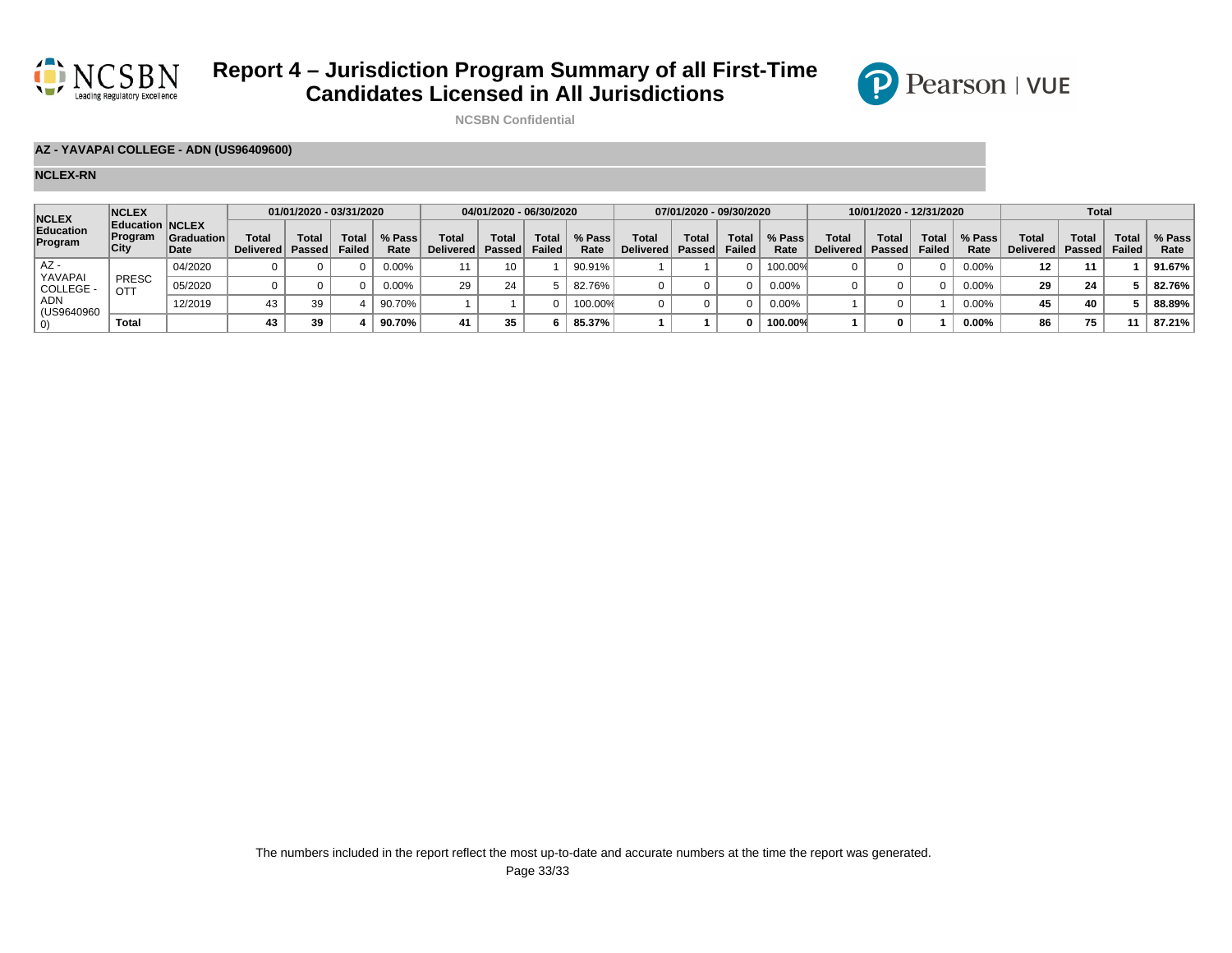Exam Series Code = NCLEX-RN<br>Printed By: Lyn Ledbetter Exam Series Code = NCLEX-RN<br>Prior Quarter (PQ)

### Report Date: 05-Jan-2021 06:04 AM Data as of(CST): 05-Jan-2021 03:56 AM

Pearson | VUE

### **Exam: NCLEX-RN**

| <b>NCLEX</b><br><b>Education</b>       |                                                         |                                  | <b>Associate</b>              |                |                                  | <b>Baccalaureate</b>   |                |                           | Diploma                       |                |                           | <b>Special Program Codes</b> |                | <b>Total</b>                     |                               |                |  |
|----------------------------------------|---------------------------------------------------------|----------------------------------|-------------------------------|----------------|----------------------------------|------------------------|----------------|---------------------------|-------------------------------|----------------|---------------------------|------------------------------|----------------|----------------------------------|-------------------------------|----------------|--|
| Program<br><b>Jurisdiction</b><br>Code | <b>NCLEX Education Program</b><br><b>Jurisdiction</b>   | <b>Total</b><br><b>Delivered</b> | <b>Total</b><br><b>Passed</b> | % Pass<br>Rate | <b>Total</b><br><b>Delivered</b> | Total<br><b>Passed</b> | % Pass<br>Rate | <b>Total</b><br>Delivered | <b>Total</b><br><b>Passed</b> | % Pass<br>Rate | <b>Total</b><br>Delivered | <b>Total</b><br>Passed       | % Pass<br>Rate | <b>Total</b><br><b>Delivered</b> | <b>Total</b><br><b>Passed</b> | % Pass<br>Rate |  |
| 78                                     | Alabama Board of Nursing (78)                           | 226                              | 171                           | 75.66%         | 129                              | 104                    | 80.62%         | $\mathbf 0$               | $\mathbf 0$                   | 0.00%          | 0                         | 0                            | 0.00%          | 355                              | 275                           | 77.46%         |  |
| 94                                     | Alaska Board of Nursing (94)                            | 13                               | 9                             | 69.23%         | 23                               | 21                     | 91.30%         | $\mathbf 0$               | $\mathbf 0$                   | 0.00%          | 0                         | $\mathbf 0$                  | 0.00%          | 36                               | 30                            | 83.33%         |  |
| 02                                     | American Samoa Health Services<br>Regulatory Board (02) | 1                                | $\Omega$                      | 0.00%          | $\Omega$                         | $\Omega$               | 0.00%          | $\Omega$                  | $\Omega$                      | 0.00%          | 0                         | $\Omega$                     | 0.00%          |                                  | $\Omega$                      | 0.00%          |  |
| 96                                     | Arizona Board of Nursing (96)                           | 101                              | 71                            | 70.30%         | 236                              | 211                    | 89.41%         | $\mathbf 0$               | $\Omega$                      | 0.00%          | 0                         | $\mathbf 0$                  | 0.00%          | 337                              | 282                           | 83.68%         |  |
| 39                                     | Arkansas State Board of Nursing (39)                    | 111                              | 91                            | 81.98%         | 35                               | 33                     | 94.29%         | $\Omega$                  | $\mathbf 0$                   | 0.00%          | $\mathbf 0$               | $\Omega$                     | 0.00%          | 146                              | 124                           | 84.93%         |  |
| 21                                     | California Board of Registered Nursing<br>(21)          | 801                              | 700                           | 87.39%         | 1,305                            | 1.138                  | 87.20%         | $\Omega$                  | $\Omega$                      | 0.00%          | 3                         | $\overline{2}$               | 66.67%         | 2,109                            | 1.840                         | 87.25%         |  |
| 95                                     | Colorado Board of Nursing (95)                          | 15                               | 12                            | 80.00%         | 166                              | 149                    | 89.76%         | $\mathbf 0$               | $\mathbf 0$                   | 0.00%          | 0                         | $\mathbf 0$                  | 0.00%          | 181                              | 161                           | 88.95%         |  |
| 69                                     | Connecticut Board of Examiners for<br>Nursing (69)      | 54                               | 45                            | 83.33%         | 174                              | 158                    | 90.80%         | $\Omega$                  | $\Omega$                      | 0.00%          | $\mathbf 0$               | $\Omega$                     | 0.00%          | 228                              | 203                           | 89.04%         |  |
| 12                                     | Delaware Board of Nursing (12)                          | 19                               | 17                            | 89.47%         | 20                               | 18                     | 90.00%         | $\mathbf 0$               | $\mathbf 0$                   | 0.00%          | 0                         | $\mathbf 0$                  | 0.00%          | 39                               | 35                            | 89.74%         |  |
| 75                                     | District of Columbia Board of Nursing<br>(75)           | $\mathbf 0$                      | $\Omega$                      | 0.00%          | 20                               | 17                     | 85.00%         | $\mathbf 0$               | $\mathbf 0$                   | 0.00%          | $\mathbf 0$               | $\mathbf 0$                  | 0.00%          | 20                               | 17                            | 85.00%         |  |
| 70                                     | Florida Board of Nursing (70)                           | 2,554                            | 1,316                         | 51.53%         | 632                              | 490                    | 77.53%         | $\mathbf 0$               | $\mathbf 0$                   | 0.00%          | $\overline{7}$            | $\overline{1}$               | 14.29%         | 3,193                            | 1,807                         | 56.59%         |  |
| 31                                     | Georgia Board of Nursing (31)                           | 98                               | 85                            | 86.73%         | 157                              | 127                    | 80.89%         | $\mathbf 0$               | $\mathbf 0$                   | 0.00%          | 0                         | $\Omega$                     | 0.00%          | 255                              | 212                           | 83.14%         |  |
| 87                                     | Guam Board of Nurse Examiners (87)                      | $\mathbf 0$                      | $\mathbf 0$                   | 0.00%          | 18                               | 17                     | 94.44%         | $\mathbf 0$               | $\mathbf 0$                   | 0.00%          | 0                         | $\mathbf 0$                  | 0.00%          | 18                               | 17                            | 94.44%         |  |
| 37                                     | Hawaii Board of Nursing (37)                            | 17                               | 16                            | 94.12%         | 44                               | 40                     | 90.91%         | $\mathbf 0$               | $\mathbf{0}$                  | 0.00%          | 3                         | $\overline{1}$               | 33.33%         | 64                               | 57                            | 89.06%         |  |
| 82                                     | Idaho Board of Nursing (82)                             | 26                               | 20                            | 76.92%         | 11                               | 10                     | 90.91%         | $\mathbf 0$               | $\mathbf{0}$                  | 0.00%          | $\mathbf 0$               | $\mathbf 0$                  | 0.00%          | 37                               | 30                            | 81.08%         |  |
| 49                                     | Illinois Board of Nursing (49)                          | 234                              | 173                           | 73.93%         | 432                              | 354                    | 81.94%         | $\Omega$                  | $\Omega$                      | $0.00\%$       | $\mathbf 0$               | $\Omega$                     | 0.00%          | 666                              | 527                           | 79.13%         |  |
| 48                                     | Indiana State Board of Nursing (48)                     | 98                               | 70                            | 71.43%         | 184                              | 156                    | 84.78%         | $\overline{4}$            | $\overline{4}$                | 100.00%        | 0                         | $\Omega$                     | 0.00%          | 286                              | 230                           | 80.42%         |  |
| 60                                     | Iowa Board of Nursing (60)                              | 130                              | 107                           | 82.31%         | 116                              | 95                     | 81.90%         | $\mathbf 0$               | $\mathbf 0$                   | 0.00%          | 0                         | 0                            | 0.00%          | 246                              | 202                           | 82.11%         |  |
| 68                                     | Kansas State Board of Nursing (68)                      | 93                               | 73                            | 78.49%         | 73                               | 66                     | 90.41%         | $\mathbf 0$               | $\mathbf 0$                   | 0.00%          | 0                         | $\mathbf 0$                  | 0.00%          | 166                              | 139                           | 83.73%         |  |
| 76                                     | Kentucky Board of Nursing (76)                          | 275                              | 219                           | 79.64%         | 58                               | 52                     | 89.66%         | $\mathbf 0$               | $\mathbf 0$                   | 0.00%          | $\mathbf 0$               | $\mathbf 0$                  | 0.00%          | 333                              | 271                           | 81.38%         |  |
| 33                                     | Louisiana State Board of Nursing (33)                   | 29                               | 22                            | 75.86%         | 76                               | 69                     | 90.79%         | $\mathbf 0$               | $\Omega$                      | 0.00%          | 0                         | $\Omega$                     | 0.00%          | 105                              | 91                            | 86.67%         |  |
| 40                                     | Maine State Board of Nursing (40)                       | 11                               | 11                            | 100.00%        | 116                              | 101                    | 87.07%         | $\mathbf 0$               | $\mathbf 0$                   | 0.00%          | 0                         | $\Omega$                     | 0.00%          | 127                              | 112                           | 88.19%         |  |
| 07                                     | Maryland Board of Nursing (07)                          | 94                               | 79                            | 84.04%         | 102                              | 84                     | 82.35%         | $\mathbf 0$               | $\mathbf 0$                   | 0.00%          | $\mathbf 0$               | 0                            | 0.00%          | 196                              | 163                           | 83.16%         |  |
| 08                                     | Massachusetts Board of Registration in<br>Nursing (08)  | 148                              | 120                           | 81.08%         | 363                              | 314                    | 86.50%         | 11                        | 10                            | 90.91%         | 0                         | $\Omega$                     | 0.00%          | 522                              | 444                           | 85.06%         |  |
| 09                                     | Michigan Board of Nursing (09)                          | 226                              | 195                           | 86.28%         | 215                              | 179                    | 83.26%         | $\mathbf 0$               | $\mathbf 0$                   | 0.00%          | $\mathbf 0$               | $\mathbf 0$                  | 0.00%          | 441                              | 374                           | 84.81%         |  |
| 10                                     | Minnesota Board of Nursing (10)                         | 192                              | 143                           | 74.48%         | 113                              | 95                     | 84.07%         | $\Omega$                  | $\mathbf 0$                   | 0.00%          | $\Omega$                  | $\mathbf 0$                  | 0.00%          | 305                              | 238                           | 78.03%         |  |

The numbers included in the report reflect the most up-to-date and accurate numbers at the time the report was generated.

**Report 6 – Number and Percent Passing of First-Time Candidates Educated in NRB Jurisdictions, By Degree Type(RN Version) NCSBN Confidential**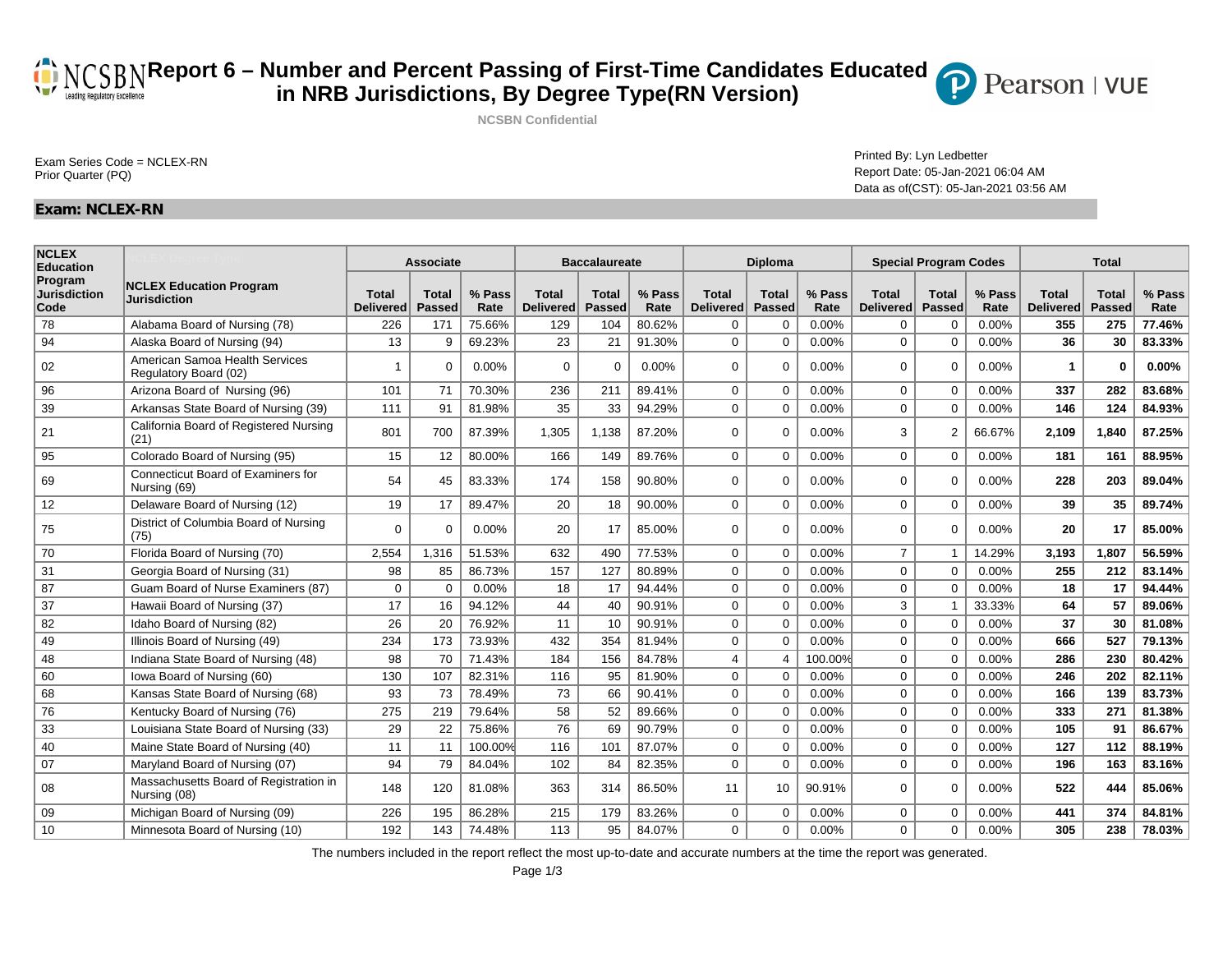## **(B)** NCSBNReport 6 – Number and Percent Passing of First-Time Candidates Educated **in NRB Jurisdictions, By Degree Type(RN Version)**

**NCSBN Confidential**



**NCLEX Education Program Jurisdiction Code NCLEX Education Program Jurisdiction Associate Baccalaureate Diploma Special Program Codes Total Total Delivered Total Passed % Pass Rate Total Delivered Total Passed % Pass Rate Total Delivered Total Passed % Pass Rate Total Delivered Total Passed % Pass Rate Total Delivered Total Passed % Pass Rate** 79 17 98 67 89 51 18 36 03 19 65 01 20 24 80 25 13 26 66 77 41 38 15 81 28 55 50 53 88 Mississippi Board of Nursing (79) Missouri Board of Nursing (17) Montana State Board of Nursing (98) Nebraska Health and Human Services System (67) Nevada State Board of Nursing (89) New Hampshire Board of Nursing (51) New Jersey Board of Nursing (18) New Mexico Board of Nursing (36) New York State Board of Nursing (03) North Carolina Board of Nursing (19) North Dakota Board of Nursing (65) Northern Mariana Islands Board of Nursing (01) Ohio Board of Nursing (20) Oklahoma Board of Nursing (24) Oregon State Board of Nursing (80) Pennsylvania State Board of Nursing (25) Rhode Island Board of Nurse Registration and Nursing Education  $(13)$ South Carolina State Board of Nursing (26) South Dakota Board of Nursing (66) Tennessee Board of Nursing (77) Texas Board of Nursing (41) Utah Board of Nursing (38) Vermont State Board of Nursing (15) Virgin Islands Board of Nurse Licensure (81) Virginia Board of Nursing (28) Washington State Nursing Care Quality Assurance Commission (55) Wisconsin Department of Safety & Professional Services (50) WV Board of Examiners for RNs (53) Wyoming State Board of Nursing (88) 48 43 89.58% 19 14 73.68% 0 0 0.00% 0 0 0.00% **67 57 85.07%** 44 37 84.09% 188 161 85.64% 1 1 100.00% 0 0 0.00% **233 199 85.41%** 8 5 62.50% 20 19 95.00% 0 0 0.00% 0 0 0.00% **28 24 85.71%** 33 20 60.61% 37 35 94.59% 0 0 0.00% 0 0 0.00% **70 55 78.57%** 72 67 93.06% 114 106 92.98% 0 0 0.00% 3 3 100.00% **189 176 93.12%** 14 13 92.86% 6 3 50.00% 0 0 0.00% 0 0 0.00% **20 16 80.00%** 212 166 78.30% 250 205 82.00% 16 13 81.25% 0 0 0.00% **478 384 80.33%** 34 26 76.47% 110 97 88.18% 0 0 0.00% 0 0 0.00% **144 123 85.42%** 501 366 73.05% 613 426 69.49% 1 1 100.00% 1 0 0.00% **1,116 793 71.06%** 40 33 82.50% 127 118 92.91% 1 0 0.00% 1 0 0.00% **169 151 89.35%** 1 1 100.00% 7 5 71.43% 0 0 0.00% 0 0 0.00% **8 6 75.00%** 1 0 0.00% 0 0 0.00% 0 0 0.00% 0 0 0.00% **1 0 0.00%** 423 300 70.92% 398 328 82.41% 58 40 68.97% 1 1 100.00% **880 669 76.02%** 56 44 78.57% 10 8 80.00% 0 0 0.00% 0 0 0.00% **66 52 78.79%** 49 41 83.67% 145 126 86.90% 0 0 0.00% 0 0 0.00% **194 167 86.08%** 243 205 84.36% 674 602 89.32% 116 91 78.45% 5 4 80.00% **1,038 902 86.90%** 45 26 57.78% 9 6 66.67% 0 0 0.00% 0 0 0.00% **54 32 59.26%** 166 146 87.95% 70 65 92.86% 0 0 0.00% 0 0 0.00% **236 211 89.41%** 10 10 100.00% 44 38 86.36% 0 0 0.00% 0 0 0.00% **54 48 88.89%** 49 35 71.43% 250 207 82.80% 0 0 0.00% 0 0 0.00% **299 242 80.94%** 633 532 84.04% 843 755 89.56% 41 31 75.61% 2 2 100.00% **1,519 1,320 86.90%** 100 79 79.00% 83 70 84.34% 0 0 0.00% 0 0 0.00% **183 149 81.42%** 7 5 71.43% 5 1 20.00% 0 0 0.00% 0 0 0.00% **12 6 50.00%** 0 0 0.00% 7 6 85.71% 0 0 0.00% 0 0 0.00% **7 6 85.71%** 211 164 77.73% 163 120 73.62% 0 0 0.00% 0 0 0.00% **374 284 75.94%** 241 215 89.21% 101 93 92.08% 0 0 0.00% 0 0 0.00% **342 308 90.06%** 120 100 83.33% 163 124 76.07% 0 0 0.00% 0 0 0.00% **283 224 79.15%** 70 56 80.00% 30 30 100.00% 0 0 0.00% 0 0 0.00% **100 86 86.00%** 11 7 63.64% 18 16 88.89% 0 0 0.00% 0 0 0.00% **29 23 79.31%**